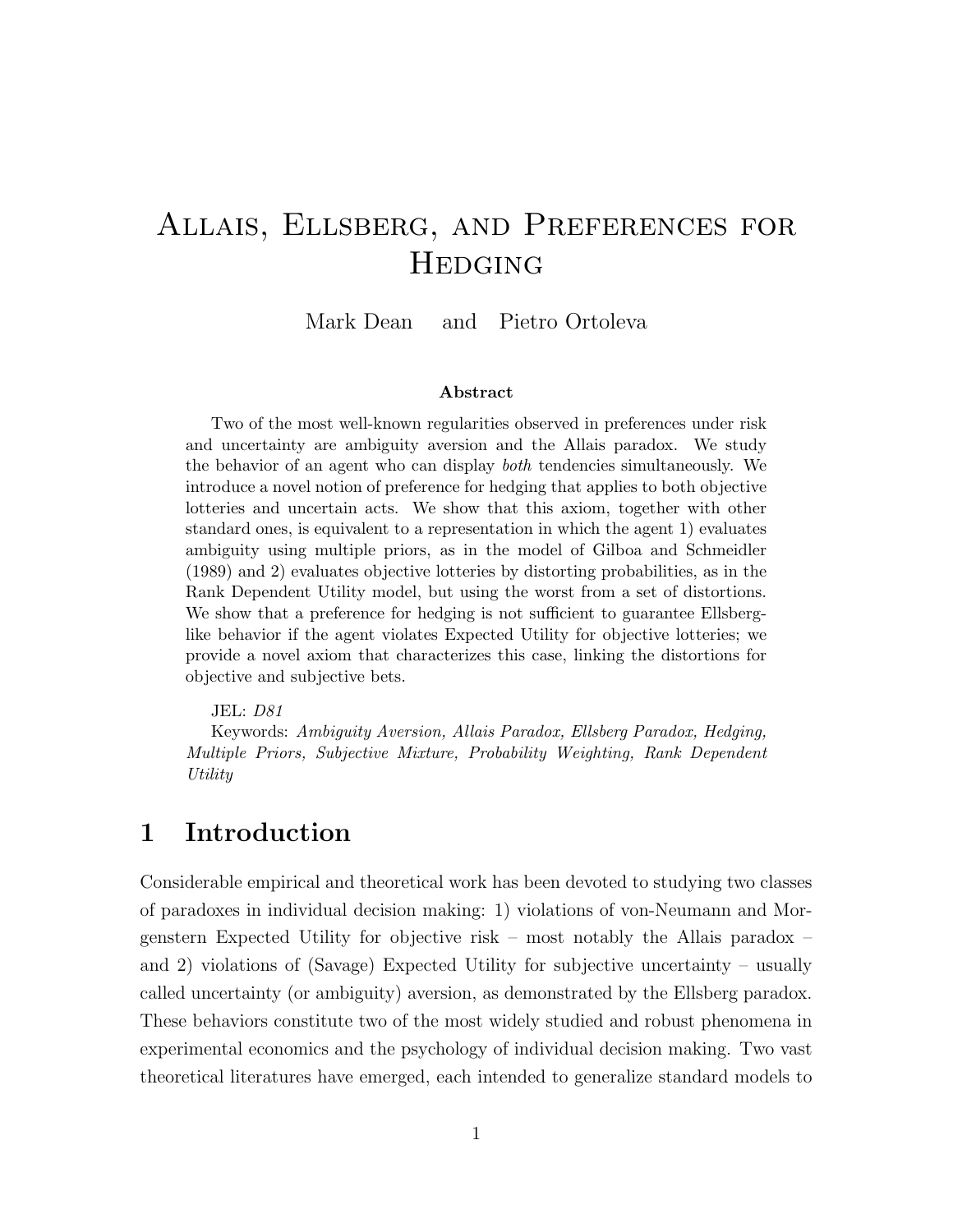account for one of the two phenomena. Substantially less attention, however, has been devoted to studying the relationship between the two or to the development of models that allow both behaviors simultaneously. The vast majority of models designed to explain Allais-like preferences consider only objective probabilities, whereas models that study uncertainty aversion either do not consider objective probabilities (as in the setup of Savage 1954) or, if they do, explicitly assume that the agent follows Expected Utility to assess them (as is typical in the setup of Anscombe and Aumann  $1963$ ).<sup>1</sup>

Despite these largely separate analyses, the idea of a connection between the two classes of behavior has been informally present for decades: loosely speaking, a decision maker (henceforth DM) who is 'pessimistic' about the outcome of risky and uncertain events may display both tendencies. This conceptual connection is coupled with a technical one: both phenomena can been considered violations of some form of linearity (or independence with respect to probability mixtures) in the preferences of the agent. Recent experimental evidence also suggests that the Allais and Ellsberg paradoxes are empirically linked: Dean and Ortoleva (2015) show that subjects who display one behavior are significantly more likely to exhibit the other.

The goal of this paper is then threefold. First, we establish a conceptual link between uncertainty aversion and Allais-type behavior by showing how to jointly characterize the two using a novel axiom: a generalized notion of preference for hedging. Second, we use this axiom to derive a representation that simultaneously captures pessimism in the domains of risk and uncertainty. Third, we study the behavioral implications of doing so – specifically the relationship between preference for hedging and ambiguity aversion while allowing for non-Expected Utility behavior in objective lotteries.

Our main behavioral axiom is a generalized notion of Hedging. Since Schmeidler (1989), the concept of preference for hedging has been used to capture uncertainty aversion by postulating that for any two acts between which she is indifferent, a DM prefers the probability mixture of the two acts to the acts themselves. We extend this idea to capture pessimism over objective lotteries by replacing probability mixtures with *outcome* mixtures in the style of Ghirardato et al. (2003): the outcome mixture of two outcomes is a third outcome with a utility exactly halfway between those of

<sup>1</sup>Exceptions are Wakker (2001 2010), Klibanoff et al. (2005), Drapeau and Kupper (2010), and Abdellaoui and Zank (2012). We refer to Section 4 for an analysis of the literature.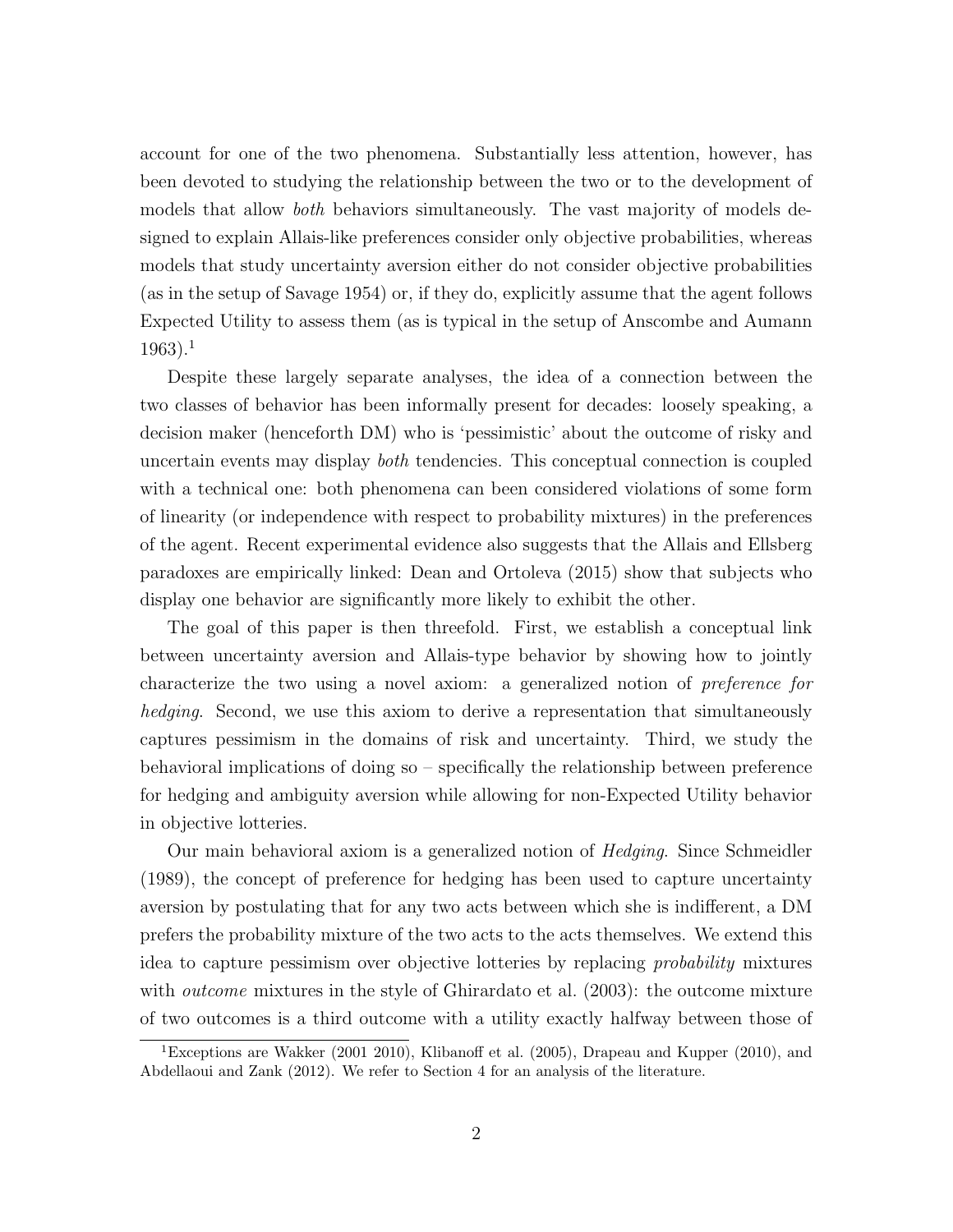the original two.<sup>2</sup> We define the mixture of two lotteries p and q as the set of lotteries generated using outcome mixtures considering all possible joint distributions of  $p$  and q. A mixture of two acts is then defined point-wise.

*Hedging* states that for any three acts  $f, g$ , and  $h$ , if a DM is indifferent between f and q and h can be obtained as a mixture of f and q, then h must be weakly preferred to both. When applied to lotteries, we argue that a pessimistic DM will exhibit a preference for hedging because it reduces the variance of the utility of outcomes.<sup>3</sup> When applied to acts, hedging reduces subjective uncertainty by mixing the outcomes that acts return in each state (akin to the axiom in Schmeidler 1989).

We show that our generalized preference for hedging, along with other standard axioms, characterizes a model that generalizes the Maxmin Expected Utility (MMEU) model of Gilboa and Schmeidler (1989) to allow for Allais-style behavior. In this representation, the DM evaluates acts as in MMEU: having evaluated the outcome of the act in each state, she considers a set of priors Π over the states of the world, and takes expectations using the *worst* of the priors in  $\Pi$ . This model differs from MMEU in that objective lotteries are not assessed using Expected Utility. Rather, the agent distorts probabilities following a procedure similar to the Rank Dependent Utility (RDU) Model of Quiggin (1982). Here, however, she considers a set of convex (pessimistic) probability distortions and uses the worst one to evaluate the objective lottery. This is a strict generalization of RDU with convex distortion. In Section 2.3, we argue how this flexibility is desirable, as it allows us to capture forms of pessimism that RDU cannot.

An advantage of our approach is that it allows us to understand the implications of hedging under subjective uncertainty while relaxing Expected Utility on objective uncertainty. Despite being 'pessimistic' (in the sense that they evaluate each act with the worst prior), our DMs need not exhibit Ellsberg paradox-type behavior. The opposite may occur if objective probabilities are "distorted" more than subjective probabilities.<sup>4</sup> Thus, the model is compatible with the evidence of such behavior in

<sup>2</sup>For example, to mix \$0 and \$10 we look for a monetary amount that generates a utility halfway between the utility of \$0 and the utility of \$10. If the utility is linear, this would be \$5; less in case of diminishing marginal utility.

<sup>&</sup>lt;sup>3</sup>That is, a lottery r that is generated as  $50/50$  mixture between p and q will have expected utility halfway between that of  $p$  and  $q$ , but a variance in utilities that is less that the average variance of  $p$  and  $q$ .

<sup>4</sup>This possibility has been noted by Epstein (1999) and Wakker (2001). Indeed this result shows that when preferences are not Expected Utility for objective lotteries, then the well-known link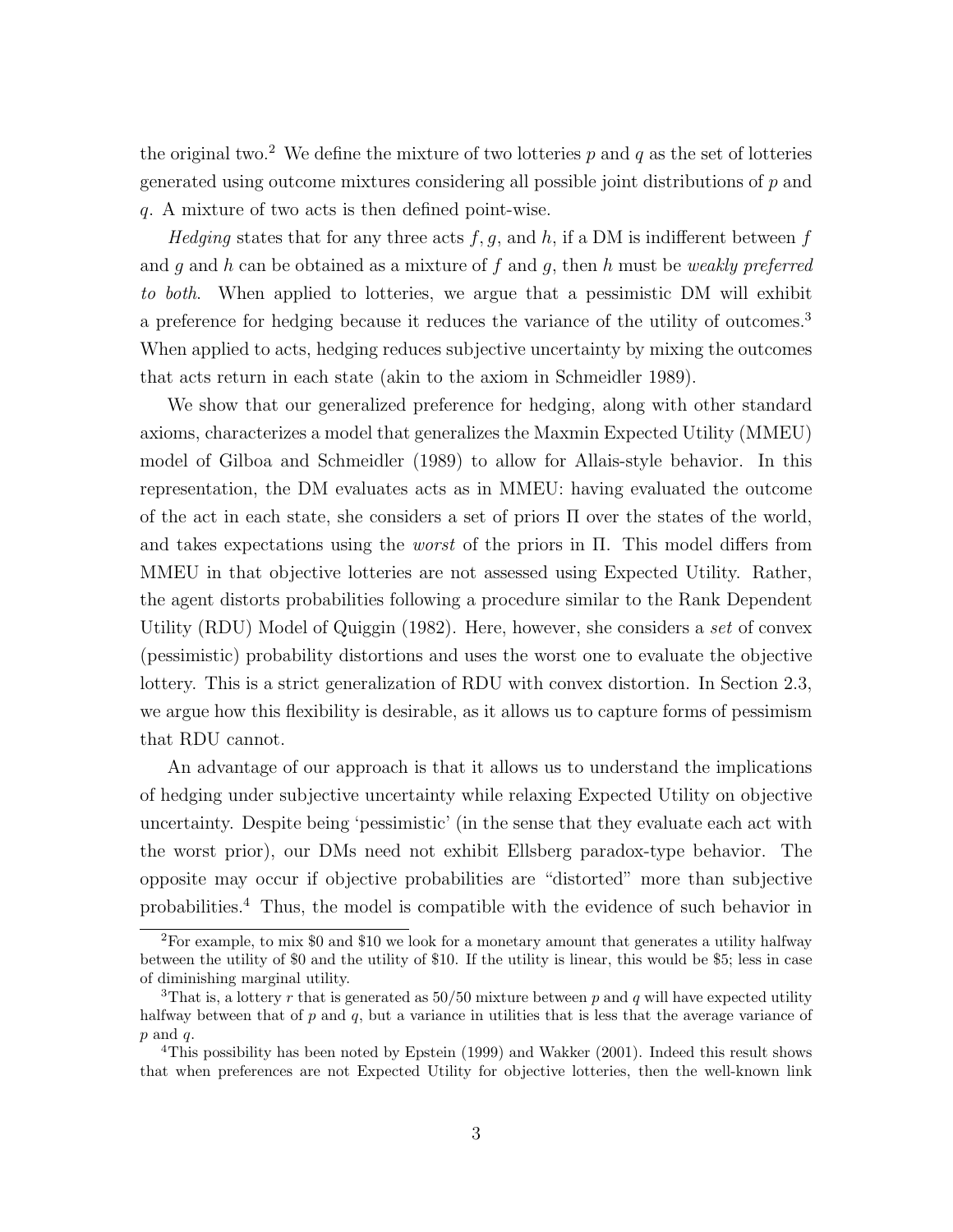different contexts (e.g., Tversky and Fox 1995). Although we deem such generality desirable, the special case in which behavior does not contradict the Ellsberg paradox is of natural interest, and in Section 3 we introduce a novel additional axiom that captures this case. Adding this axiom restricts the parameters in our representation, linking the distortions applied to objective and subjective bets, guaranteeing that the former are 'less severe' than the latter.

Section 4 discusses the relationship between our work and the literature. This is a small number of papers that explicitly consider the relationship between Allais-like behavior and uncertainty aversion. Segal (1987a 1990) connect the Allais and Ellsberg paradoxes by suggesting that ambiguous acts can be seen as compound lotteries. Wakker (2001) focuses on the case in which the agent's preferences take the form of Choquet Expected Utility for both risk and ambiguity and shows that by generalizing the common consequence effect, one can characterize pessimism in both the objective and subjective domains. Our assumption of a generalized preference for hedging is arguably of a similar spirit, although applicable to a broader class of preferences. Ghirardato et al. (2003) show that one can obtain an MMEU-like representation on Savage acts by considering outcome mixtures and disregarding objective lotteries – thus not restricting, but also not modeling, how the agent reacts to them.<sup>5</sup>

The remainder of the paper is organized as follows. Section 2 presents the formal setup, the axioms, and the representation theorem. Section 3 studies the special case in which the agent always distorts subjective probabilities more than objective ones. Section 4 discusses the relevant literature. The proofs appear in the appendix, together with an alternative, equivalent representation in which subjects treat objective lotteries like ambiguous prospects.

# 2 The Model

# 2.1 Formal Setup

We consider a standard Anscombe-Aumann setup with the additional restrictions that the set of consequences is both connected and compact. Consider a finite (non-

between preferences for Hedging on the one hand, and Ellsberg-like behavior on the other, no longer holds – as our preferences abide by the former but not the latter.

<sup>5</sup>Other results appear in Klibanoff et al. (2005), Drapeau and Kupper (2010), and Abdellaoui and Zank (2012). We refer to Section 4 for more details.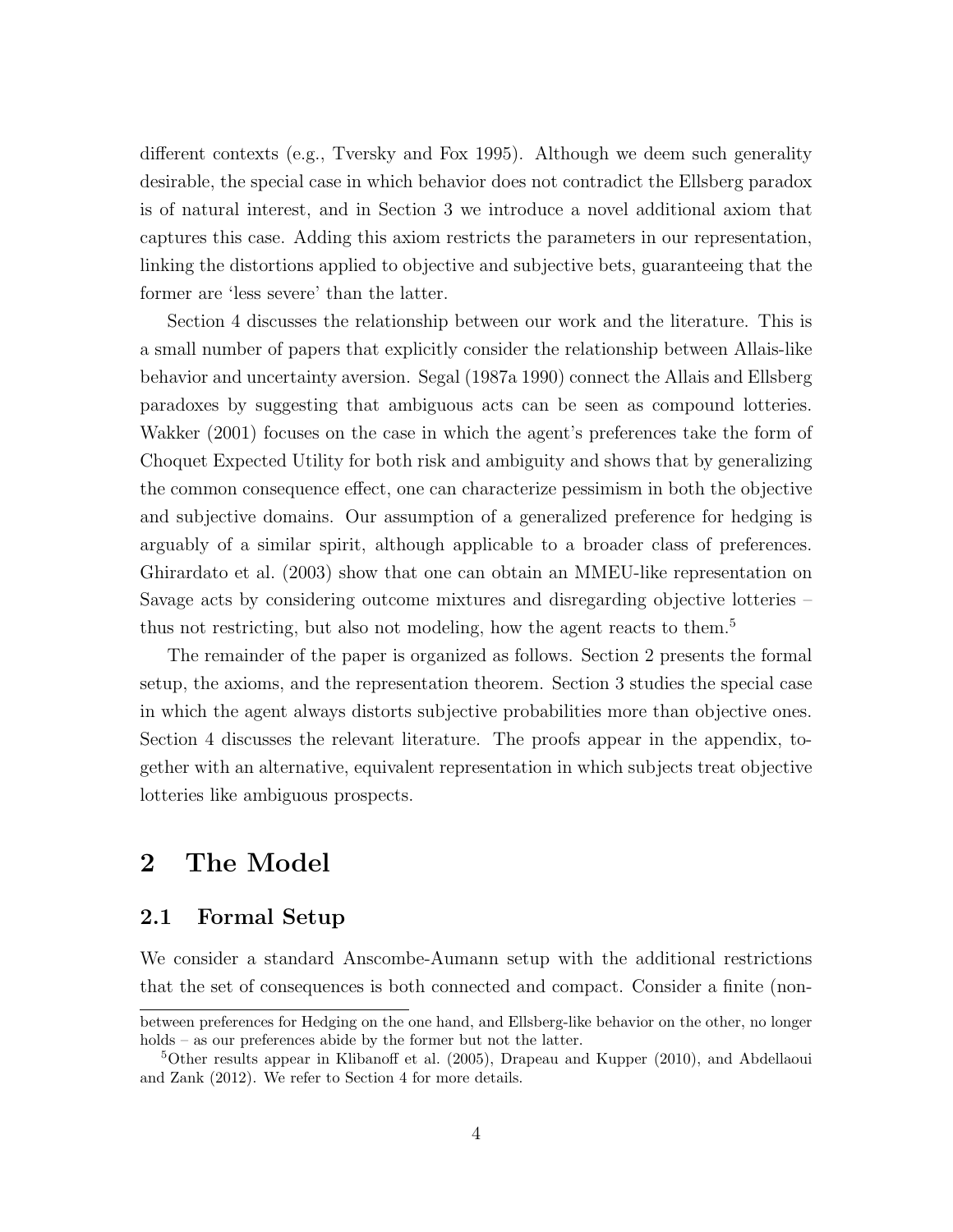empty) set  $\Omega$  of *states* of the world and a (non-empty) set X of *consequences*, which we assume is a connected and compact subset of a metric space.<sup>6</sup>  $\Delta(X)$  denotes the set of simple probability measures over  $X$ , and  $\mathcal F$  denotes the set of Anscombe-Aumann acts  $f : \Omega \to \Delta(X)$ . We metrize  $\Delta(X)$  such that metric convergence on it coincides with weak convergence of Borel probability measures. We metrize  $\mathcal F$  point-wise.

Our primitive is a complete, transitive, non-degenerate binary relation  $\succeq$  on  $\mathcal{F}$ , the symmetric and asymmetric components of which are denoted  $\sim$  and  $\succ$ .

We use additional standard notation. We denote by  $\delta_x \in \Delta(X)$  the degenerate lottery (Dirac measure at x) that yields the prize  $x \in X$  with certainty. For any  $x, y \in X$  and  $\alpha \in (0, 1), \alpha x + (1 - \alpha)y$  is the lottery that returns x with probability  $\alpha$  and y with probability  $(1 - \alpha)$ . For any  $p \in \Delta(X)$ ,  $c_p$  is the certainty equivalent of p, i.e., an element of X such that  $p \sim \delta_{c_p}$ . With the usual slight abuse of notation, for any  $p \in \Delta(X)$ , p is the constant act in F such that  $p(\omega) = p$  for all  $\omega \in \Omega$ . When  $|\Omega| = 1$ , this setup coincides with a standard preference over vNM lotteries, a special case of particular interest for our analysis.

We note that we use the setup of Anscombe and Aumann (1963) for convenience, as it allows for both risk and uncertainty and because it makes comparisons with other models more direct. However, it is straightforward to translate our results into an alternative setup in which preferences are defined over the union of simple vNM lotteries on X and Savage acts with consequences X, i.e.,  $\Delta(X) \cup X^{\Omega}$ .

# 2.2 Axioms

We begin by imposing some basic axioms on our preference relation. To this end, we use the following standard definition of First Order Stochastic Dominance (FOSD).

**Definition 1.** For any  $p, q \in \Delta(X)$ , we say that p First Order Stochastically Dominates q, denoted  $p \trianglerighteq_{FOSD} q$ , if  $p(\lbrace x : \delta_x \succeq \delta_z \rbrace) \geq q(\lbrace x : \delta_x \succeq \delta_z \rbrace)$  for all  $z \in X$ . We say that  $p \rhd_{FOSD} q$ , if  $p \rhd_{FOSD} q$  and  $p(\lbrace x : \delta_x \succeq \delta_z \rbrace) > q(\lbrace x : \delta_x \succeq \delta_z \rbrace)$  for some  $z \in X$ .

 ${}^{6}$ It is standard practice to generalize our analysis to the case in which X is a connected and compact topological space, or to the case in which the state space is infinite. To do the latter, we would need to adapt the Continuity axiom: see Section 2.2, and specifically the discussion after Axiom 3.

<sup>7</sup>This alternative setup might be appealing as it contains no assumptions on the timing of resolution of uncertainty and risk (as opposed to the one in Anscombe and Aumann 1963).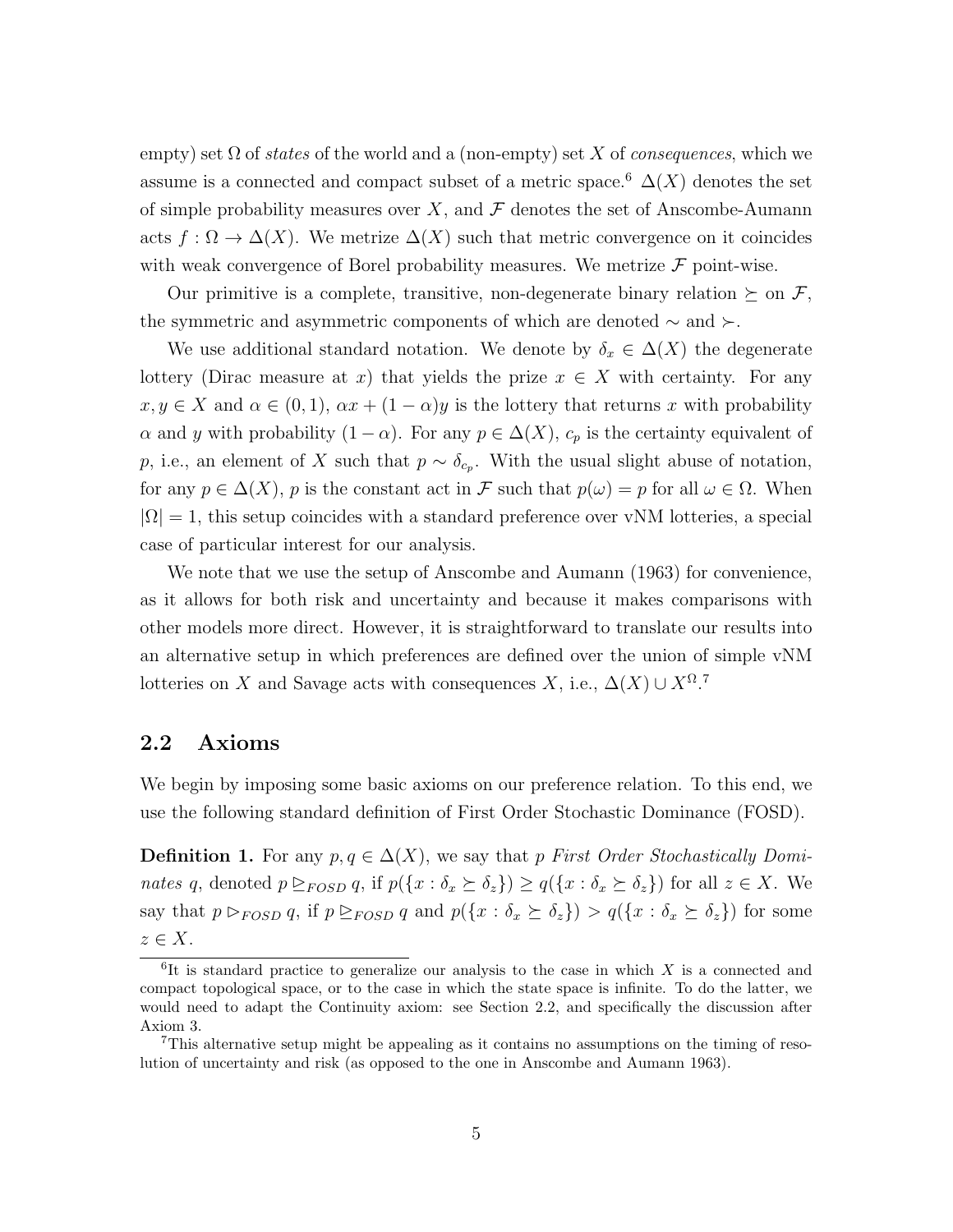**A.1 (FOSD).** For any  $p, q \in \Delta(X)$ , if  $p \geq_{FOSD} q$ , then  $p \geq q$ , and if  $p \geq_{FOSD} q$ , then  $p \succ q$ .

**A.2** (Monotonicity). For any  $f, g \in \mathcal{F}$ , if  $f(\omega) \succeq g(\omega)$  for all  $\omega \in \Omega$ , then  $f \succeq g$ .

**A.3 (Continuity).** The sets  $\{g \in \mathcal{F} : g \succeq f\}$  and  $\{g \in \mathcal{F} : g \preceq f\}$  are closed for all  $f \in \mathcal{F}$ .

The axioms above are standard and implied by most models. Axiom 1 imposes compliance with FOSD for objective lotteries. Axiom 2 posits that if what  $f$  returns is better than what g returns in every state of the world, then f must be preferred to q. Axiom 3 is a standard continuity assumption.<sup>8</sup>

We now introduce the notion of outcome mixture that will be central to our analysis. We follow Ghirardato et al. (2003) to define 'outcome mixtures' for the consequences in  $X$ . We will then extend this idea to the outcome mixture of lotteries and of acts.

Consider two consequences  $x, y \in X$  and suppose that, in some model, the agent assigns a utility to all elements of  $X$ . We wish to identify the element with a utility halfway between those of x and y. Ghirardato et al. (2003) introduce a technique that allows us to elicit this element for any continuous utility function, as long as preferences are well-behaved (in a sense discussed below). We will adapt their technique, originally developed for Savage acts, to the case of objective lotteries.

**Definition 2.** For any  $x, y \in X$ , if  $\delta_x \succeq \delta_y$ , we say that  $z \in X$  is a  $\frac{1}{2}$ -mixture of x and y, if  $\delta_x \succeq \delta_z \succeq \delta_y$  and

$$
\frac{1}{2}x + \frac{1}{2}y \sim \frac{1}{2}c_{\frac{1}{2}x + \frac{1}{2}z} + \frac{1}{2}c_{\frac{1}{2}z + \frac{1}{2}y}.
$$
\n(1)

<sup>8</sup>To extend our analysis to an infinite state space we would have to adapt the Continuity axiom and require: 1)  $\{\alpha \in [0,1]: \alpha f + (1-\alpha)g \succeq h\}$  and  $\{\alpha \in [0,1]: h \succeq \alpha f + (1-\alpha)g\}$  are closed; and 2)  ${q \in \Delta(X) : q \ge p}$  and  ${q \in \Delta(X) : q \le p}$  are closed for all  $p \in \Delta(X)$ . We would then obtain representations identical to ours, but in which the measures over  $\Omega$  are just finitely additive. Adding Arrow's Monotone Continuity Axiom would then guarantee countable additivity (see Chateauneuf et al. 2005).

<sup>9</sup>The idea of identifying, starting from the preferences, one element of the outcomes as an alternative to probability mixtures was to out knowledge introduced by Gul (1992). Similar approaches appear in Chew and Karni (1994), Wakker (1994), Casadesus-Masanell et al. (2000ba), Kobberling and Wakker (2003). See Section 4 for more.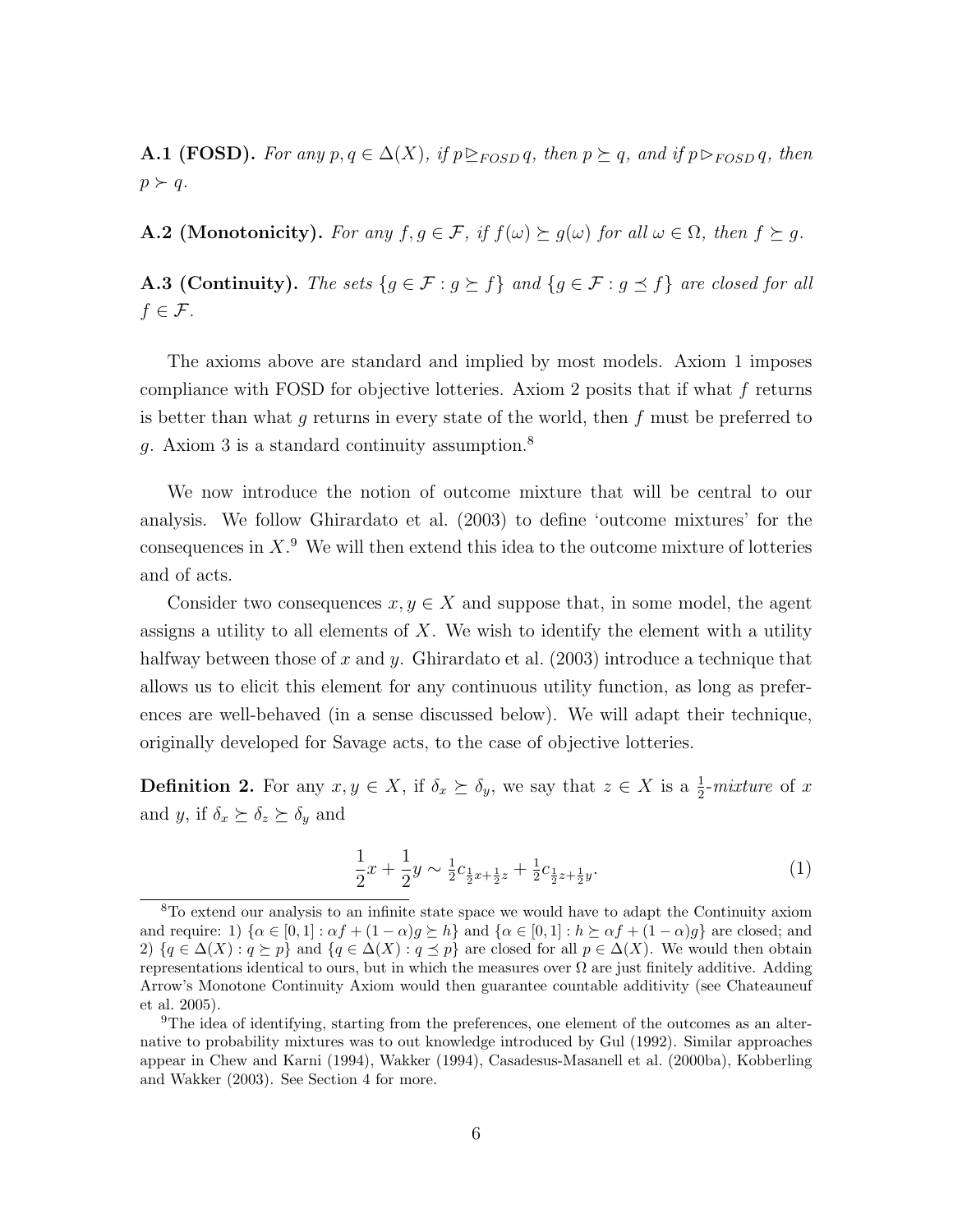We denote z by  $\frac{1}{2}x \oplus_{\geq \frac{1}{2}}$  $\frac{1}{2}y^{10}$ 

Consider some  $x, y, z \in X$  such that  $\delta_x \succeq \delta_z \succeq \delta_y$  and (1) holds. The lottery on the left is simply a 50% chance of x and a 50% chance of y. The lottery on the right is a 50% chance of two other outcomes. The first is the certainty equivalent of a 50% chance of x and a 50% chance of z. The second is the certainty equivalent of a  $50\%$  chance of z and a  $50\%$  chance of y. Under Expected Utility, a DM will be indifferent between them if and only if  $z$  has a utility exactly halfway between those of x and y. Ghirardato et al.  $(2003)$  show that this is also true for all preferences in the much broader class of 'locally bi-separable' preferences – essentially, those for which a cardinally unique utility function can be identified.

Because X is connected and preferences are continuous, such an outcome mixture will always exist. Furthermore, we can extend this definition to any other mixture  $\lambda x \oplus (1 - \lambda)y$  for any dyadic rational  $\lambda \in (0, 1)$  by simply iteratively applying the above definition.<sup>11</sup> We refer to Ghirardato et al.  $(2001 2003)$  for further discussion.

Although the element  $\frac{1}{2}x \oplus \frac{1}{2}$  $\frac{1}{2}y$  is always well-defined in our setting, its interpretation presumes the existence of a utility function that is, in some sense, cardinally unique. We now provide a necessary and sufficient condition to guarantee that this is the case. Consider some  $x, y, z', z''$  such that  $z'$  and  $z''$  are 'in between' x and y according to  $\succeq$ . Then, consider the following two lotteries:

$$
\frac{1}{2}c_{\frac{1}{2}x+\frac{1}{2}z'} + \frac{1}{2}c_{\frac{1}{2}y+\frac{1}{2}z''}
$$
 and 
$$
\frac{1}{2}c_{\frac{1}{2}x+\frac{1}{2}z''} + \frac{1}{2}c_{\frac{1}{2}y+\frac{1}{2}z'}
$$

In the former lottery, x is mixed with  $z'$  and y with  $z''$ , and then they are mixed together; in the latter, x is mixed first with  $z''$  and y with  $z'$ , and then they are mixed together. In both cases, the only weight involved is  $\frac{1}{2}$ , and x is always mixed with some element worse than it, whereas  $y$  is mixed with some element better than it. The only difference is in the 'order' of this mixture. The following axiom guarantees

 $10$ For simplicity of notation, in most of the following discussion we drop the subscript and denote the mixture above only by ⊕.

<sup>&</sup>lt;sup>11</sup>Any  $\lambda \in [0,1]$  is dyadic rational if for some finite N, we have  $\lambda = \sum_{i=1}^{N} a_i/2^i$ , where  $a_i \in \{0,1\}$ for every i and  $a_N = 1$ . Then, we use  $\lambda x \oplus (1 - \lambda)y$  as a short-hand for the iterated preference average  $\frac{1}{2}z_1 \oplus \frac{1}{2}(\ldots(\frac{1}{2}z_{N-1} \oplus \frac{1}{2}(\frac{1}{2}z_N \oplus \frac{1}{2}y))\ldots)$ , where for every  $i, z_i = x$  if  $a_i = 1$  and  $z_i = y$ otherwise. Alternatively, we could have defined  $\lambda x \oplus \lambda y$  for any real number  $\lambda \in (0,1)$ , by defining it for dyadic rationals first, and then using continuity of the preferences to define it for the whole [0, 1]. The two approaches are clearly identical in our axiomatic structure; we choose to use the most restrictive definition to state the axioms in the weakest form of which we are aware.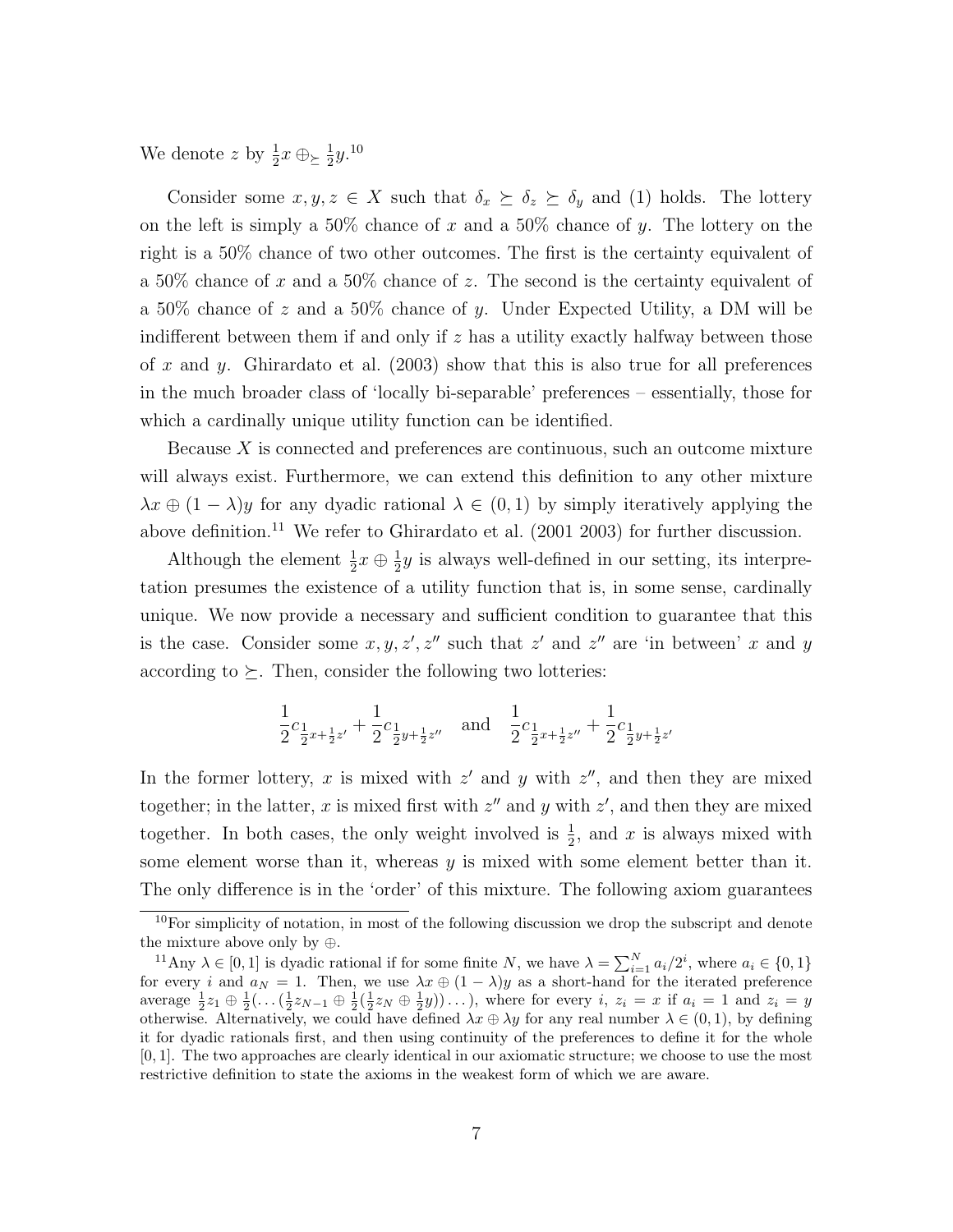that the agent is indifferent between these two lotteries – she should not care about this 'order.' This axiom is an adaptation of the E-Substitution Axiom in Ghirardato et al. (2001) to the case of objective lotteries.

A.4 (Objective Tradeoff-Consistency). Consider any  $x, y, z', z'' \in X$  such that  $\delta_x \succeq \delta_{z'} \succeq \delta_{z''} \succeq \delta_y$ , and  $c_{\frac{1}{2}r+\frac{1}{2}s}$  exists for  $r=x,y$  and  $s=z',z''$ . Then, we have

$$
\frac{1}{2}c_{\frac{1}{2}x+\frac{1}{2}z'}+\frac{1}{2}c_{\frac{1}{2}y+\frac{1}{2}z''}\sim\frac{1}{2}c_{\frac{1}{2}x+\frac{1}{2}z''}+\frac{1}{2}c_{\frac{1}{2}y+\frac{1}{2}z'}.
$$

The axiom above is clearly satisfied under Expected Utility, as it is a weakening of Independence on objective lotteries (under which both would be indifferent to a lottery that returns each option with probability  $\frac{1}{4}$ ). However, it holds for a much broader class of preferences: for example, it is satisfied by an agent who evaluates each lottery of the form  $\frac{1}{2}a + \frac{1}{2}$  $\frac{1}{2}b$ , where  $\delta_a \succeq \delta_b$ , by  $\gamma(\frac{1}{2})$  $(\frac{1}{2})u(a) + (1 - \gamma(\frac{1}{2}))$  $(\frac{1}{2}))u(b)$ , where  $\gamma(\frac{1}{2})$  $(\frac{1}{2})$  could be any number between 0 and 1. Thus, Axiom 4 is compatible with even extreme forms of 'probability weighting' and is satisfied by many generalizations of Expected Utility suggested in the literature – from RDU to Gul (1991)'s Disappointment Aversion.

Following the literature, it is straightforward to show that Axioms 1-4 are sufficient to guarantee that we can find a utility representation that is cardinally unique, thus allowing us to interpret  $\oplus$  in a meaningful way. (See, for example, Lemma 1 in Ghirardato et al. (2001).)

We now extend outcome mixtures to mixtures of lotteries and acts, one of the key contributions of our paper and an essential step in defining the notion of hedging at the core of our analysis. We begin by extending the concept to mixtures of lotteries. Consider  $p=\frac{1}{2}$  $rac{1}{2}x + \frac{1}{2}$  $\frac{1}{2}y$  and  $q=\frac{1}{2}$  $\frac{1}{2}z + \frac{1}{2}w$ , where  $\delta_x, \delta_z \succ \delta_y, \delta_w$ . If we assume a joint distribution between them, we can construct a mixture of these two lotteries using outcome mixtures. For example, if we imagine that  $p$  always pays out x when  $q$  pays out z, we can construct a lottery r that half of the time pays out  $\frac{1}{2}x \oplus \frac{1}{2}$  $\frac{1}{2}z$  (the prize with utility halfway between those of x and z), and half of the time pays out  $\frac{1}{2}y \oplus \frac{1}{2}w$ . We would describe  $r$  as a mixture of  $p$  and  $q$ .

The above is clearly only one of many possible ways to combine  $p$  and  $q$ , assuming a particular joint distribution. Intuitively, as  $\delta_x, \delta_z \succ \delta_y, \delta_w$ , we have combined the two lotteries as if they were positively correlated. Or, we could combine x with  $w$ and y with  $z$  – i.e., treat them as negatively correlated – and obtain  $\frac{1}{2}(\frac{1}{2})$  $\frac{1}{2}x \oplus \frac{1}{2}w$  +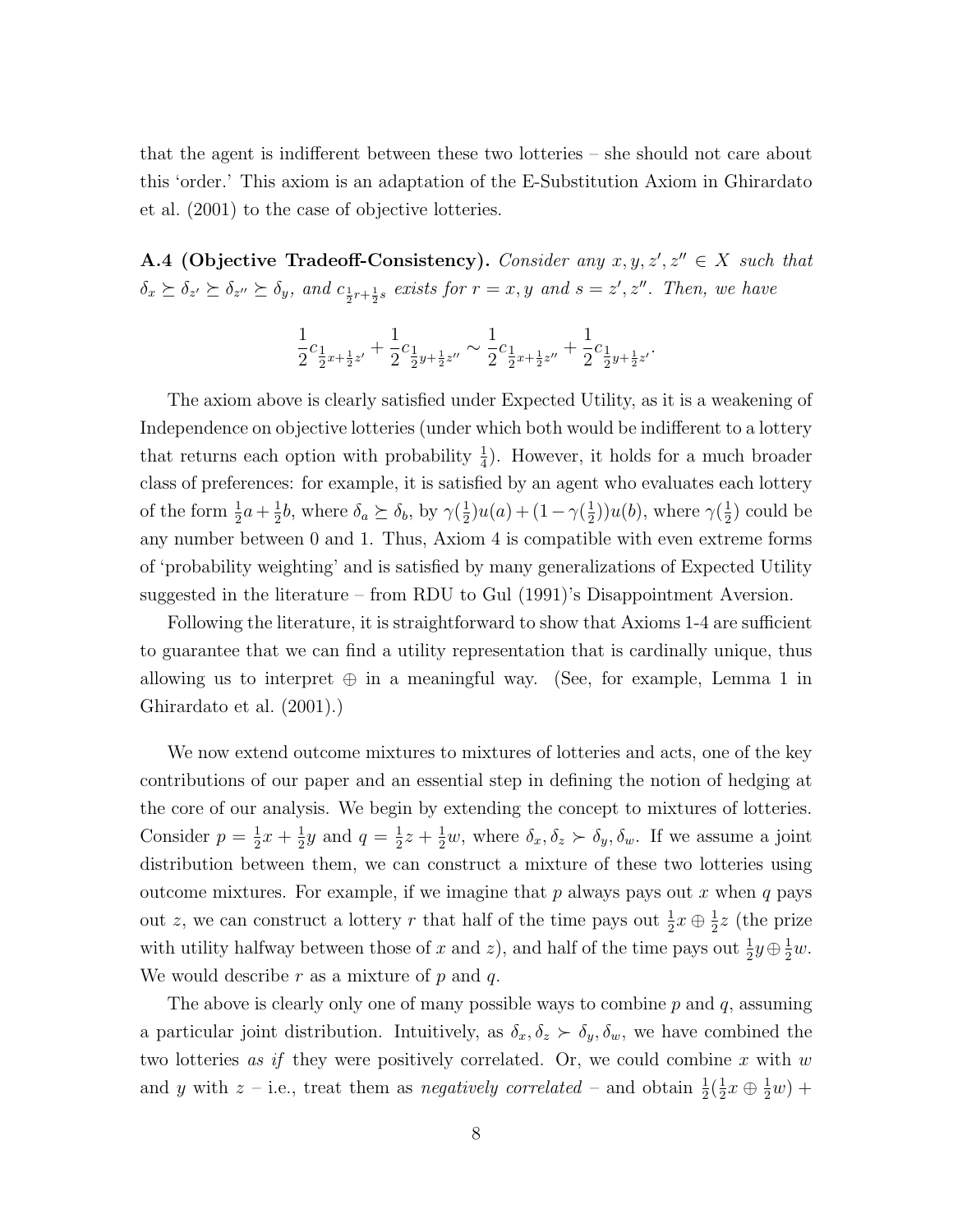1  $\frac{1}{2}(\frac{1}{2})$  $\frac{1}{2}y \oplus \frac{1}{2}$  $\frac{1}{2}z$ ). Alternatively, we could combine them in many other ways depending on the assumptions regarding their joint distribution. Thus, for any two lotteries, we have a *set* of possible mixtures.

More generally, we can regard any two lotteries  $p$  and  $q$  as random variables on some underlying measure space,  $V_p$  and  $V_q$ . There are many ways to construct such random variables, each of which would entail the same marginal distribution over prizes for  $V_p$  and  $V_q$  separately but would generate different joint distributions of their returns. For any given joint distribution, we can construct a third random variable that returns prizes with utilities that are exactly the mixture of the utilities of the prizes returned by the original lotteries – the random variable  $\frac{1}{2}V_p \oplus \frac{1}{2}$  $\frac{1}{2}V_q$ . This, in turn, defines a lottery  $r \in \Delta(X)$ . Depending on the joint distribution of  $V_p$  and  $V_q$ , we obtain different lotteries that constitute the set of mixtures between p and  $q$ <sup>12</sup> We define  $p \bigoplus q$  as the set of all such mixtures for all possible joint distributions.<sup>13</sup>

This concept of mixing of objective lotteries is similar to the standard notion of mixing of two financial assets to create a portfolio, with two substantial differences. First, we make no assumptions on the joint distribution of the lotteries, and thus we obtain the set of possible portfolios – one for each joint distribution. Second, here the mixture takes place in *utilities*, rather than in the prizes: thus a mixture between \$10 and \$0 is not necessarily \$5; instead, the monetary amount yields utility halfway between those of \$10 and \$0. This latter point has an important implication. In finance, a portfolio comprising assets of equal expected value will have the same expected value but (weakly) lower variance in monetary terms. Thus, a risk-averse agent may strictly prefer the portfolio to the underlying assets. Instead, under our definition, the mixture of two lotteries of equal expected *utility* will lead to a lottery with the same expected *utility* but a weakly lower variance in utility terms.

Finally, we define outcome mixtures for acts. We do so point-wise: an act  $h$  is a 1 <sup>1</sup>/<sub>2</sub>-mixture between two acts f and g if  $h(\omega) \in f(\omega) \bigoplus g(\omega)$  for all  $\omega \in \Omega$ ; that is, if for every state, it returns a lottery that is a mixture between the lotteries returned

<sup>12</sup>We thank Fabio Maccheroni for suggesting this interpretation.

<sup>&</sup>lt;sup>13</sup>A more direct construction would proceed as follows. Consider any lottery  $p$  and  $q$ , and notice that, because both are simple lotteries, we could always find some  $x_1, \ldots, x_n, y_1, \ldots, y_n \in X$ , and some  $\gamma_1, \ldots, \gamma_n \in [0, 1]$  such that  $p = \sum_{i=1}^n \gamma_i \delta_{x_i}, q = \sum_{i=1}^n \gamma_i \delta_{y_i}$ . (For example, the lotteries  $p = \frac{1}{2}x + \frac{1}{2}y$ and  $q = \frac{1}{3}z + \frac{2}{3}w$  could be both written as  $p = \frac{1}{3}x + \frac{1}{6}x + \frac{1}{6}y + \frac{1}{3}y$  and  $q = \frac{1}{3}z + \frac{1}{6}w + \frac{1}{6}w + \frac{1}{3}w$ . Then, the set  $p \bigoplus q$  will be the set of all combinations r such that  $r = \sum_{i=1}^{n} \gamma_i (\frac{1}{2} x_i \oplus \frac{1}{2} y_i)$ . That is, we have  $p \bigoplus$  $\sum$ we have  $p \bigoplus_{i=1}^n q_i := \{ r \in \Delta(X) : \exists x_1, \dots, x_n, y_1, \dots, y_n \in X, \exists \gamma_1, \dots, \gamma_n \in [0, 1] \text{ such that } p = \sum_{i=1}^n \gamma_i \delta_{x_i}, q = \sum_{i=1}^n \gamma_i \delta_{y_i} \text{ and } r = \sum_{i=1}^n \gamma_i \delta_{(\frac{1}{2}x_i \oplus \frac{1}{2}y_i)} \}.$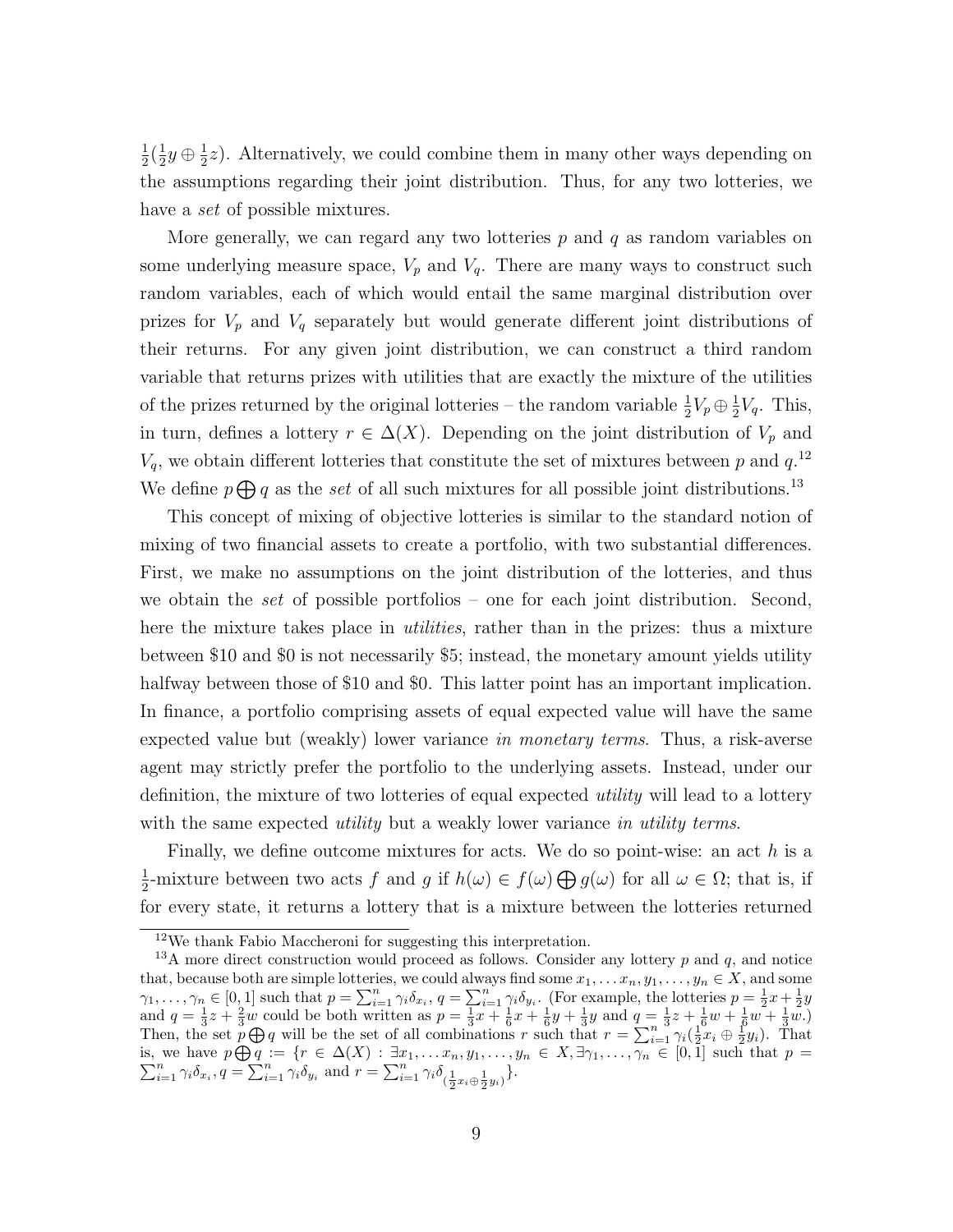by f and g. We denote  $f \bigoplus g$  as the set of all such mixtures of two acts.

We are now ready to introduce the main axiom of this paper: *Hedging*.

### **A.5** (Hedging). For any  $f, g \in \mathcal{F}$  and for any  $h \in f \bigoplus g$ , if  $f \sim g$ , then  $h \succeq f$ .

We argue that this axiom captures pessimism about both risk and uncertainty. Let us begin with the former. Consider two lotteries p and q such that  $p \sim q$ , and a lottery r that could be obtained as a mixture between p and q, i.e.,  $r \in p \bigoplus q$ .

Note that any Expected Utility agent should be neutral to this form of hedging, i.e., should rank  $r \sim p \sim q$ . For an expected utility maximizer,  $p \sim q$  only if the expected utility of  $p$  is equal to that of  $q$ .  $r$  must therefore have the same expected utility but will have weakly lower variance in utilities than either  $p$  or  $q$ . While a risk-averse EU agent might prefer to reduce the variance in dollar amounts, she must be neutral to variance in utilities because the EU functional is linear in utilities.<sup>14</sup>

By contrast, we propose that an agent who violates EU, as suggested by the Allais paradox, will not be neutral to this form of hedging. Almost by definition, such an agent dislikes exposure to risk to a greater extent than what can be explained by the curvature of the utility function and must also therefore be averse to the variance in utilities. Our agent should thus (weakly) prefer  $r$  to  $p$  or  $q$ , irrespective of how r is constructed: just as in finance, a risk-averse EU agent who is indifferent between two portfolios must weakly prefer a mixture between them, irrespective of their correlation, here, an Allais-like agent should weakly prefer a hedge in utilities between two lotteries, irrespective of construction.

As an example, consider a lottery  $p$  that returns \$10 and \$0 with probability 1  $\frac{1}{2}$ . For simplicity, consider its mixtures with an identical lottery. If we construct the mixture treating the two lotteries as perfectly positively correlated, we again obtain the original lottery, indifferent to itself. However, if we construct the mixture assuming that they are negatively correlated – when one returns \$10, the other returns  $$0$  – we obtain a *degenerate* lottery that returns, with probability one, the dollar

<sup>&</sup>lt;sup>14</sup>In fact, as we analyze in Appendix C, there is a sense in which Expected Utility could be defined by such neutrality to hedging, in a fairly weak sense. To see it in the algebra, recall that (footnote 13) we must be able to find some  $x_1, \ldots, x_n, y_1, \ldots, y_n \in X, \exists \gamma_1, \ldots, \gamma_n \in [0,1]$  such that  $p = \sum_{i=1}^n \gamma_i \delta_{x_i}, q = \sum_{i=1}^n \gamma_i \delta_{y_i}$  and  $r = \sum_{i=1}^n \gamma_i \delta_{(\frac{1}{2}x_i \oplus \frac{1}{2}y_i)}$ . Under Expected Utility we must have that  $u(\frac{1}{2}x_i \oplus \frac{1}{2}y_i) = \frac{1}{2}u(x) + \frac{1}{2}u(y)$ , which means that if the expected utility of p and of q are the same, so must be that of r.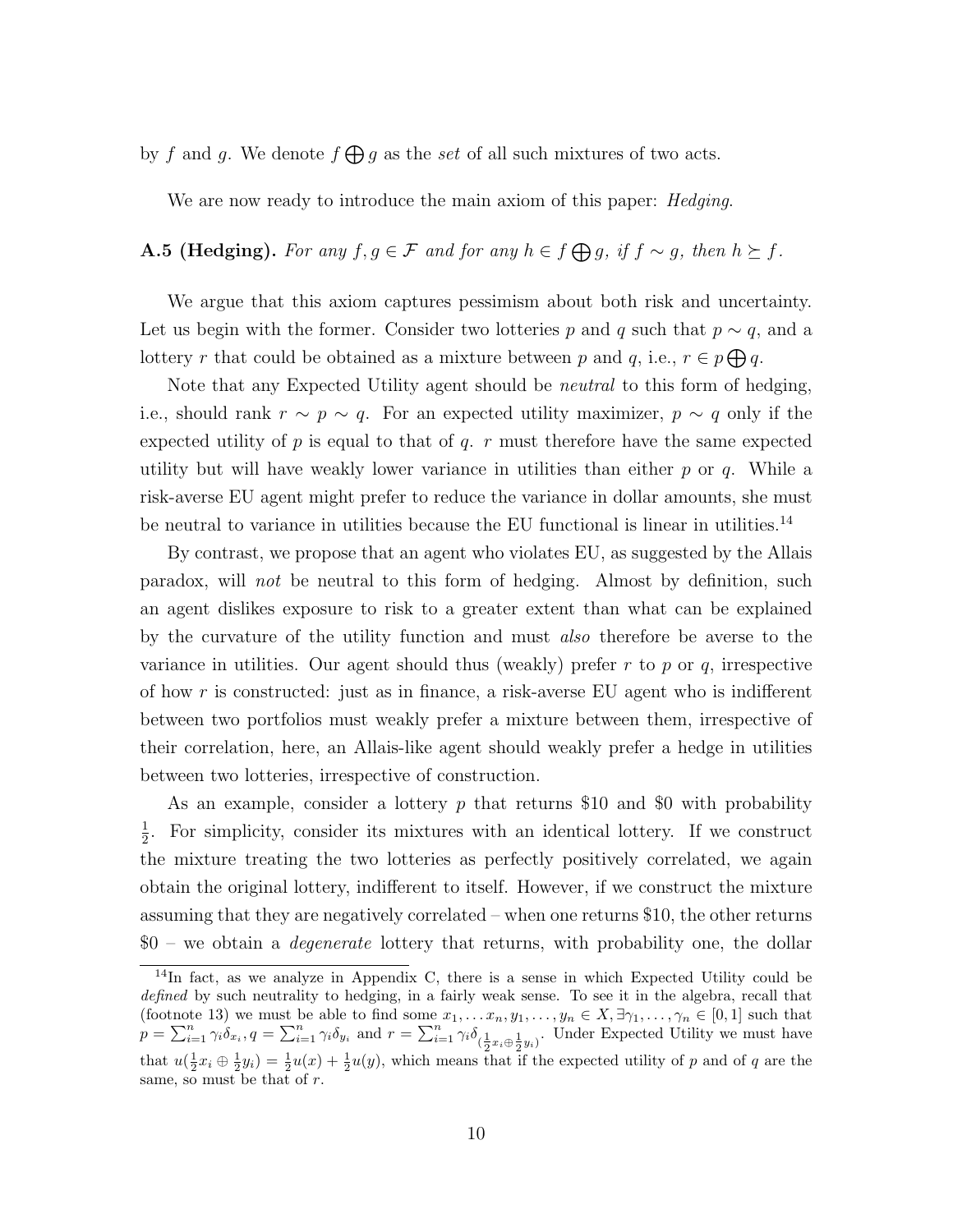amount  $\frac{1}{2}\$10 \oplus \frac{1}{2}$  $\frac{1}{2}$ \$0. Thus, mixing has removed *all* variance in utilities. While an Expected Utility agent will be indifferent to such a change – the expected utility of  $p$ is exactly that of  $\frac{1}{2}\$10 \oplus \frac{1}{2}$  $\frac{1}{2}$ \$0 – a "pessimistic" agent should appreciate this reduced variance and be attracted to this degenerate lottery. More generally, mixing any lottery p with itself returns a lottery that is more 'concentrated towards the mean' in utility terms. A "pessimistic" agent should prefer this reduction in exposure and thus exhibit a preference for hedging.

Our notion of hedging is related to other notions of pessimism over objective lotteries that that have been suggested by the literature. As the next section clarifies, within the context of RDU preferences, the Hedging axiom requires that weighting functions be *convex* (i.e., pessimistic).<sup>15</sup>

We can easily extend this argument to hedging between *acts*. For simplicity, consider two non-degenerate acts  $f, g \in \mathcal{F}$  such that  $f \sim g$  and  $f(\omega)$  and  $g(\omega)$ are *degenerate* lotteries for all  $\omega$ . Now, consider some  $h \in f \bigoplus g$ , and notice that  $h(\omega) = \delta_1$  $\frac{1}{2}f(\omega)\oplus\frac{1}{2}$  $\frac{1}{2}g(\omega)$ . Because no lotteries are involved, going from f and g to h does not affect the exposure to risk – in either case, there is none. However, it will reduce the exposure to uncertainty: this is precisely the idea of the original hedging axiom of Schmeidler (1989).<sup>16</sup> An agent who is not uncertainty seeking would then (weakly) prefer hedging, and she will rank h as at least as highly as f and  $q$ .

While the Hedging axiom imposes a preference for hedging for both risk and uncertainty, it posits no constraints on whether this preference should be 'stronger' in one of the two environments. It is possible for a DM to exhibit pessimism only in the risk domain or only in the uncertainty domain: the axiom could equivalently be written as two separate axioms, one for risk and one for uncertainty.<sup>17</sup> This observation will be relevant for our future discussion of our model's implications for ambiguity-averse behavior.

<sup>&</sup>lt;sup>15</sup>Gumen et al. (2014) introduce a general notion of pessimism for preferences under risk. They show (Gumen et al. 2014, page 22) how our Hedging axiom coincides with their notion of pessimism within the context of biseparable EU preferences.

<sup>&</sup>lt;sup>16</sup>In fact, if we impose Independence for elements of  $\Delta(X)$ , then a preference for hedging in outcome mixtures is identical to preference for hedging in probabilities. In turn, when applied only to acts that map to degenerate lotteries, this is precisely the axiom suggested in Ghirardato et al. (2003).

<sup>&</sup>lt;sup>17</sup>In particular, it would be equivalent to: 1) For any  $p, q \in \mathcal{F}$ , and for any  $r \in p \bigoplus q$ , if  $p \sim q$ , then  $r \succeq p$ ; and 2) For any  $f, g, h \in \mathcal{F}$  such that  $f(\omega)$  and  $g(\omega)$  are degenerate lotteries, if  $f \sim g$ and  $h(\omega) = \frac{1}{2} f(\omega) \oplus \frac{1}{2} g(\omega)$  then  $h \succeq f$ . The latter coincides with the postulate in Ghirardato et al. (2003).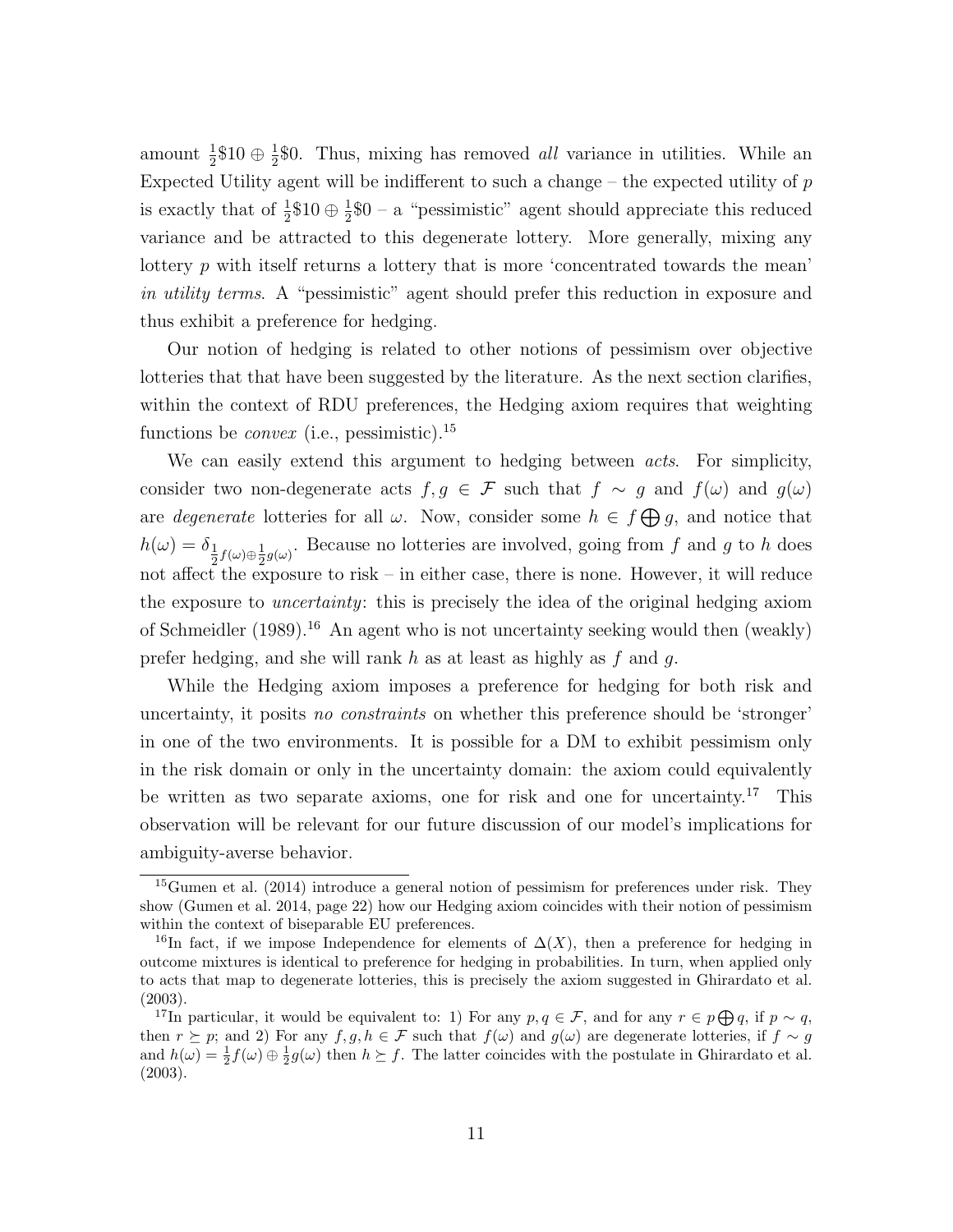Our final axiom is the translation of the idea of the Certainty-Independence axiom of Gilboa and Schmeidler (1989) to our setup:<sup>18</sup> when two acts are mixed with a 'neutral' element, their ranking should not change. In contrast to Certainty-Independence, however, the 'neutral element' is not a constant act but a degenerate lottery, which is neutral regarding both risk and uncertainty. We again employ outcome mixtures because our agent could have non-linear reactions to probability mixtures.<sup>19</sup>

**A.6 (Degenerate-Independence (DI)).** For any  $f, g \in \mathcal{F}$ , dyadic  $\lambda \in (0,1)$ , and for any  $x \in X$ ,

$$
f \succeq g \Leftrightarrow \lambda f \oplus (1 - \lambda)\delta_x \succeq \lambda g \oplus (1 - \lambda)\delta_x.
$$

# 2.3 The Multiple Priors Multiple Weighting Representation

We are now ready to discuss our representation. To this end, it will be useful to recall the RDU model for preferences over lotteries in  $\Delta(X)$ .

**Definition 3.** We say that a function  $\psi : [0,1] \rightarrow [0,1]$  is a probability weighting if it is increasing and  $\psi(0) = 0$ ,  $\psi(1) = 1$ . For every non-constant function u and every probability weighting  $\psi$ , we say that a function from  $\Delta(X)$  to R is a (RDU) function with utility u and weight  $\psi$ , denoted RDU<sub>u, $\psi$ </sub>, if, for any enumeration of the elements of the support of p such that  $x_{i-1} \succeq x_i$  for  $i = 2, \ldots, |\text{supp}(p)|$ , we have

$$
RDU_{u,\psi}(p) := \psi(p(x_1))u(x_1) + \sum_{i=2}^{n} \left[ \psi(\sum_{j=1}^{i} p(x_j)) - \psi(\sum_{j=1}^{i-1} p(x_j)) \right] u(x_i).
$$
 (2)

The main feature of the RDU model is that the DM follows a procedure similar to Expected Utility, except that she distorts the cumulative probability distribution of each lottery using a probability weighting function. The RDU model has many desirable properties, such as preserving continuity (provided that the probability weighting is continuous) and FOSD. Depending on the shape of  $\psi$ , moreover, it allows for attraction or aversion to certainty: the former occurs when  $\psi$  is convex, leading to

<sup>&</sup>lt;sup>18</sup>A preference relation satisfies *Certainty-Indepedence* if for any  $f, g \in \mathcal{F}$ , and for any  $p \in \Delta(X)$ and  $\lambda \in (0, 1)$ , we have  $f \succeq g$  iff  $\lambda f + (1 - \lambda)p \succeq \lambda g + (1 - \lambda)p$ .

<sup>&</sup>lt;sup>19</sup>This axiom is strictly weaker than Certainty-Independence, as the latter implies standard independence on constant acts, which in turn implies that probability mixtures and outcome are indifferent for her – we must have  $\lambda f + (1 - \lambda)\delta_x \sim \lambda f \oplus (1 - \lambda)\delta_x$  for all  $f \in \mathcal{F}$ ,  $x \in X$ , and  $\lambda \in (0, 1)$ . But then, Certainty-Independence would naturally imply the axiom below.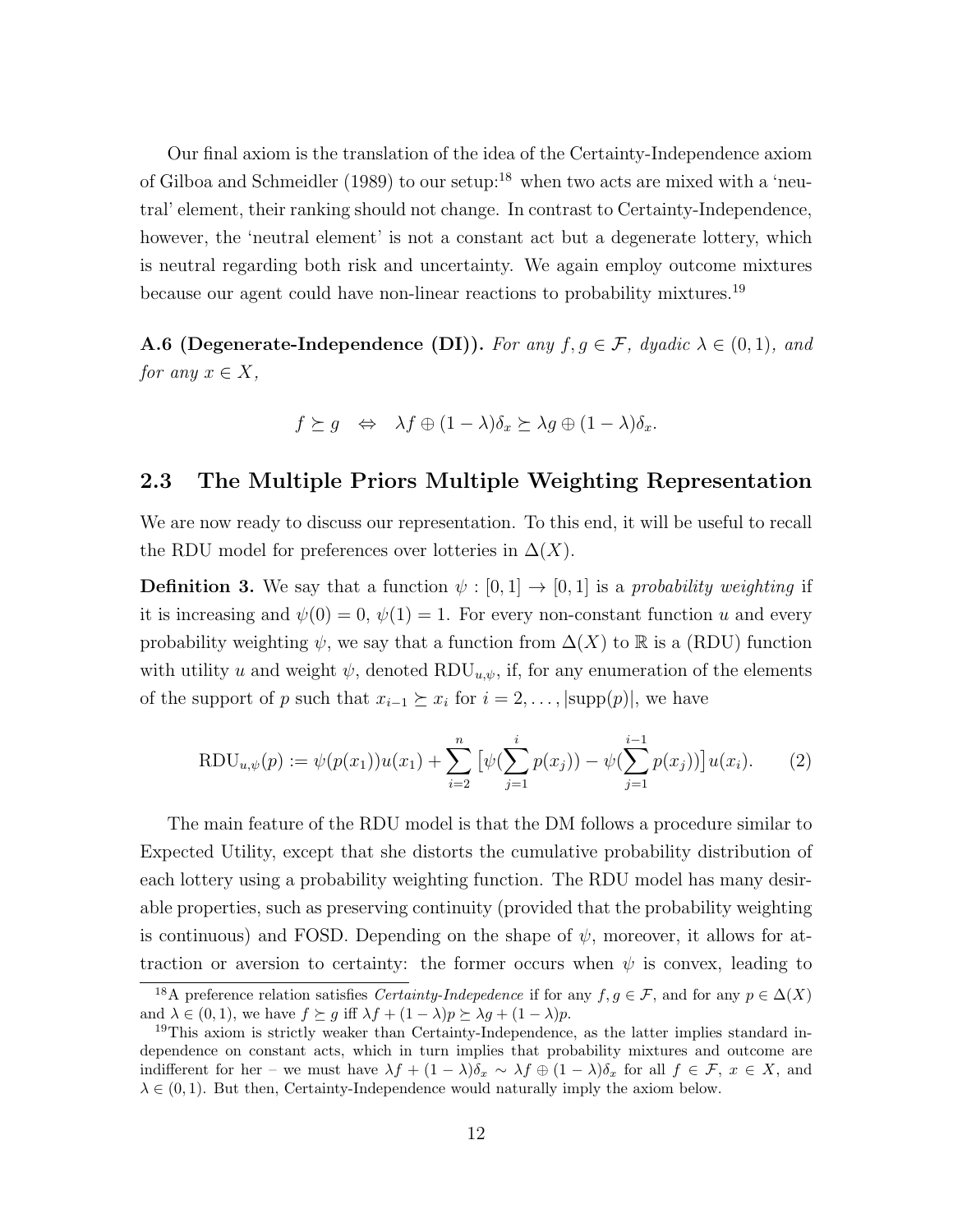Allais-like behavior; the opposite occurs when  $\psi$  is concave. When  $\psi$  is linear, it coincides with Expected Utility.<sup>20</sup> The RDU model is arguably the most well-known non-Expected Utility model for objective lotteries. The Cumulative Prospect Theory model of Tversky and Kahneman (1992), for example, is based its framework.

In our representation, objective lotteries are assessed using a generalization of the RDU model, while acts are then assessed in a manner similar to the MMEU model.

**Definition 4.** Consider a complete and non-degenerate preference relation  $\succeq$  on F. We say that  $\succeq$  admits a *Multiple Priors Multiple Weighting (MP-MW)* representation  $(u, \Pi, \Psi)$  if there exists a continuous utility function  $u : X \to \mathbb{R}$ , a convex and compact set of probability measures  $\Pi$  on  $\Omega$ , and a convex, (point-wise) compact set of differentiable and convex probability weightings  $\Psi$  such that  $\succeq$  is represented by the functional

$$
V(f) := \min_{\pi \in \Pi} \int_{\Omega} \pi(\omega) U(f(\omega)) \, d\omega
$$

where  $U : \Delta(X) \to \mathbb{R}$  is defined as

$$
U(p) := \min_{\psi \in \Psi} \text{ RDU}_{u, \psi}(p).
$$

We say that  $\Psi$  is minimal if there is no  $\Psi' \subset \Psi$  such that the same preferences can be represented by a Multiple Priors Multiple Weighting representation  $(u, \Pi, \Psi')$ .

**Theorem 1.** Consider a complete and non-degenerate preference relation  $\succeq$  on F. Then, the following are equivalent

- $(1) \succeq$  satisfies Axioms 1-6.
- $(2) \succeq$  admits a Multiple Priors Multiple Weighting Representation  $(u, \Pi, \Psi)$ .

Moreover, u is unique up to a positive affine transformation, Π is unique, and there exists a unique minimal  $\Psi$ .

In a Multiple Priors Multiple Weighting representation, the DM is endowed with three elements: a utility function u; a set of priors  $\Pi$  over the states in  $\Omega$ ; and a set of convex probability weightings  $\Psi$ . With respect to uncertainty, her behavior is

<sup>&</sup>lt;sup>20</sup>See Quiggin (1982), and also Wakker (1994), Nakamura (1995), Chateauneuf (1999), Starmer (2000), Wakker (2001 2010), Abdellaoui (2002), Kobberling and Wakker (2003) and the many references therein.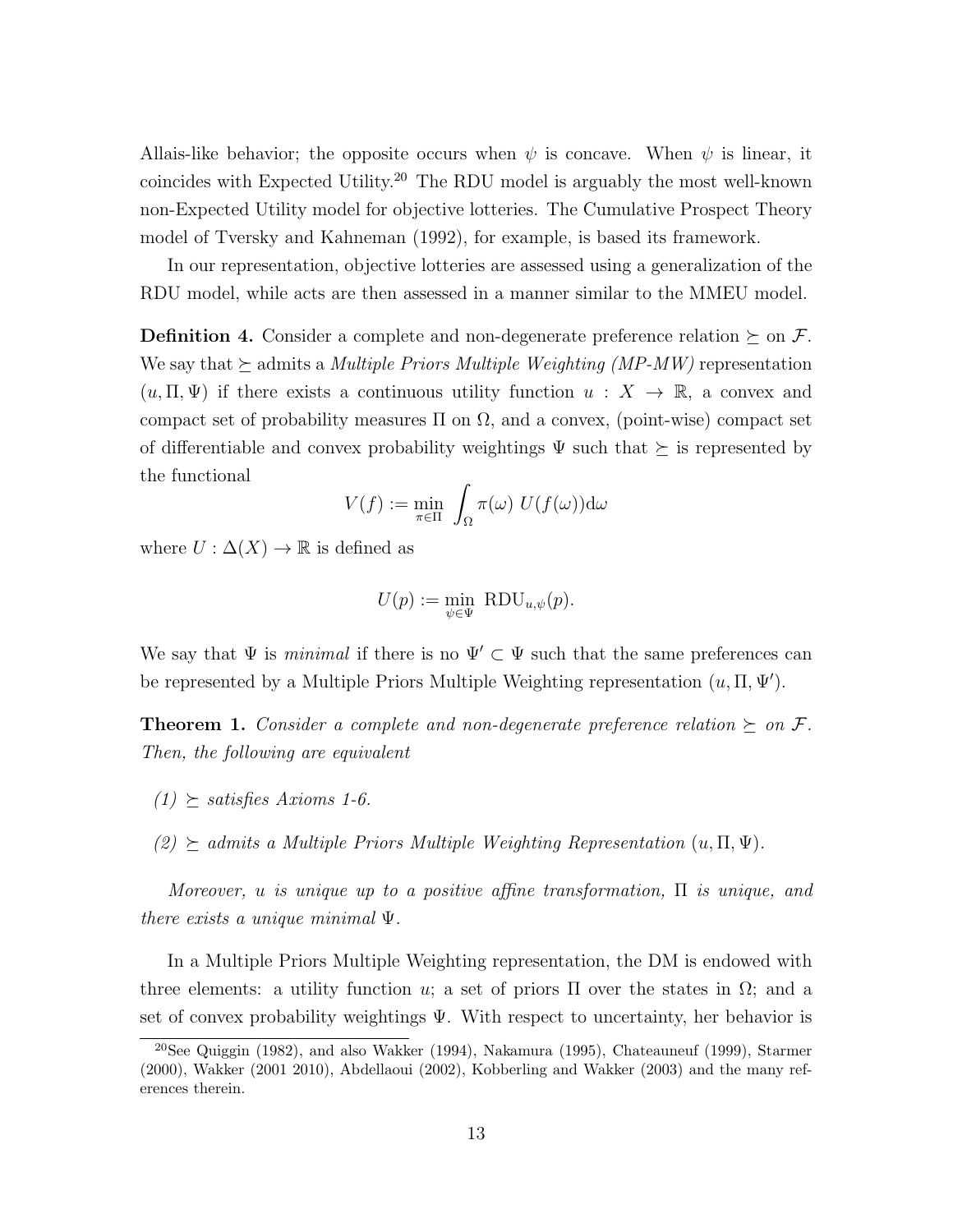conceptually identical to the Maxmin Expect Utility model of Gilboa and Schmeidler (1989): she has a set of priors Π on the states of the world, and she uses the worst one of them to aggregate the utilities returned in each state of the world. The model differs from MMEU in the evaluation of objective lotteries. Instead of following vNM Expected Utility, the agent has a set of convex probability weightings  $\Psi$ , and she uses the worst one of those in an RDU functional to evaluate objective lotteries.

Because each of the probability weightings in  $\Psi$  is convex and the agent uses the worst one to evaluate the lottery at hand, the agent will have "pessimistic" evaluations of objective lotteries, generating violations of Expected Utility in line with the Allais paradox. In particular, as we show in Appendix B, the model is always weakly compatible with a generalized version of Allais' common consequences effect, while ruling out contrary violations.<sup>21</sup>

In the case of only objective risk, i.e., when  $|\Omega| = 1$ , our model is a strict generalization of RDU with convex distortions. We argue that this additional flexibility could be desirable. Consider the lotteries  $p = \frac{1}{3}$  $\frac{1}{3}$  \$0 +  $\frac{1}{3}$  \$1 +  $\frac{1}{3}$  \$10,000 and  $q=\frac{1}{3}$  $\frac{1}{3}$  \$0 +  $\frac{1}{3}$  \$9, 999 +  $\frac{1}{3}$  \$10, 000. Under RDU, the agent must use the *same* probability distortion for both  $p$  and  $q$ : the rank of the three outcomes is the same, and because in RDU only the relative rank matters, the probability distortion is restricted to be the same.<sup>22</sup> Specifically, under RDU, the agent distorts the intermediate outcome in the same way – despite that in  $p$  this intermediate outcome is comparably 'very bad,' while in q it is comparably 'very good'. By contrast, the MP-MW model allows for the case in which in p both the probabilities of \$0 and of \$1 are substantially overweighted and the probability of  $$10,000$  is underweighted; while for q, only the probability of \$0 is overweighted, and those of both \$9,999 and \$10,000 are underweighted – a behavior that we believe better accords with intuitive notions of

<sup>&</sup>lt;sup>21</sup>In particular, for some prize  $\frac{2}{3}z$ , and probabilities q and r such that  $q + r < 1$ , find the amount  $x \text{ such that } \delta_z \sim r\$ 0 + q\  $+ (1 - q - r)\$  x, and and the amount  $y \text{ such that } q\$ 0 + (1 - q)\  $\approx \sim$  $(r + q)\$0 + (1 - q - r)\$y$ . The common consequence effect implies that  $x > y$ . (The standard Allais' version uses  $r = 0.01$  and  $q = 0.89$ .) Intuitively, the DM exhibits a 'preference for certainty'. Segal (1987b) showed that, in the context of the RDU model, convexity of the weighting function is necessary and sufficient for a DM to (weakly) exhibit the common consequence effect. In Appendix B we show that this conclusion extends to the multiple convex weightings case: In problems of the above form, a DM who behaves in line with the MP-MW model can have  $x > y$ , but cannot have  $y > x$ . We note also that our model does not, however, guarantee that the DM will always exhibit the common ratio effect. In the context of the RDU model, convex probability weighting is not enough to guarantee this, and thus the same must hold for our model.

 $^{22}$ In fact, this is one of the characterizing features of RDU: see Diecidue and Wakker (2001).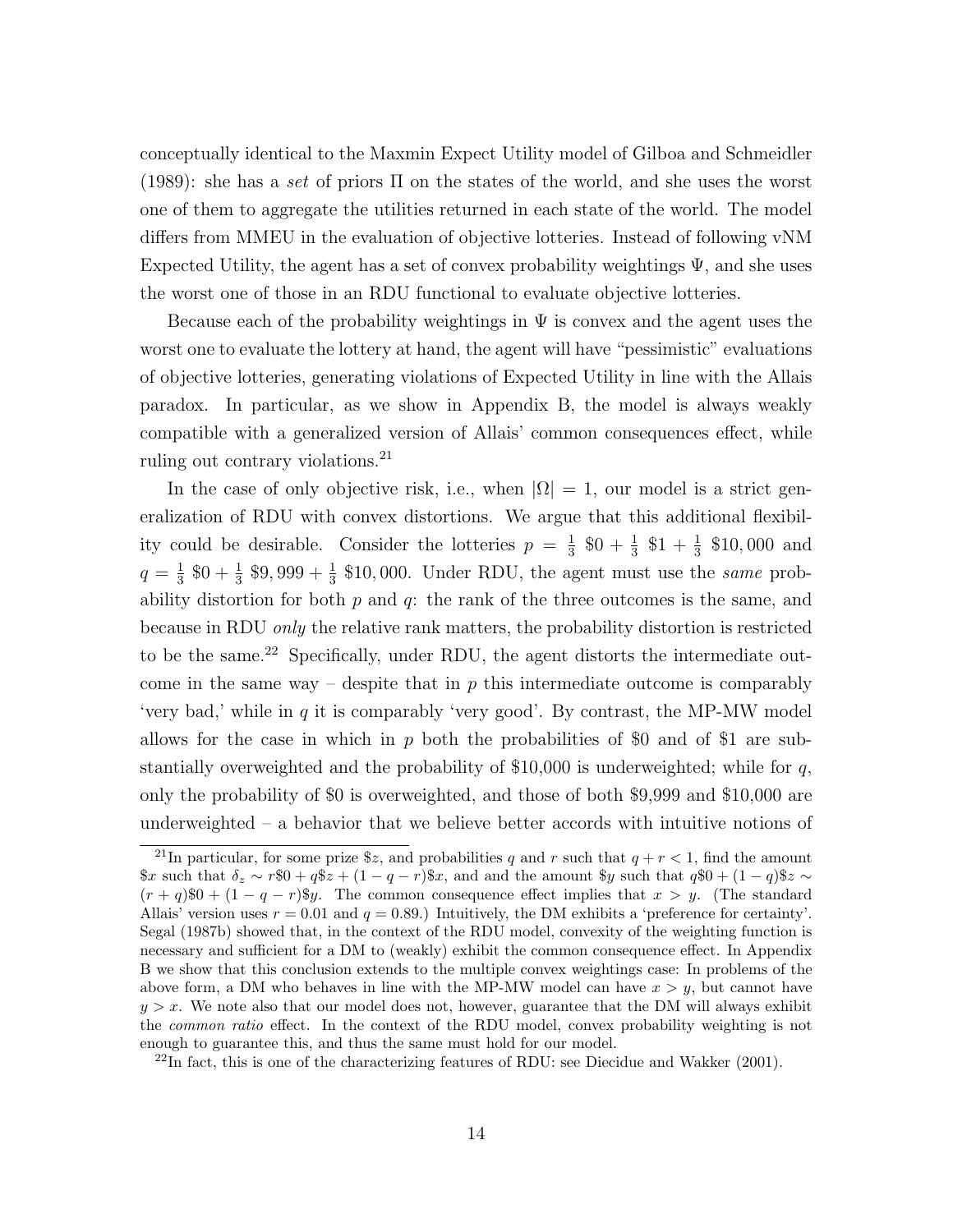pessimism.

While our model is a generalization of the RDU model with convex weighting, it does not allow for other weighting functions, including either concave or S-shaped probability weightings (the latter of which have received empirical support from, for example, Gonzalez and Wu 1999). This is a direct implication of our application of hedging (and therefore pessimism) to all lotteries.<sup>23</sup> In fact, one can think of the relationship between the Multiple Weighting model and RDU for objective risk as similar to that between MMEU and the Choquet Expected Utility (CEU) model of Schmeidler (1989) for subjective acts.<sup>24</sup>

Three special cases of our representations are of particular interest. First, when  $\Psi$  contains only the identity function, the models coincide with MMEU (with continuous Bernoulli utility). Second, when  $\Pi$  is a singleton, which precludes uncertainty aversion but allows for distortions of objective lotteries. Third, when  $\Psi$  is a singleton but differs from the identity function, and thus the ranking of objective lotteries coincides with RDU. Clearly, the first two could be obtained by imposing forms of 'hedging neutrality.' For brevity, we discuss these conditions in Appendix C, where we show that the first case can be characterized by assuming that objective and subjective mixtures coincide, at least locally. To characterize the case in which  $\Psi$  is a singleton, it suffices to add one of the axioms suggested in the literature to guarantee that the preferences are of the RDU form for objective lotteries: for example, the Probability Trade-Off Consistency Axiom of Abdellaoui (2002) or some of the equivalents of Schmeidler (1989)'s axiom of Comonotonic Independence, e.g., both the Comonotonic Sure-Thing Principle and the Comonotonic Mixture Independence axioms of Chateauneuf (1999).<sup>25</sup>

We conclude by noting that in the representation above, there is a sense in which

<sup>&</sup>lt;sup>23</sup>One could adapt our approach to allow for S-shaped weighting functions by restricting the class of lotteries to which the hedging axiom is applied, in the manner of (for example) Diecidue et al. (2009).

 $^{24}$ Recall that CEU satisfies Schmeidler (1989)'s axiom of Comonotonic Independence, but need not satisfy its Uncertainty Aversion axiom; while MMEU satisfies the latter, but may violate the former. Similarly, RDU satisfies a version of Comonotonic Independence for risk, but in its general form allows for distortions of many kinds, not only pessimistic ones. By contrast, our model may violate the equivalent of Comonotonic Indendependence, but restricts attention to pessimistic distortions.

 $^{25}$ In turn, this implies that our axioms (esp. Hedging) together with those that characterize RDU, imply the Attraction for Certainty Axiom of Chateauneuf (1999), or Probabilistic Risk Aversion as defined in Abdellaoui (2002), or the pessimism condition of Wakker (2001), since they are all implied by the existence of a convex RDU representation.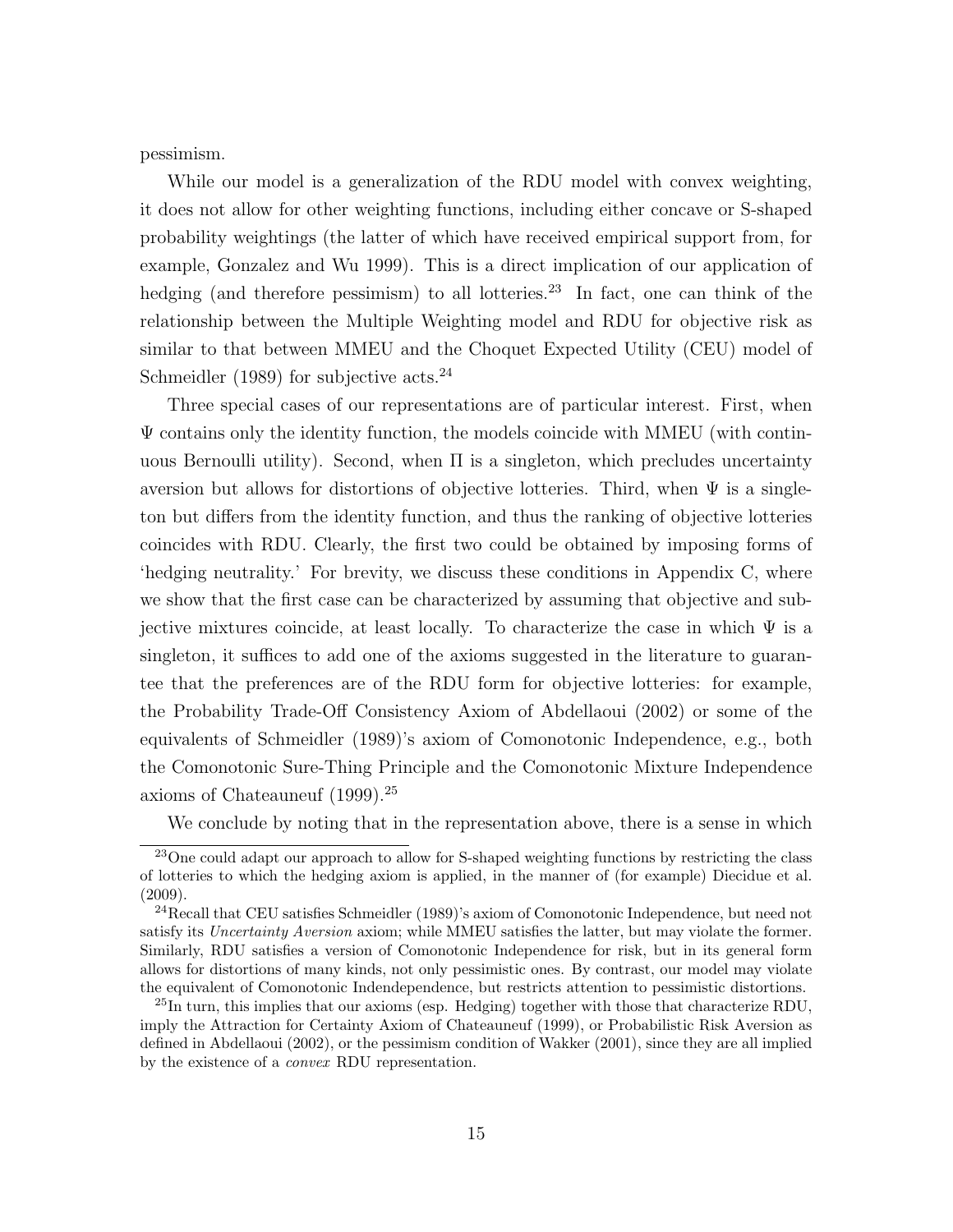the DM could be considered uncertainty averse: when  $|\Pi| > 1$ , the agent has a set of priors and uses the worst one of those to judge uncertain events. However, this does not imply that the agent will exhibit the Ellsberg paradox: both Ellsberg behavior and its *opposite* are compatible with our representations, even if  $|\Pi| > 1$ .

To see why, consider an urn with 100 balls that can be Red or Black, in unknown proportions. An experimenter will extract a ball from this urn, and the color of the extracted ball determines the state of the world,  $R$  or  $B$ . Consider the following three acts: betting on R (i.e., receiving \$10 if a red ball is extracted, \$0 otherwise); betting on  $B$ ; and an objective lottery that pays \$10 or \$0 with equal probability. Assume that the DM is indifferent between betting on Red or Black. The typical Ellsberg behavior is that the DM strictly prefers the objective lottery to either of the bets. Indeed, the MP-MW model allows this: for example, if  $|\Pi| > 1$  and  $\Psi$  contains only the identity function, the model coincides with MMEU, which is compatible with Ellsberg behavior. However the MP-MW model is also compatible with the opposite behavior: if  $\Pi = \{(0.5, 0.5)\}\$ and  $\Psi$  is not equal to the identity function, the agent will prefer either bet to the objective lottery, as she distorts objective probabilities but not subjective ones.<sup>26</sup>

The MP-MW model does not guarantee Ellsberg-like behavior becaues it does not posit that the agent should be 'more pessimistic' for subjective bets than she is for objective ones – there is no relationship between the sets  $\Pi$  and  $\Psi$ . This is a direct consequence of the fact that our main axiom, Hedging, imposes no restriction on the relative pessimism of the agent between subjective and objective bets – and, as noted in Wakker (2001), one should regard Ellsberg-type behavior as the product of relative, rather than absolute, pessimism.<sup>27</sup> In other words, our axiom imposes a generalized preference for hedging, but our theorem shows that this is it insufficient to guarantee Ellsberg-like behavior in general. When preferences violate Expected Utility on objective lotteries, then the well-known link between preferences for Hedging, on the one hand, and Ellsberg-like behavior, on the other, no longer holds.<sup>28</sup>

<sup>&</sup>lt;sup>26</sup>A similar result could be obtained also when  $|\Pi| > 1$ , as long as the distortions of objective probabilities are 'stronger' than those of subjective ones.

 $27$  In light of this discussion, and to avoid confusion, we shall call 'uncertainty averse' an agent who exhibits a preference for hedging – as in our model – but who may (or may not) exhibit the opposite of Ellsberg behavior. We will call 'ambiguity averse' an agent who never does. See Section 3 for a more formal definition. (This is in line with Wakker 2001, Section 6; see also Ghirardato 2004 for more discussion.)

<sup>&</sup>lt;sup>28</sup>This is all the more explicit if we consider what exactly the Hedging axiom does in the proof of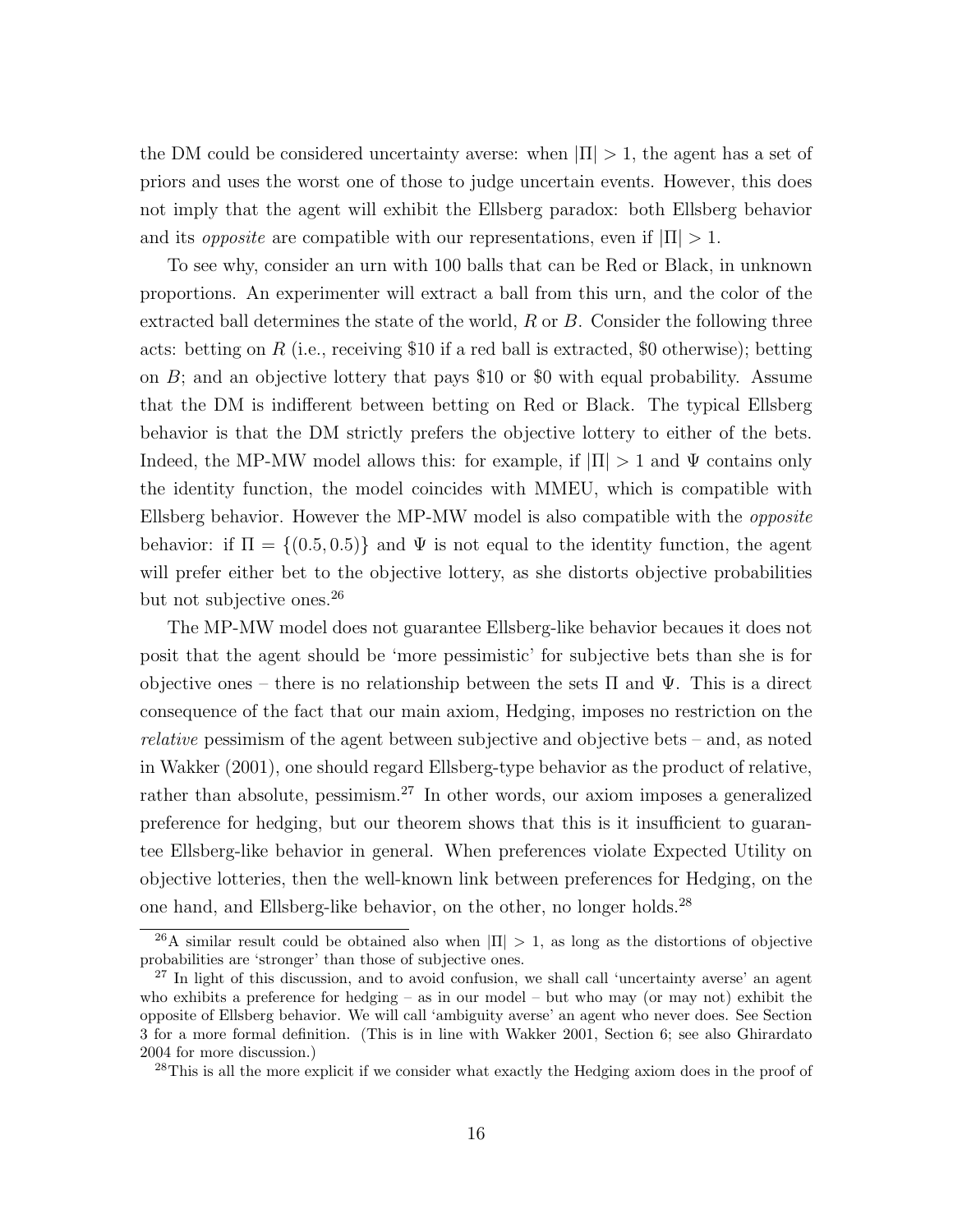We consider this flexibility desirable, as it allows the model to be compatible with the experimental evidence documenting behavior opposite of that of Ellsberg in some environments (e.g., Tversky and Fox 1995). However, the special case in which behavior is restricted to never violating the Ellsberg paradox is of natural interest. This is discussed, and characterized axiomatically, in Section 3.

### 2.4 Proof Sketch of Theorem 1

In what follows, we sketch the proof of Theorem 1. We omit many details and focus only on the sufficiency of the axioms. A complete proof appears in Appendix D.

Step 1. Map acts  $\Omega \to \Delta(X)$  to acts  $\Omega \times [0,1] \to X$  and obtain a derived *relation*  $\geq'$ . Consider the extended state-space  $\Omega \times [0, 1]$  and call F' the (Savage) acts on this space, i.e., the set of functions from  $\Omega \times [0,1]$  to X with the appropriate measurability.<sup>29</sup> We can map each of the Anscombe-Aumann acts in  $\mathcal F$  to acts in  $\mathcal F'$ as follows: each  $f \in \mathcal{F}$  is mapped to the acts  $f'$  in  $\mathcal{F}'$  such that, for each state  $\omega$  and prize x, the probability of receiving x in state  $\omega$  according to f,  $f(\omega)(x)$ , is equal to the Lebesgue measure of the states in  $[0,1]$  that return x according to  $f'$  assuming that the other component is  $\omega$ . We then derive a preference  $\succeq'$  on  $\mathcal{F}'$  from the original preference  $\succeq$  on F. It can be shown that  $\succeq'$  is complete, transitive, reflexive, and continuous.

Step 2.  $\succeq'$  satisfies local bi-separability, and is convex and c-independent with respect to  $\oplus$ . Consider the event  $A = \Omega \times [0, \frac{1}{2}]$  $\frac{1}{2}$ , and define  $\Sigma_A := \{ \emptyset, A, A^C, \Omega \times \emptyset \}$ [0, 1]. Axiom 4 (together with Axioms 1-3), implies that the restriction of  $\succeq'$  on acts measurable in  $\Sigma_A$  is biseparable in the sense of Ghirardato and Marinacci (2001). Axiom 5 implies that  $\succeq'$  is convex: if  $f' \sim g'$ , then  $\frac{1}{2}f' \oplus \frac{1}{2}$  $\frac{1}{2}g' \succeq' f'$ . This follows almost mechanically from the axiom. Similarly, from Axiom 6, it follows that  $f' \sim' g'$ 

Theorem 1. In a nutshell, what we do is that we map objective lotteries into acts on a fictitious state space [0, 1]. Thus, we map the Anscombe-Aumann setup to the space of acts on  $\Omega \times [0,1]$ . Then, we show that the Hedging axiom implies that the preferences over these acts satisfy Uncertainty Aversion, where mixtures are performed in utilities. That is, the Hedging axiom implies a generalized preference for Hedging on both 'parts' of the state space,  $\Omega$  and [0,1]. We then proceed to obtain the multiple prior representation in each dimension. In this sense, the Hedging axiom posits a very symmetric condition on the two parts of the state space, treating them in a similar manner. At the same time, it does not posit anything on the relative preference for hedging in each dimension, and thus does not constrain the sets of priors involved.

<sup>&</sup>lt;sup>29</sup>That is,  $\mathcal{F}'$  is the set of functions f from  $\Omega \times [0,1]$  to X measurable with respect to  $\Sigma \times \Sigma^*$ , where  $\Sigma$  is the power set of  $\Omega$  and  $\Sigma^*$  is the Borel sigma-algebra on [0, 1].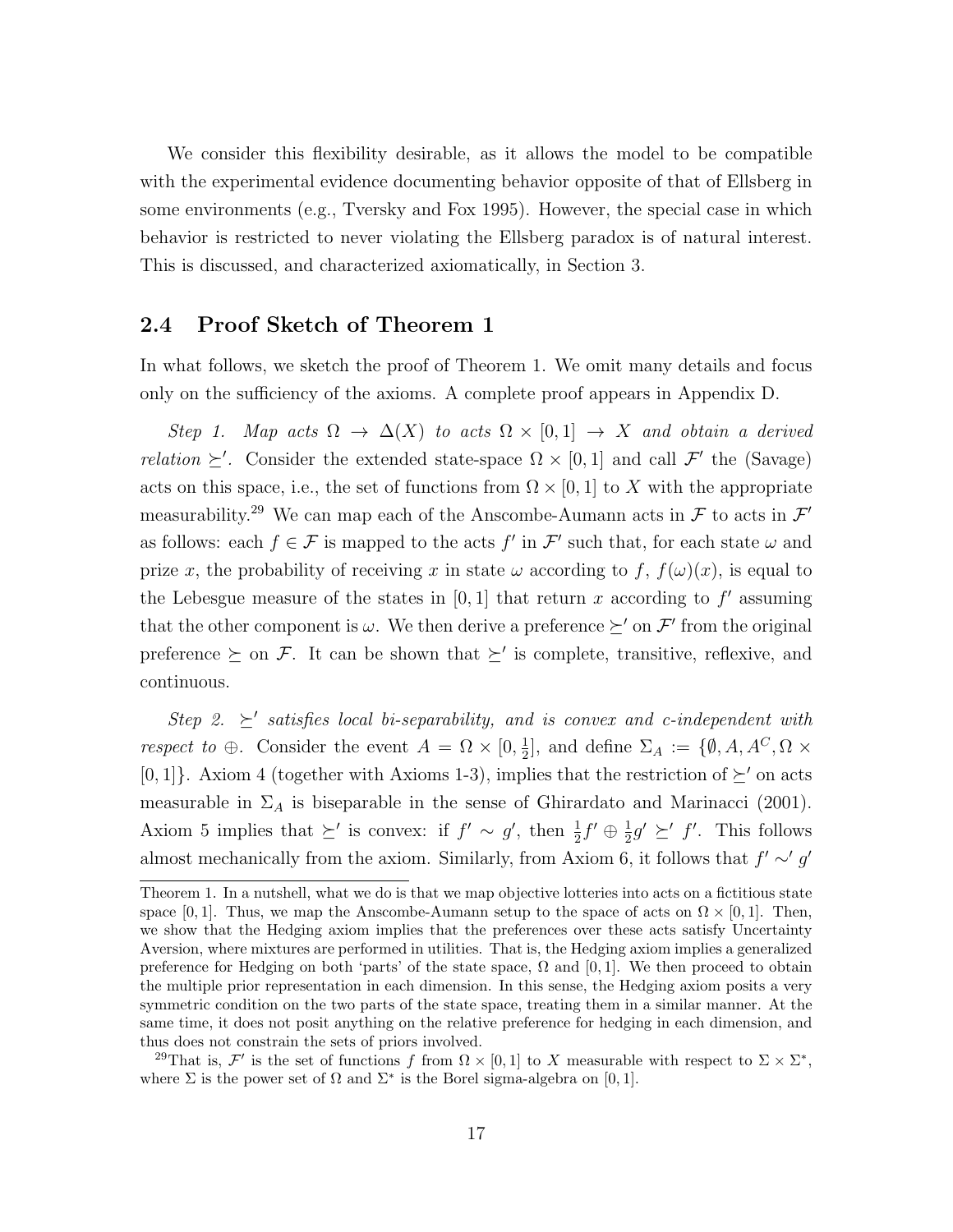implies  $\alpha f' \oplus (1 - \alpha)x \sim' \alpha g' \oplus (1 - \alpha)x$ .

Step 3. Use the results of Ghirardato et al. (2003) to find a general representation for  $\geq'$ . The previous step proved that the  $\geq'$  satisfies all the conditions of Proposition 3 in Ghirardato et al. (2003). This implies that there exists a continuous non-constant function  $u: X \to \mathbb{R}$  and a non-empty, weak<sup>\*</sup> compact and convex set P of finitely additive probabilities on the appropriate sigma-algebra such that  $\succeq'$  is represented by

$$
V'(f') := \min_{p \in P} \int_{\Omega'} u(f') \mathrm{d}p.
$$

Step 4. Find a representation of  $\succeq$  on constant acts. Define  $\Phi'$  as projection of P on [0, 1]. From the previous step, we obtain a representation of the restriction of  $\succeq'$ on acts constant on  $\Omega$  using the set  $\Phi'$ . We now use this to derive a representation of the restriction of  $\succeq$  on  $\Delta(X)$ , i.e., on constant acts. To do so, we focus on specific mappings from lotteries in  $\Delta(X)$  to acts on [0,1]: those that are 'decreasing', i.e., assign better outcomes to earlier states. Specifically, we say that a mapping  $\mu$  from  $\Delta(X)$  into the set of measurable functions from [0, 1] to X as decreasing and measurepreserving if for all  $p \in \Delta(X)$  and all  $x \in X$ ,  $\ell([\mu(p)]^{-1}(x)) = p(x)$  and  $\mu(p)(z) \succeq$  $\mu(p)(z')$  for  $z, z' \in [0, 1]$  such that  $z \leq z'$ . We say that measure  $\phi$  on [0, 1] is stateincreasing if there exist no  $x_1, x_2, x_3, x_4$  s.t.  $x_1 < x_2 < x_3 < x_4$ ,  $\ell([x_1, x_2]) = \ell([x_3, x_4])$ and  $\phi([x_1, x_2]) > \phi([x_3, x_4])$ . In other words,  $\phi$  assigns a greater weight to equivalent length intervals if they occur at higher values in the state space. Following the representation in Step 3 above and the definition of  $\succeq'$ , it can be then shown that for any decreasing and measure-preserving mapping  $\mu$ , the restriction of  $\succeq$  on  $\Delta(X)$  is represented by

$$
U(p) := \min_{\phi \in \Phi} \int_{[0,1]} u(\mu(p)(s)) \, d\phi(s),\tag{3}
$$

where  $\Phi$  is the subset of  $\Phi'$  composed of state-increasing measures. It can be proven that the measures in  $\Phi$  are countably additive and atomless, that the Lebesgue measure  $\ell$  belongs to  $\Phi$ , and that all measures in  $\Phi$  are mutually absolutely continuous with respect to  $\ell$ . It can be also shown that  $\Phi$  is weak compact.

Step 5. Obtain a 'Multiple Prior Multiple Distortions' Representation. Define Π as the projection of P on  $\Omega$ . Note that it is convex and compact. For any  $p \in \Delta(X)$ , define  $c_p \in X$  as  $\delta_{c_p} \sim p$ , and for any  $f \in \mathcal{F}$ , define  $f_c \in \mathcal{F}$  as  $f_c(\omega) = \delta_{c_{f(\omega)}}$ . By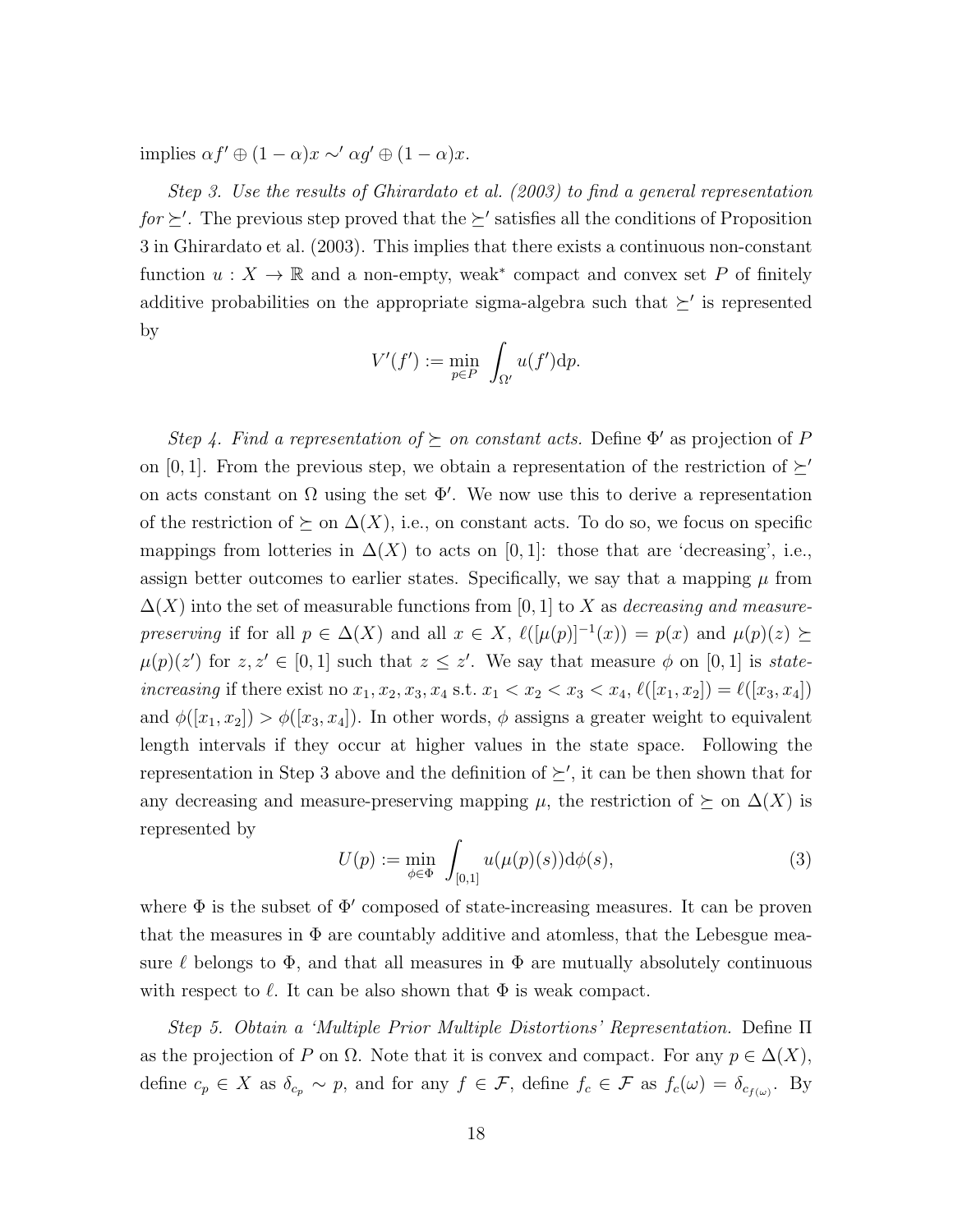Axiom 2  $f \sim f_c$  for all f. Combining with Step 3, we obtain

$$
f \succeq g \Leftrightarrow f_c \succeq g_c \Leftrightarrow \min_{\pi \in \Pi} \int_{\Omega} \pi(\omega) u(\delta_{c_{f(\omega)}}) d\omega \ge \min_{\pi \in \Pi} \int_{\Omega} \pi(\omega) u(\delta_{c_{g(\omega)}}) d\omega.
$$

Using Axiom 2 and the result in Step 4, we obtain that  $\succeq$  is represented by

$$
V(f) := \min_{\pi \in \Pi} \int_{\Omega} \pi(\omega) U(f(\omega)) \, d\omega,
$$

where  $U$  is defined as in Step 3. We call this representation the Multiple Priors Multiple Distortions representation. Appendix A contains an in-depth discussion.

Step 6. Map to probability weighting. For every  $\phi \in \Phi$ , construct the corresponding cumulative distribution function, noting that each is convex, strictly decreasing, and differentiable – because every  $\phi$  is state-increasing and mutually absolutely continuous with respect to the Lebesgue measure (thus admitting non-decreasing probability density functions that are never flat at zero). Call Ψ the set of CDFs obtained. The point-wise compactness of  $\Psi$  follows easily. The desired representation then follows.

### 2.5 A comparative notion of attraction to certainty

We now show that the comparative notion of ambiguity aversion introduced in Ghirardato and Marinacci (2002) translates to our setup and implies both more ambiguity aversion and more probability distortions for objective lotteries. Consider two DMs, 1 and 2, such that 2 is more attracted to certainty than 1: whenever 1 prefers a certain option  $\delta_x$  to some act f, so does 2. This could be interpreted in two ways. First, both agents treat both probabilities and events in the same way, but 2 has a utility function that is more concave than that of 1. Alternatively, the curvature of the utility function is the same for both agents, but 2 is 'more pessimistic' than 1 is. Ghirardato and Marinacci (2002) focus on this second case – considering the relative attraction to certainty while holding constant the curvature of the utility function. This is obtained by focusing on the case in which  $\oplus_1 = \oplus_2$ : that is, when both agents have the same approach to outcome mixtures. With this in mind, we use the following definition, introduced by Ghirardato and Marinacci (2002):<sup>30</sup>

<sup>&</sup>lt;sup>30</sup>There are two minor differences between what follows and Definition 7 in Ghirardato and Marinacci (2002). First, we require  $\oplus_{\geq 1} = \oplus_{\geq 2}$ , instead of requiring that the two preferences are cardinally symmetric, as defined in Definition 5 in Ghirardato and Marinacci (2002). However, these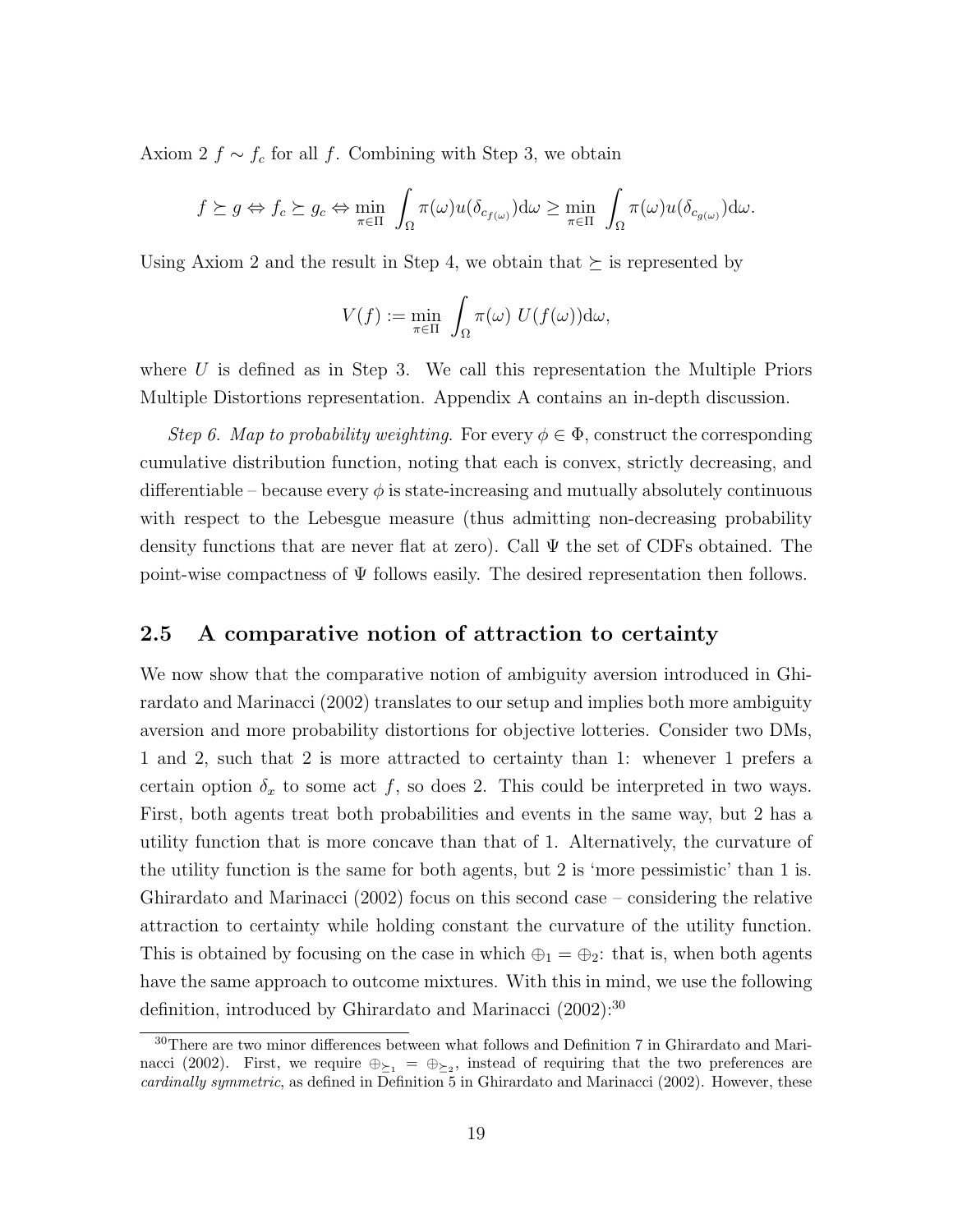**Definition 5.** Let  $\succeq_1$  and  $\succeq_2$  be two complete and non-degenerate preference relations on F. We say that  $\succeq_2$  is more attracted to certainty than  $\succeq_1$  if the following hold:

- 1.  $\oplus_{\succ_1} = \oplus_{\succ_2}$
- 2. for all  $x \in X$  and all  $f \in \mathcal{F}$

$$
\delta_x \succeq_1 f \;\Rightarrow\; \delta_x \succeq_2 f,
$$

and

$$
\delta_x \succ_1 f \;\Rightarrow\; \delta_x \succ_2 f.
$$

for some  $x \in X$  and all  $f \in \mathcal{F}$ 

This has specific consequences in our setup: an agent who is more attracted to certainty must have weakly larger sets of distortions for both objective and subjective uncertainty.

**Proposition 1.** Let  $\succeq_1$  and  $\succeq_2$  be two complete and non-degenerate preference relations on F that admit minimal Multiple Priors Multiple Weighting representations  $(u_1, \Pi_1, \Psi_1)$  and  $(u_2, \Pi_2, \Psi_2)$ . Then, the following are equivalent:

- 1.  $\succeq_2$  is more attracted to certainty than  $\succeq_1$ ;
- 2.  $u_1$  is a positive affine transformation of  $u_2$ ,  $\Pi_2 \supseteq \Pi_1$  and  $\Psi_2 \supseteq \Psi_1$ .

# 3 The Ellsberg Paradox and Relative Pessimism

The purpose of this section is to characterize the special case of the MP-MW model in which the behavior of the agent never contradicts the Ellsberg paradox.

To this end, we introduce notation to capture a way of reducing subjective to objective risk. Consider an act  $f \in \mathcal{F}$ , and suppose that for every state  $\omega$  it returns

two conditions are equivalent, since both imply that the (unique) utility indexes must be positive affine transformations of each other. The second difference is in the name: they interpret it as higher ambiguity aversion, while we interpret it more simply as attraction towards certainty, as here agents could have the same aversion to ambiguity but different pessimism towards objective lotteries. (On this, see Ghirardato and Marinacci 2002 and Ghirardato 2004.)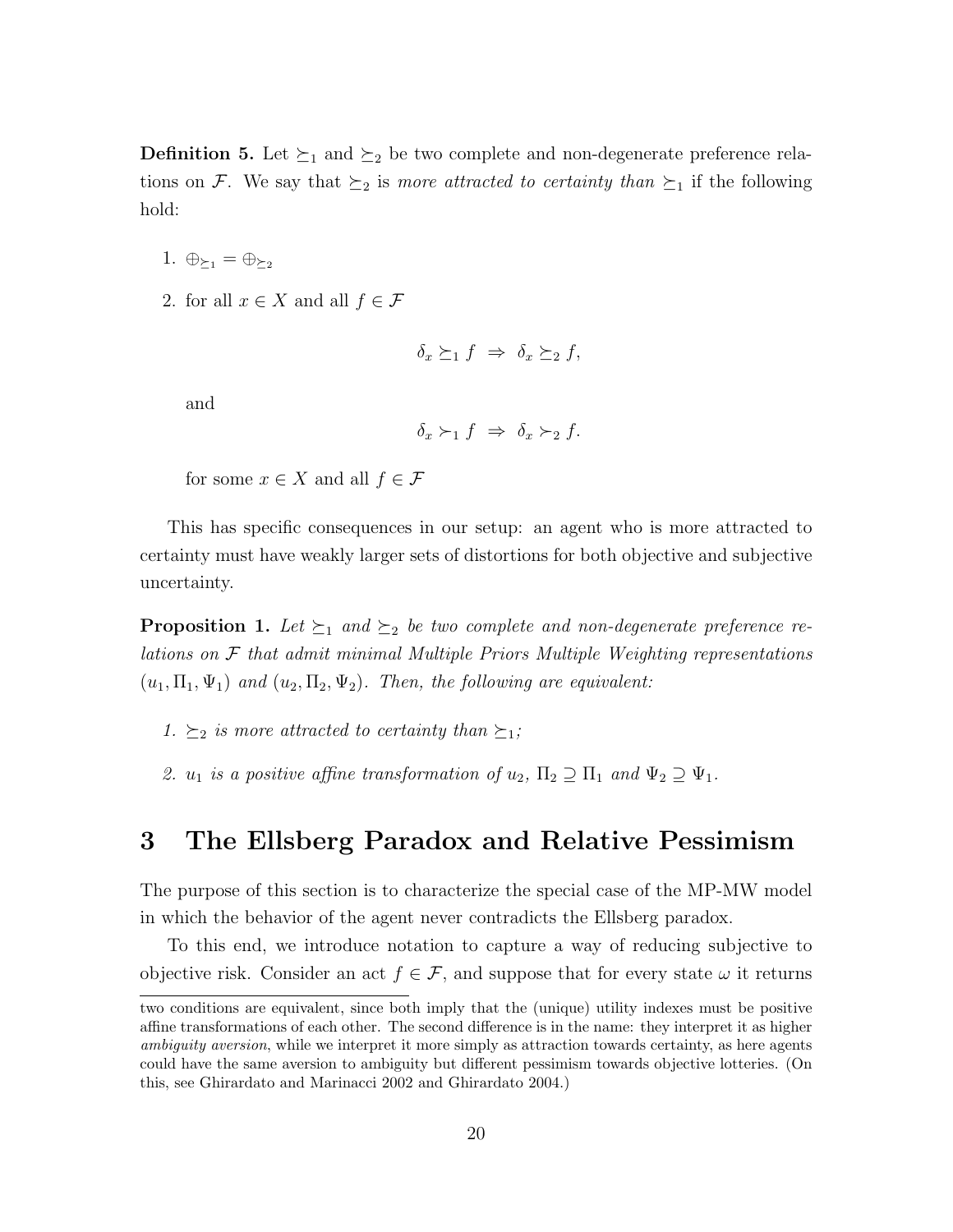a degenerate lottery, i.e., for all  $\omega \in \Omega$ , we have  $f(\omega) = \delta_y$  for some  $y \in X$ . Consider now a prior  $\pi \in \Delta(\Omega)$ , and denote by  $f^{\pi}$  the lottery in  $\Delta(X)$  derived from f using probabilities in  $\pi$ , that is, the lottery that returns  $f(\omega)$  with probability  $\pi(\omega)$ . This lottery is simply the reduction of f from *subjective to objective risk using prior*  $\pi$ . (An identical notion is used in Ok et al. 2012.) We can then also extend this definition to acts that return non-degenerate lotteries, preserving the intuition: for any act  $f \in \mathcal{F}$ and prior  $\pi \in \Delta(\Omega)$ , denote by  $f^{\pi}$  the lottery that returns, with probability  $\pi(\omega)$ , the certainty equivalent of  $f(\omega)$ . (That is,  $f^{\pi}$  denotes the constant act that yields the lottery  $\sum \pi(\omega)c_{f(\omega)}$  in every state.)

Endowed with this notation, we can define the following axiom.

**A.7** (Preference for Objective Risk). There exists  $\pi \in \Delta(\Omega)$  such that  $f^{\pi} \succeq f$ for all  $f \in \mathcal{F}$ .

The interpretation is straightforward: a DM satisfies Preference for Objective Risk if there is a way to reduce subjective uncertainty to objective risk that would make her (weakly) better off. This postulate is directly related to the intuition of the Ellsberg paradox: the agent would strictly prefer to reduce subjective uncertainty to risk – for example, using the prior that assigns equal probabilities of extracting each color – thus generating an objective lottery rather than keeping the ambiguous Ellsberg bets. In turn, this axiom links the degree of 'pessimism' applied by the agent on objective and subjective bets. Notice that the prior used in Axiom 7 is not related directly to a representation – the axiom only postulates the existence of some probability distribution over  $\Omega$  for which the requirement holds.

Our Preference for Objective Risk axiom is naturally linked to the idea of ambiguity aversion. To make this connection more formal, let us begin by defining ambiguity neutrality in our context.

**Definition 6.** A preference relation  $\succeq$  on F is ambiguity neutral if there exists  $\pi \in \Delta(\Omega)$  such that  $f^{\pi} \sim f$  for all  $f \in \mathcal{F}$ .

The notion above is very similar to *probabilistic sophistication* of Machina and Schmeidler  $(1995)$ :<sup>31</sup> the agent reduces subjective to objective risk in a coherent man-

 $31$ The two notions coincide under Axioms 1-3, which implies that preferences that satisfy Definition 6 can be characterized behaviorally following the results in Machina and Schmeidler (1995) (in particular adding the Horse/Roulette Replacement axiom). At the same time, both notions differ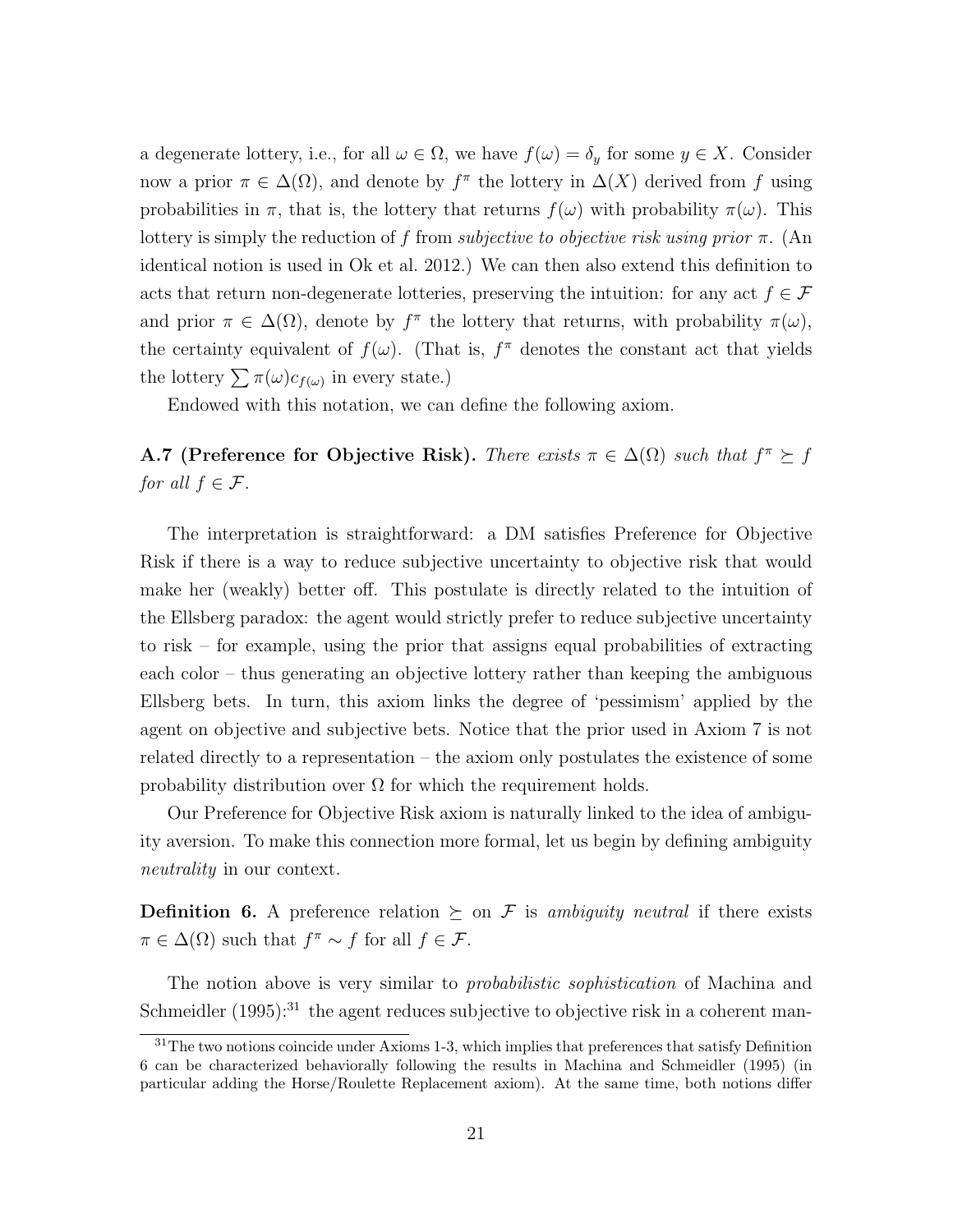ner, using a probability measure over the states of the world, although she may violate Expected Utility in evaluating the lottery obtained. In the Ellsberg experiment, an agent who satisfies Definition 7 (with a symmetric prior) would be indifferent between betting on an ambiguous or unambiguous urn. Indeed, the definition above could be considered a way to define, without using independence over objective lotteries, the definition of ambiguity neutrality of Ghirardato and Marinacci (2002).

Endowed with this, we can introduce the following two definitions.

**Definition 7.** Consider two preference relations  $\succeq_1$  and  $\succeq_2$  on F. We say that  $\succeq_2$ is *more ambiguity averse* than  $\succeq_1$  if

- 1.  $\succeq_1$  and  $\succeq_2$  rank constant acts in the same way, i.e.,  $p \succeq_1 q$  if and only if  $p \succeq_2 q$ ;
- 2. For all  $p \in \Delta(X)$  and  $f \in \mathcal{F}$ ,

$$
p \succeq_1 (\succ_1) f \Rightarrow p \succeq_2 (\succ_2) f.
$$

**Definition 8.** We say that  $\succeq$  is *ambiguity averse* if there exists a preference relation  $\succeq_{an}$  such that  $\succeq_{an}$  is ambiguity neutral and  $\succeq$  is more ambiguity averse than  $\succeq_{an}$ .

The definitions above are related to those of Epstein (1999), although we use our notion of ambiguous neutrality instead of probability sophistication (Machina and Schmeidler (1992)), use objective lotteries as unambiguous acts, and operate in the setup of Anscombe and Aumann 1963. It is also similar to the definitions of Ghirardato and Marinacci (2002), although the comparison is made with ambiguityneutral preferences, as opposed to Subjective Expected Utility preferences.<sup>32</sup>

It is straightforward that ambiguity aversion has a natural relationship with our Preference for Objective Risk axiom. This is formalized below.

**Proposition 2.** Consider a preference relation  $\succeq$  on F that satisfies Axioms 1-3. Then,  $\succeq$  satisfies Axiom 7 if and only if  $\succeq$  is ambiguity averse.

from probabilistic sophistication as defined by Machina and Schmeidler (1992) in a Savage setup, as here we require that not only the agent reduces subjective uncertainty to objective risk using a prior  $\pi$ , but also that the non-Expected Utility functional used to evaluate such reduction is the same one used to evaluate objective lotteries.

 $32$ The consequences of applying directly the definition of Ghirardato and Marinacci (2002) are discussed in Section 2.5.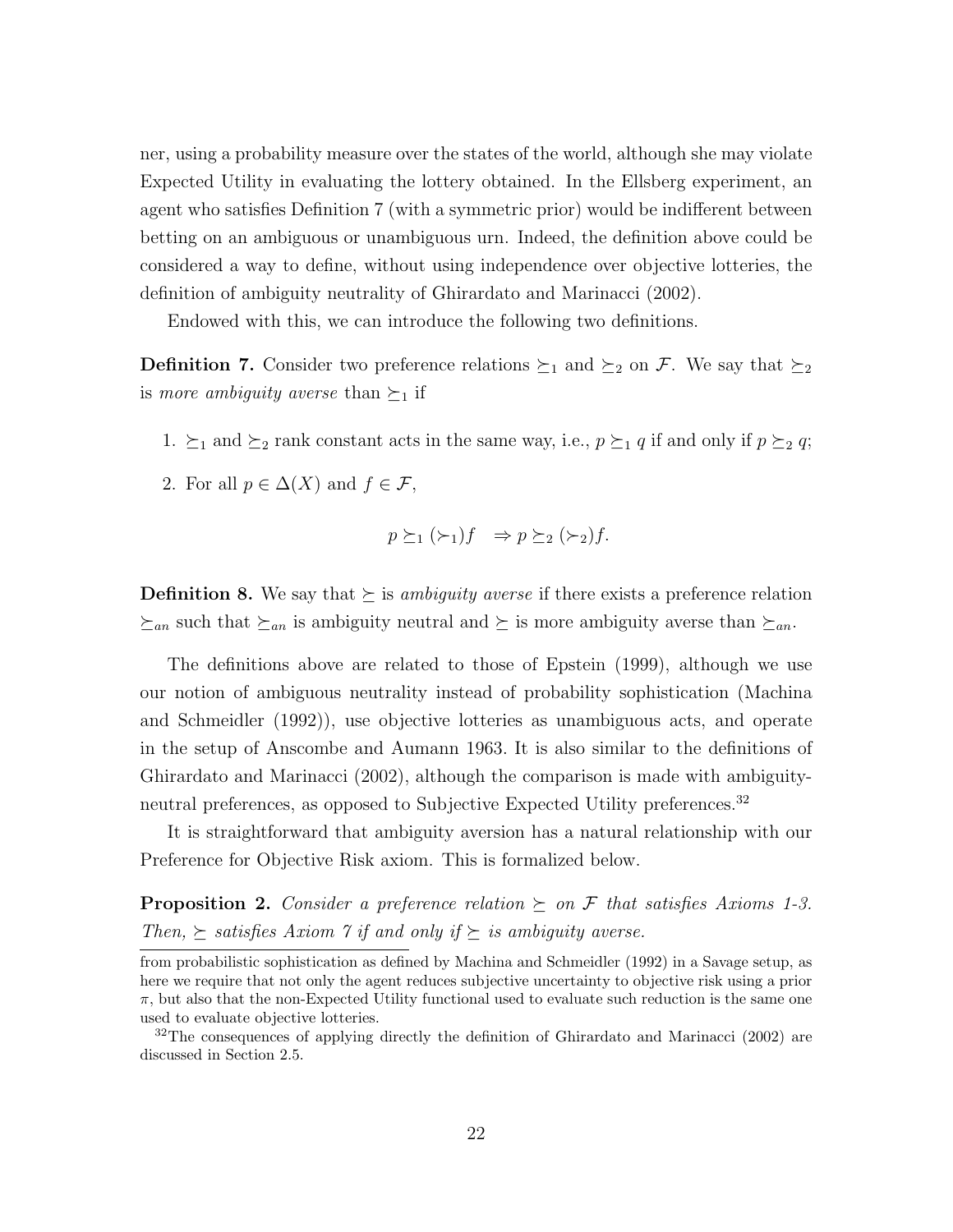### 3.1 Representation Theorem

We now turn to discuss the special case of our representation that excludes the 'opposite' of the Ellsberg paradox. Intuitively, we want a representation that distorts objective bets more than subjective ones. To define this formally, we need to introduce the distortions on priors on  $\Omega$  implied by the distortions applied to objective probabilities. To illustrate, suppose that  $\Omega = {\omega_1, \omega_2}, \pi(\omega_1) = \pi(\omega_2) = 0.5$ , and  $\psi(0.5) = 0.25$ . What are the priors on  $\Omega$  obtained by 'distorting'  $\pi$  'according to'  $\psi$ ? Because the effects of probability weighting depend on the ranking of alternatives, the distorted prior depends on whether the act that we are evaluating returns the best outcome in state  $\omega_1$  or  $\omega_2$ . If it is  $\omega_1$ , then we obtain  $\hat{\pi}_1$  such that  $\hat{\pi}_1(\omega_1) = \psi(\pi(\omega_1)) = 0.25$  and  $\hat{\pi}_1(\omega_2) = \psi(\pi(\omega_1) + \pi(\omega_2)) - \pi(\omega_1) = 0.75$ . If it is  $\omega_2$ , we obtain  $\hat{\pi}_2(\omega_1) = 0.75$  and  $\hat{\pi}_2(\omega_2) = 0.25$ . Thus, both  $\hat{\pi}_1$  and  $\hat{\pi}_2$  could be obtained by distorting  $\pi$  using  $\psi$ .

More generally, define by  $\mathcal L$  the set of all enumerations of  $\Omega$ , i.e., the set of all bijective maps  $l : \Omega \to \{1, \ldots, |\Omega|\}$ . For any probability weighting  $\psi$  and enumeration of the states  $l \in \mathcal{L}$ , define  $\gamma_{\psi,l} : \Delta(\Omega) \to \Delta(\Omega)$  by

$$
\gamma_{\psi,l}(\pi)(l^{-1}(1)) = \psi(\pi(l^{-1}(1)))
$$

and for all  $i = 2, \ldots, |\Omega|$ ,

$$
\gamma_{\psi,l}(\pi)(l^{-1}(i)) = \psi(\sum_{j=1}^i \pi(l^{-1}(j)) - \psi(\sum_{j=1}^{i-1} \pi(l^{-1}(j))).
$$

It is easy to see that  $\gamma_{\psi,l}(\pi)$  is the prior obtained by distorting  $\pi$  using probability weighting  $\psi$ , when the outcomes returned are ordered according to l. Using this, we can define the set of all possible distorted priors for a set of probability weightings (as in our representations) and possible enumeration: for any set of probability weightings  $\Psi$ , define the mapping  $\Gamma_{\Psi} : \Delta(\Omega) \to 2^{\Delta(\Omega)} \setminus {\emptyset}$  by

$$
\Gamma_{\Psi}(\pi) := \{ \gamma_{\psi,l}(\pi) : l \in \mathcal{L} \text{ and } \psi \in \Psi \}.
$$

We are now prepared to introduce our representation theorem for this case.

**Theorem 2.** Consider a preference relation  $\succeq$  on F that admits a Multiple Priors Multiple Weighting representation  $(u, \Pi, \Psi)$ . The following are equivalent: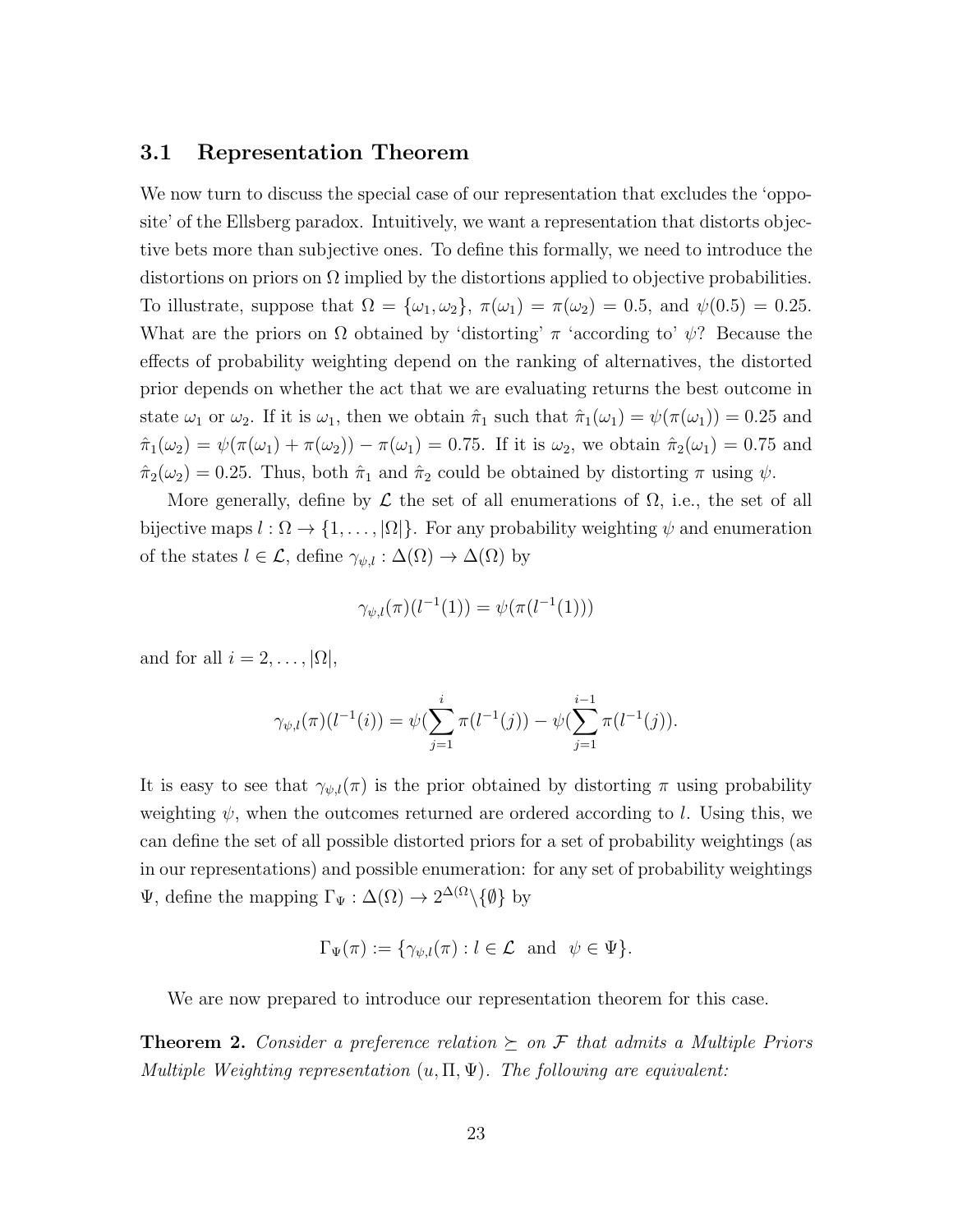- 1.  $\succeq$  satisfies Axiom 7;
- 2.  $\Pi \supset \Gamma_{\Psi}(\pi)$  for some  $\pi \in \Pi$ .

Theorem 2 establishes that imposing Preference for Objective Risk guarantees that the DM always behaves in line with the Ellsberg paradox. It also shows how the assumption that the DM is ambiguity averse refines our representation, by ensuring that the set of possible distortions due to ambiguity is larger than the set of distortions due to risk. Hedging alone is insufficient to guarantee that this is the case and hence does not guarantee Ellsberg-type behavior.

# 4 Overview of the related literature

A literature, considerably too large to be surveyed here, has been devoted to developing models that allow either for Allais or for Ellsberg-type behavior. However, far fewer models exist that permit *both* features simultaneously in setups in which both phenomena could appear independently, such as that of Anscombe and Aumann (1963). On the one hand, the majority of models designed to study Allais-like behavior focus on objective lotteries only. On the other hand, the vast majority of models designed to capture ambiguity aversion either do not consider objective lotteries, operating in the setup of Savage (1954), or do consider them, operating in the setup of Anscombe and Aumann (1963), but assume that agents satisfy vNM independence on objective lotteries.<sup>33</sup>

From the point of view of the literature on Ambiguity Aversion, our paper can be considered a generalization of MMEU that allows for Allais-type preferences over objective lotteries. Indeed, ours is not the first paper to generalize MMEU in this direction. Ghirardato et al. (2001 2003) show that one can obtain an MMEU-like representation on Savage acts by considering outcome mixtures and disregarding objective lotteries – thus not restricting, but also not modeling, how the agent reacts to them. Drapeau and Kupper (2010) introduce a model that corresponds to one in which agents exhibit uncertainty-averse preferences as in Cerreia-Vioglio et al.

<sup>33</sup>This is imposed through an axiom called Risk Independence, which is vNM independence for objective lotteries, and is implied by most weakenings of independence suggested in this literature (e.g., Comonotonic Independence, Certainty Independence, Weak Certainty Independence). It is also imposed in the much more general models of Cerreia-Vioglio et al. (2011b), Cerreia-Vioglio et al. (2011a), and Ghirardato and Siniscalchi (2010). (See Gilboa and Marinacci (2011) for a survey.)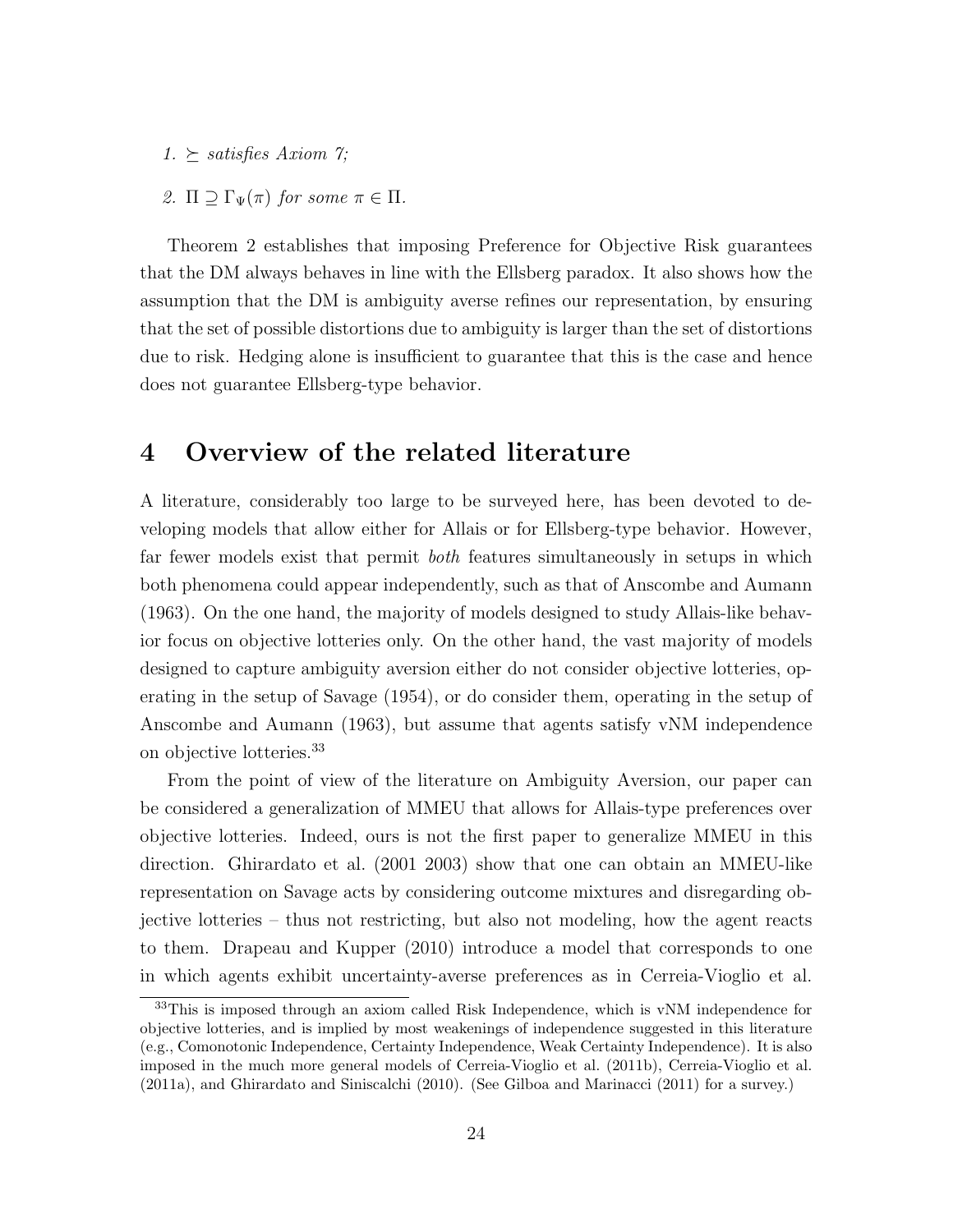(2011b) on acts that do not involve objective lotteries and react to objective risk in a way similar to the model in Cerreia-Vioglio (2009). A corollary to the main theorem in Klibanoff et al. (2005) generalizes their representation to the case of non-EU preferences on objective lotteries; this case, however, is not fully axiomatized and does not model jointly attitudes towards risk and uncertainty.<sup>34</sup>

From the point of view of the literature on Allais-like behavior, we have already argued (Section 2.3) that our model is a generalization of RDU with convex distortions and is therefore related to models of probability weighting. Safra and Segal (1998) derive a model (Lemma 4) that similarly generalizes RDU for the case of linear utility, beginning from an axiom, Diversification, that in case of linear utilities is related to our Hedging. In addition, our model is conceptually related to models in which in the agent does not distort probabilities but has a set of utility functions and uses the most pessimistic one of them to evaluate a lottery. These models include Maccheroni (2002) and the Cautious Expected Utility model of Cerreia-Vioglio et al. (2015a), both of which are special cases of the model in Cerreia-Vioglio (2009). While neither studies ambiguity aversion, instead focusing on risk, these models are conceptually related to ours – in some sense, they are their counterpart: while in our case the agent has a fixed utility function and multiple probabilities, in these models the agent uses the correct probabilities but has multiple utility functions. In Maccheroni (2002), this conceptual difference entails also a difference in behavior, as this model need not be compatible with Allais-like behavior. The Cautious Expected Utility model of Cerreia-Vioglio et al. (2015a) is instead designed to model Allais-like behavior and is characterized by one axiom that captures it, Negative Certainty Independence (NCI, introduced by Dillenberger 2010). Interestingly, while Cerreia-Vioglio et al. (2015a) prove that the only intersection between the Cautious Expected Utility model and RDU is Expected Utility, there exist examples of preferences that can be represented as the minimum of convex RDU, as in our model, that also admit a Cautious Expected Utility representation and yet are not Expected Utility.<sup>35</sup> Thus, on the one hand, our axioms allow for behavior that is ruled out by NCI (e.g., RDU with strictly convex

<sup>&</sup>lt;sup>34</sup>In addition, Chew and Sagi (2008) suggest how using the notion of 'conditional small worlds' that they introduce could generate a behavior which is consistent with both the Ellsberg and the Allais paradoxes. Abdellaoui et al. (2011) also consider a general setup in which DMs are non-Expected Utility maximizers within the same source of uncertainty (which could be objective), but may have different weighting functions for different sources, generating ambiguity aversion.

<sup>&</sup>lt;sup>35</sup>This examples are available from the authors upon request.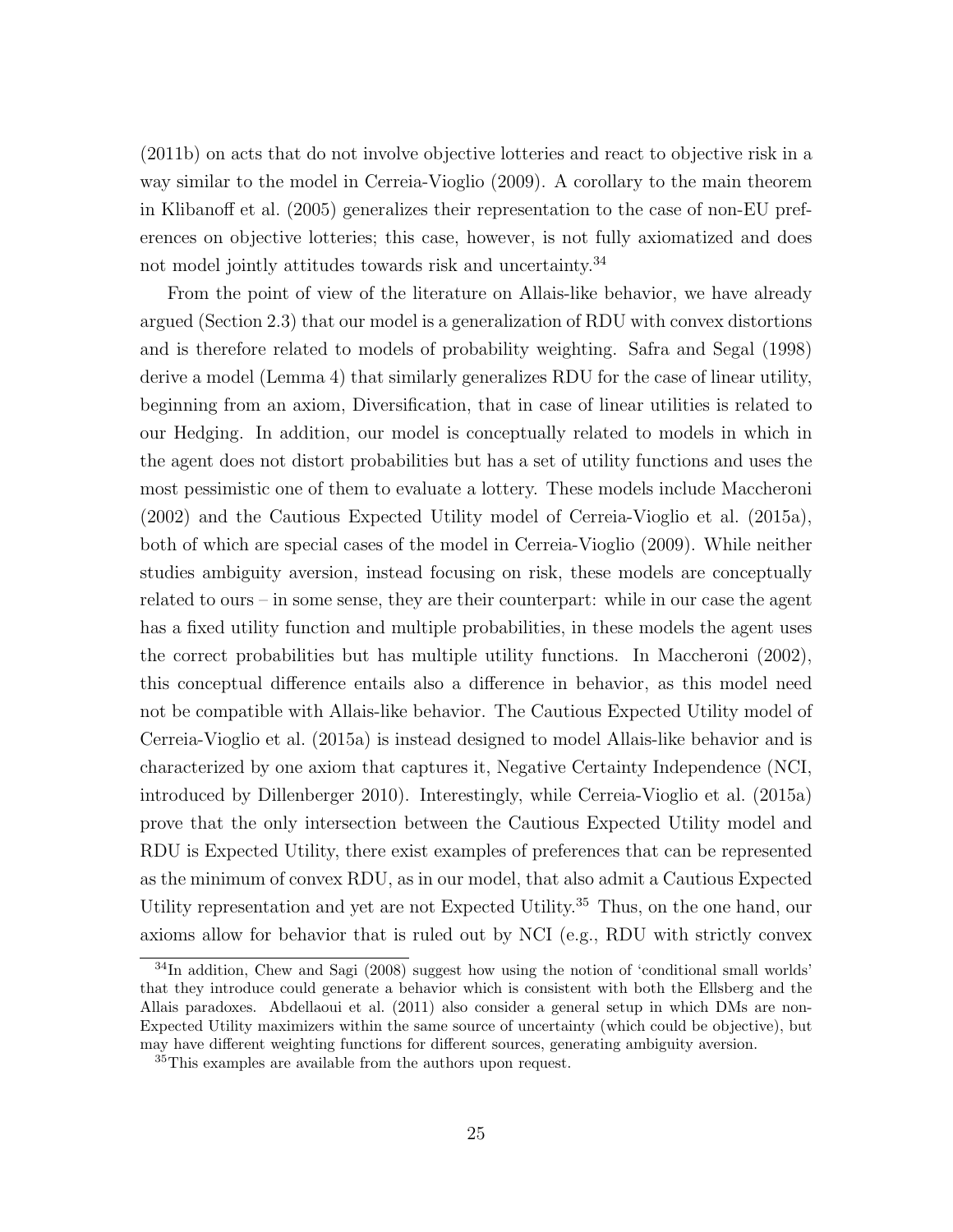distortions), but on the other hand, the generalization of RDU characterized in this paper is compatible with both NCI and the violation of Expected Utility. The model in this paper allows for preferences that can be strictly convex, but also the opposite, or satisfy Betweenness: by contrast, under Cautious Expected Utility, preferences must be weakly convex, while in pessimistic RDU, they must be the opposite.<sup>36</sup> The exact relationship between NCI and our Hedging axiom remains an open question.

Our paper uses outcomes instead of probability mixtures. Procedures of this type were introduced by Gul (1992) and appear in Chew and Karni (1994), Wakker (1994), Casadesus-Masanell et al. (2000ba), Ghirardato et al. (2001 2003), Kobberling and Wakker (2003). Our approach can be regarded as the translation of that of Ghirardato et al.  $(2003)$  to the case of objective probabilities.<sup>37</sup> We then use this approach to introduce the novel notion of an outcome mixture of lotteries and of acts, a central step in our analysis.

An early approach to relating violations of expected utility observed in the objective and subjective domains came from noting that the RDU representation is identical to the Choquet Expected Utility model of ambiguity of Schmeidler (1989) (see, for example, Wakker 2001). In contrast to this literature, we study the case of the simultaneous presence of ambiguity aversion and Allais-like behavior, instead of focusing on one of them.<sup>38</sup> Wakker (2001) is closely related to our contribution and focuses on the case in which the preferences of the agent are of the Choquet Expected Utility form for both risk and ambiguity and shows that a generalization

<sup>&</sup>lt;sup>36</sup>The experimental evidence on convexity of preferences is mixed: while papers that study violations of betweenness document deviations in both directions (that is, either preference or aversion to mixing), Sopher and Narramore (2000), Dwenger et al. (2013), and Agranov and Ortoleva (2015) find explicit evidence in support of convexity. Models that allow for strictly convex preferences can be used to study random choice as a deliberate randomization, as in Machina (1985) and Cerreia-Vioglio et al. (2015b).

<sup>&</sup>lt;sup>37</sup>The difference is that we construct subjective mixtures using *objective lotteries*, and all we need is biseparability of preferences over  $50/50$  lotteries – a weak requirement, as the vast majority of models of non-EU under risk are biseparable. By contrast, in Ghirardato et al. (2003) objective lotteries are not studied, and they require local biseparability in preferences over acts. This could be a demanding requirement: for example, many models of preference under uncertainty do not satisfy it (e.g., the variational preferences of Maccheroni et al. 2006).

<sup>38</sup>This is possible because we use the standard setup of Anscombe and Aumann (1963), where both features could be present at the same time and independently. By contrast, the approach followed by most of the literature would not apply in this setup, and, in general, would not apply when lotteries are elements of the simplex, as in von-Neumann Morgenstern or as in the questions of the Allais experiment: in most of these papers, lotteries are Savage acts on a given set of states of world with an objective probability distribution.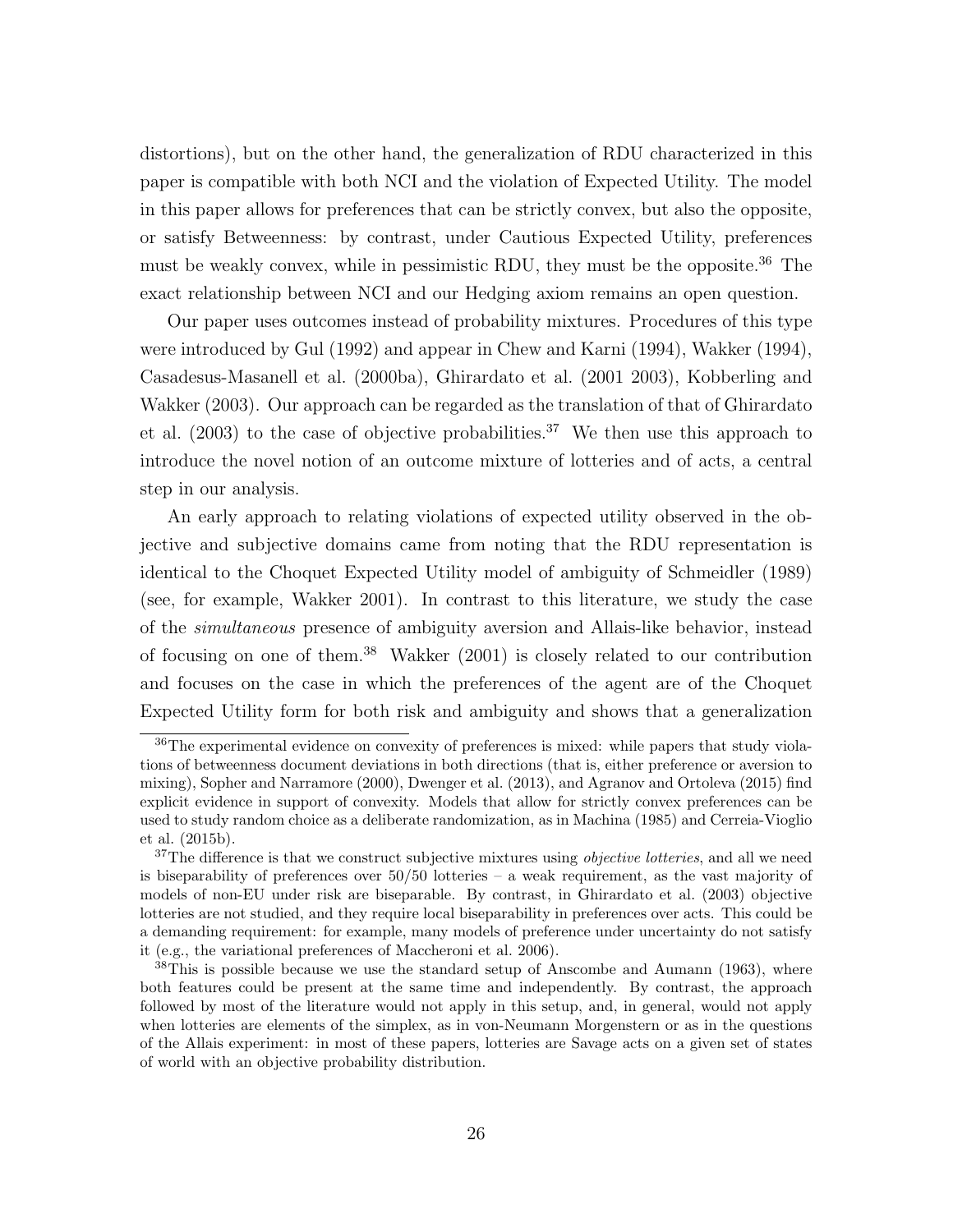of the common consequence effect can be used to characterize pessimism in both the objective and subjective domains. Our generalized Preference for Hedging could be seen as an assumption with a similar spirit, although applicable to a broader class of preferences (MMEU is more general than pessimistic Choquet Expected Utility, and we have shown that our representation generalizes convex RDU). However, to define our notion, we use outcome mixtures, which forces us to impose a richer structure on the space of consequences (connectedness). Wakker (2001) also shows that the conditions that imply pessimism for subjective uncertainty do not guarantee Ellsberg-type behavior in the presence of non-EU behavior over objective risk. We obtain a similar result, and include a novel axiom that allows us to characterize a model in which this is guaranteed.

Segal (1987a 1990) suggest a different channel to connect the Allais and Ellsberg paradoxes: both can be interpreted as stemming from a failure to reduce compound lotteries. In particular, Segal (1990) shows how RDU can be derived from such postulate, and Segal (1987a) argues that Ellsberg paradox can be seen in a similar light if an ambiguous lottery is treated as a two-stage lottery, where the first, imaginary, stage is over the possible priors. This connection, however, is based on a specific interpretation of the Ellsberg paradox and on the richer setup in which two-stage lotteries are observable.<sup>39</sup>

As discussed above, our paper is also related to Gumen et al. (2014), who analyze subjective distortions of objective probabilities, and define a behavioral notion of "pessimism" for risky prospects that is very reminiscent of uncertainty aversion. The connection with our work is twofold. First, as we mentioned above, for biseparable preferences, our Hedging axiom coincides with the notion of pessimism they introduce. Second, in Appendix A, we offer an alternative but equivalent representation in which objective lotteries are treated as ambiguous objects, a model conceptually related to their 'subjective risk.' The two papers are very different, however, as their goal is to introduce a generalized notion of pessimism, not to provide a characterization theorem.

Finally, our work is related to one recent working paper, Abdellaoui and Zank

<sup>39</sup>One could also see the setup of Anscombe and Aumann (1963) as 'rich,' as it entails both objective and subjective uncertainty with an implicit assumption about the timing of resolution of each of them. As we argued in Section 2.1, however, this feature is irrelevant for us: we could have carried out our analysis even if we only observed the agent's preference over the union of vNM lotteries and of Savage acts.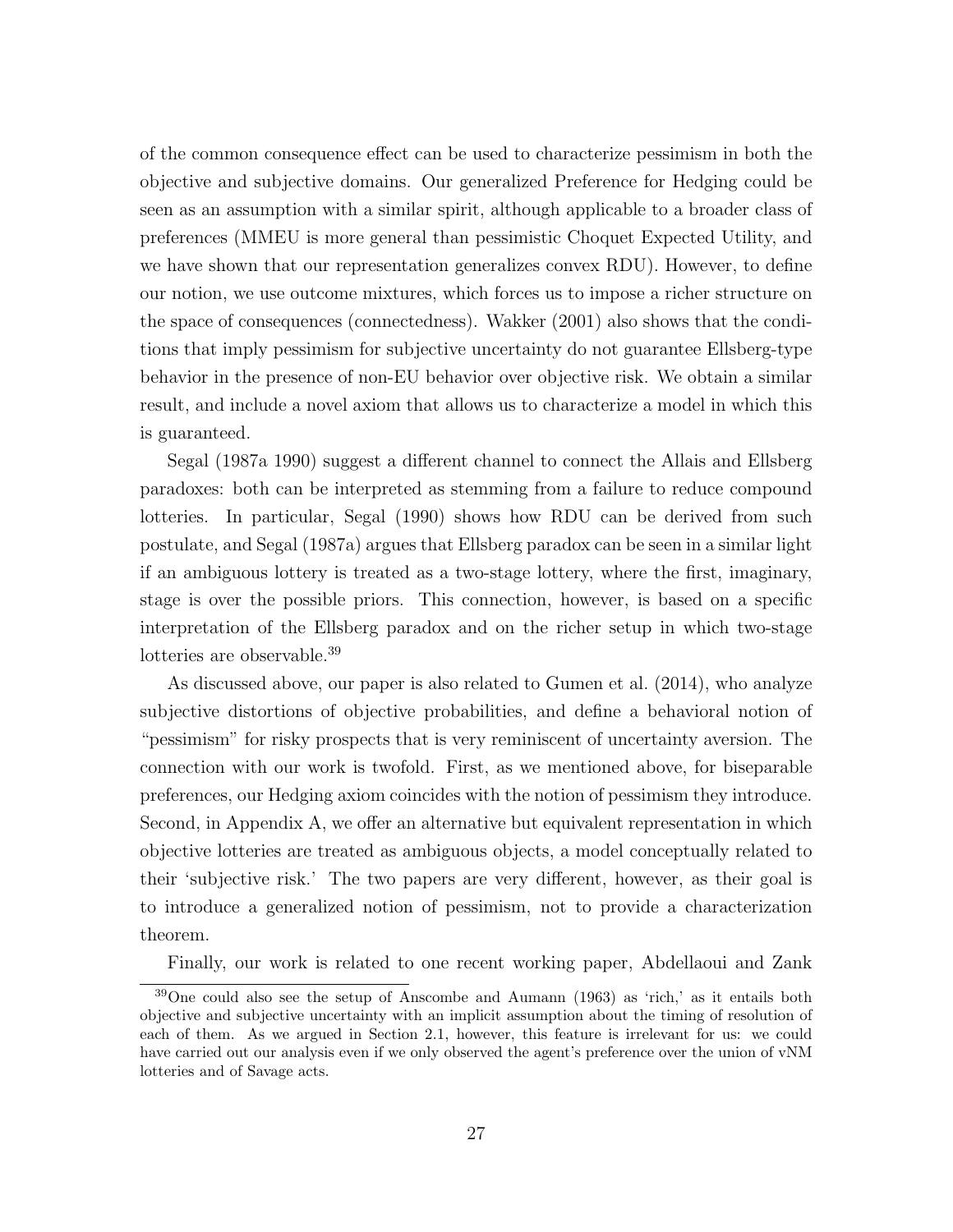(2012), which also exploits the continuum of outcomes instead of probability mixtures to study ambiguity without committing to EU on risk and obtains a model that generalizes that in Schmeidler (1989) by allowing a state-dependent evaluation of objective lotteries using RDU and a model that generalizes that in Klibanoff et al. (2005) by allowing a (state-dependent) evaluation of objective lotteries in a similar spirit. As opposed to our work, they do not discuss preferences for hedging or provide conditions for which the agent should be optimistic or pessimistic in either risk or ambiguity.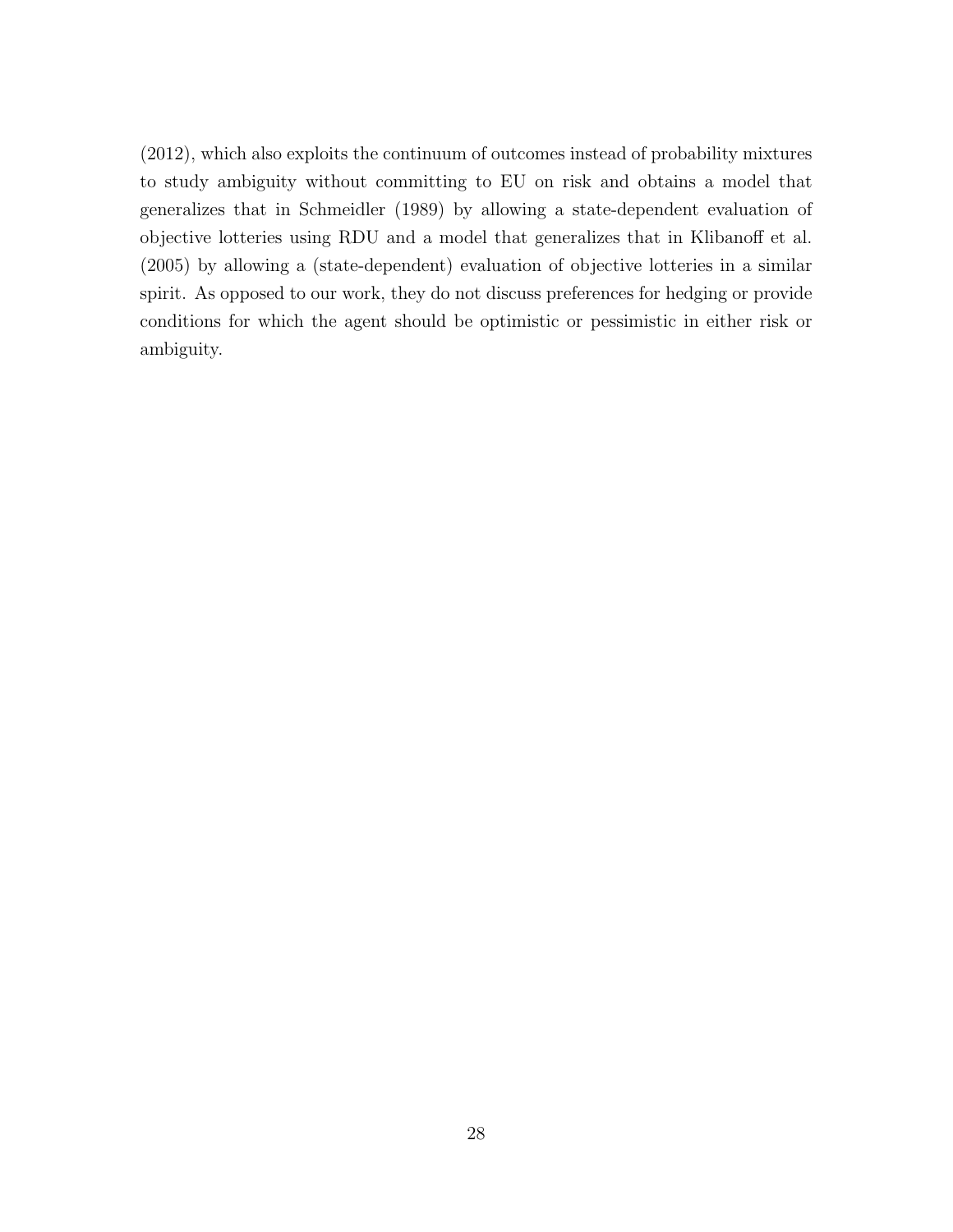#### Appendix A: An Alternative Representation, Objective Lotteries as Ambiguous Objects

We now introduce an alternative representation, equivalent to the main one as well as to the axioms, that provides a different interpretation: in this case, the pessimism of the agent comes from the fact that the DM treats objective lotteries as 'ambiguous objects.'

In this representation, it is as if the agent imagined that an urn of measure 1 were used to determine the prize of each objective lottery, as follows: for any lottery  $p$ , each ball in this imaginary urn is assigned a consequence in  $X$ , starting from the worst prizes of  $p$  and proceeding to better ones. This creates an 'act' which maps from the state space  $[0, 1]$  to X. Such acts must be constructed in a way that is coherent with the original lottery: the Lebesgue measure of balls which give x as a prize must be the same as the probability of obtaining x from  $p$ . The prize from the lottery is then determined by extracting a ball from this urn. Formally, we define a map from objective lotteries into acts on  $[0, 1]$  that assigns the correct number of balls to each prize, depending on the original lottery, and such that worst prizes are assigned to smaller states.

**Definition 9.** We say that a map  $\mu$  from  $\Delta(X)$  to the set of measurable functions from [0, 1] to X is decreasing and measure-preserving if for all  $p \in \Delta(X)$  and all  $x \in X$ ,  $\ell([\mu(p)]^{-1}(x)) = p(x)$ and  $\mu(p)(z) \succeq \mu(p)(z')$  for  $z, z' \in [0, 1]$  such that  $z \leq z'.40$ 

To evaluate these acts, an Expected Utility maximizer would use the Lebesgue measure as a prior over the balls in the urn. An agent who departs from Expected Utility because she is pessimistic could instead use a different criterion, as in the following representation.

**Definition 10.** Consider a complete and non-degenerate preference relation  $\succeq$  on F. We say that  $\succeq$  admits a *Multiple Priors and Multiple Distortions Representation (MP-MD)*  $(u, \Pi, \Phi)$  if there exists a continuous *utility function*  $u : X \to \mathbb{R}$ , a convex and compact set of probability measures  $\Pi$ on  $\Omega$ , and a convex and weak-compact set of Borel probability measures  $\Phi$  on [0, 1], which contains the Lebesgue measure  $\ell$  and such that every  $\phi \in \Phi$  is atomless, state increasing<sup>41</sup> and mutually absolutely continuous with respect to  $\ell$ , such that  $\succeq$  is represented by the functional

$$
V(f) := \min_{\pi \in \Pi} \int_{\Omega} \pi(\omega) U(f(\omega)) d\omega.
$$

where  $U : \Delta(X) \to \mathbb{R}$  is defined as

$$
U(p) := \min_{\phi \in \Phi} \int_{[0,1]} u(\mu(p)(s)) \mathrm{d}\phi(s)
$$

 $^{40}$ In practice, such mapping can be constructed for any lottery p as follows: 1) Enumerate the outcomes in supp(p) from best to worst, i.e.,  $x_{i-1} \succeq x_i$  for  $i = 2, \ldots, |\text{supp}(p)|$ ; 2) Define  $\mu(p)$  as  $\mu(p) ([0, p(x_1)) = x_1 \text{ and } \mu(p) ([\sum_{j=1}^{i-1} p(x_i), \sum_{j=1}^{i} p(x_i))) = x_i \quad \text{for } i = 2, \dots, |\text{supp}(p)|.$ 

<sup>&</sup>lt;sup>41</sup>A prior  $\phi$  on [0,1] is *state-increasing* if there are do not exist any  $x_1, x_2, x_3, x_4$  s.t.  $x_1 < x_2 <$  $x_3 < x_4$ ,  $\ell([x_1, x_2]) = \ell([x_3, x_4])$  and  $\phi([x_1, x_2]) > \phi([x_3, x_4])$ .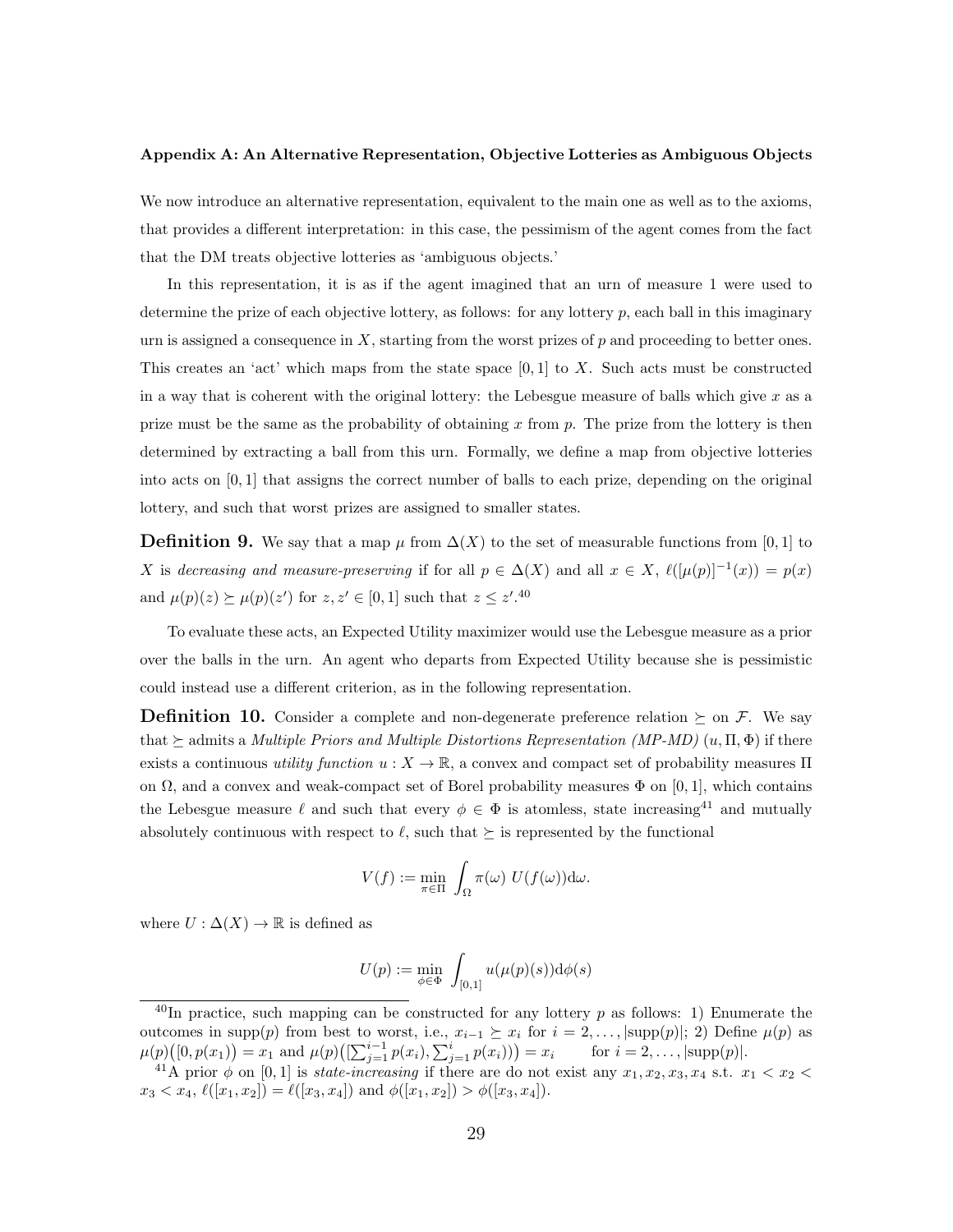for any decreasing and measure-preserving map  $\mu$  from  $\Delta(X)$  to the set of measurable functions from  $[0, 1]$  to X.

In this representation, it is as if the DM was treating objective lotteries like ambiguous acts. First, she 'converts' a lottery into an act on [0, 1] (in a decreasing and measure-preserving fashion). Then, she evaluates it using the most pessimistic of a set of beliefs – exactly as she evaluates other acts: she uses the worst of a set of priors  $\Phi$  over [0, 1]. When  $\Phi = {\ell}$  her evaluation of lotteries is equivalent to vNM Expected Utility. But when  $\Phi \supset \{\ell\}$  her ranking of objective lotteries will be 'pessimistic,' (weakly) lowering their evaluation by using a prior in Φ that gives a lower value than  $\ell$ . It is as if she were thinking that states (balls in the urn) associated with better outcomes were less likely than those associated with bad ones. Since her valuation of degenerate lotteries will not be affected – as it is independent from the prior in  $\Phi$  that it is used – this leads to certainty bias and Allais-like behavior.

**Theorem 3.** Consider a complete and non-degenerate preference relation  $\succeq$  on F. Then, the following are equivalent

- $(1) \succeq$  satisfies Axioms 1-6;
- $(2) \geq$  admits a Multiple Priors Multiple Weighting Representation  $(u, \Pi, \Psi);$
- $(3) \succeq$  admits a Multiple Priors and Multiple Distortions Representation  $(u, \Pi, \Phi)$ .

### Appendix B: Relation with the Allais Paradox

In Section 2.3 we have argued how the MP-MW can allow for the behavior observed in the common consequence effect. Here we show that the model rules out violations of expected utility that go in the opposite direction. To wit, consider the following four lotteries:  $p_1 = $z, p_2 = r \cdot $0 +$  $q \cdot $z + (1 - r - q) \cdot $x, p_3 = q \cdot $0 + (1 - q) \cdot $z, \text{ and } p_4 = (r + q) \cdot $0 + (1 - r - q) $y \text{ for}}$  $r + q < 1$ . Recall that the Allais experiment asked subjects to compare the lotteries above assuming  $x = y = $5,000,000, z = $1,000,000, r = 0.01, \text{ and } q = 0.89, \text{ and then observed the first lottery}$ preferred to the second, but the fourth preferred to the third. Let us now instead choose  $x$  and  $y$ in such a way to make  $p_1 \sim p_2$  and  $p_3 \sim p_4$ . Then, we have a choice pattern which conforms with 'Allais' if and only if  $x \geq y$ .

In order to show that the MP-MW model implies that this must be the case, we make use of a variant of the MP-MD model which we show in Appendix A to be equivalent. For simplicity, we relax the necessity that the measure preserving maps have to be decreasing. Let  $(u, \Pi, \Phi)$  be such an MP-MD representation. Normalize  $u(z) = 1$  and  $u(0) = 0$ . We show that  $u(x)$  must be greater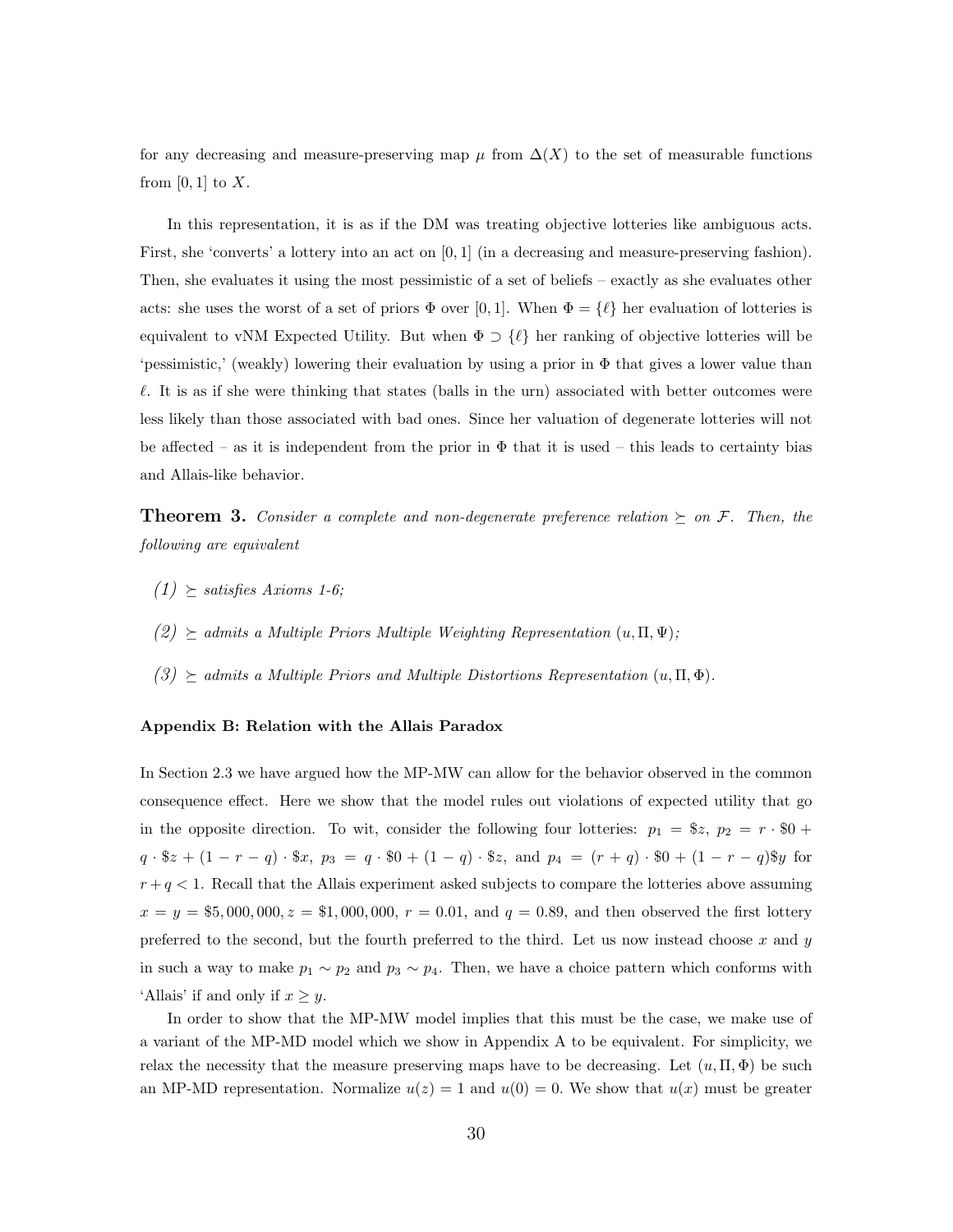than equal to  $u(y)$  and so  $x \geq y$ . Let us define the following three events on the unit interval:  $E_1 = [0, q), E_2 = [q, q + r), E_3 = (q + r, 1].$  Then, consider the (measure preserving) map from lotteries into acts on [0, 1] defined by the following table:

|       | $E_1$  | E2     | $E_3$                      |
|-------|--------|--------|----------------------------|
| $p_1$ | $\$$ z | $\$$ z | $\$$ z                     |
| $p_2$ | $\$$ z | \$0    | $\mathcal{S}_{\mathbf{X}}$ |
| $p_3$ | \$0    | \$z    | \$z                        |
| $p_4$ | \$0    | \$0    | $\$_{\rm{y}}$              |

Let  $\alpha$  be the smallest weight put on  $E_3$  by any prior in  $\Phi$ , and  $\beta$  be the smallest weight put on  $E_2$  by one of the priors for which  $\phi(E_2) = \alpha$ . Notice first of all that we must have  $U(p_2) \leq$  $(1-\alpha-\beta)+\alpha u(x)$ , since  $p_2$  could be evaluated using the prior above or a worse one, so  $1 = U(p_1)$  $U(p_2) \leq (1-\alpha-\beta) + \alpha u(x)$ , hence  $\frac{\alpha+\beta}{\alpha} \leq u(x)$ . Notice also that we must have  $U(p_4) = \alpha u(y)$ , and  $U(p_3) \le \min(1-q, \alpha+\beta)$ .<sup>42</sup> Suppose first that we have  $\alpha+\beta \le 1-q$ . Then,  $\alpha u(y) = U(p_4)$  $U(p_3) \le \alpha + \beta$ , hence  $u(y) \le \frac{\alpha + \beta}{\alpha}$ , which means  $x \ge y$  as desired. Suppose instead that  $\alpha + \beta > 1 - q$ . This means that we have  $\alpha u(y) = U(p_4) = U(p_3) \leq 1 - q$ , so  $u(y) \leq \frac{1 - q}{\alpha}$ . Since  $u(x) \geq \frac{\alpha + \beta}{\alpha}$  and  $\alpha + \beta > 1 - q$  we have  $u(x) > \frac{1-q}{\alpha}$ , so  $x > y$ . Thus  $x \ge y$  as sought.

### Appendix C: Hedging-Neutrality and Restricted Violations

The main representation in this paper allows for the simultaneous violations of both Anscombe-Aumann Expected Utility on acts, and of vNM Expected Utility on objective lotteries. We now turn to analyze the behavioral axioms that allow us to restrict violations to only one of these domains, which amounts to different forms of 'hedging neutrality.'

**A.8 (Hedging Neutrality).** For any  $f, g \in \Delta(X)$ , and for any  $h \in f \bigoplus g$ , if  $f \sim g$ , then  $h \sim f$ .

A.9 (Hedging-Neutrality on Acts). For any f, g,  $h \in \mathcal{F}$  such that  $f \sim g$ ,  $h \in f \bigoplus g$  and such that for all  $\omega \in \Omega$  we have  $f(\omega) = \delta_x$  and  $g(\omega) = \delta_y$  for some  $x, y \in X$ , we have  $h \sim f$ .

A.10 (Hedging-Neutrality on Lotteries). For any p, q,  $r \in \Delta(X)$  such that  $p \sim q$  and  $r \in p \bigoplus q$ , we have  $r \sim p$ .

<sup>&</sup>lt;sup>42</sup>We know that  $u(p_3) \leq 0.11$  since  $\Phi$  contains the Lebesgue measure.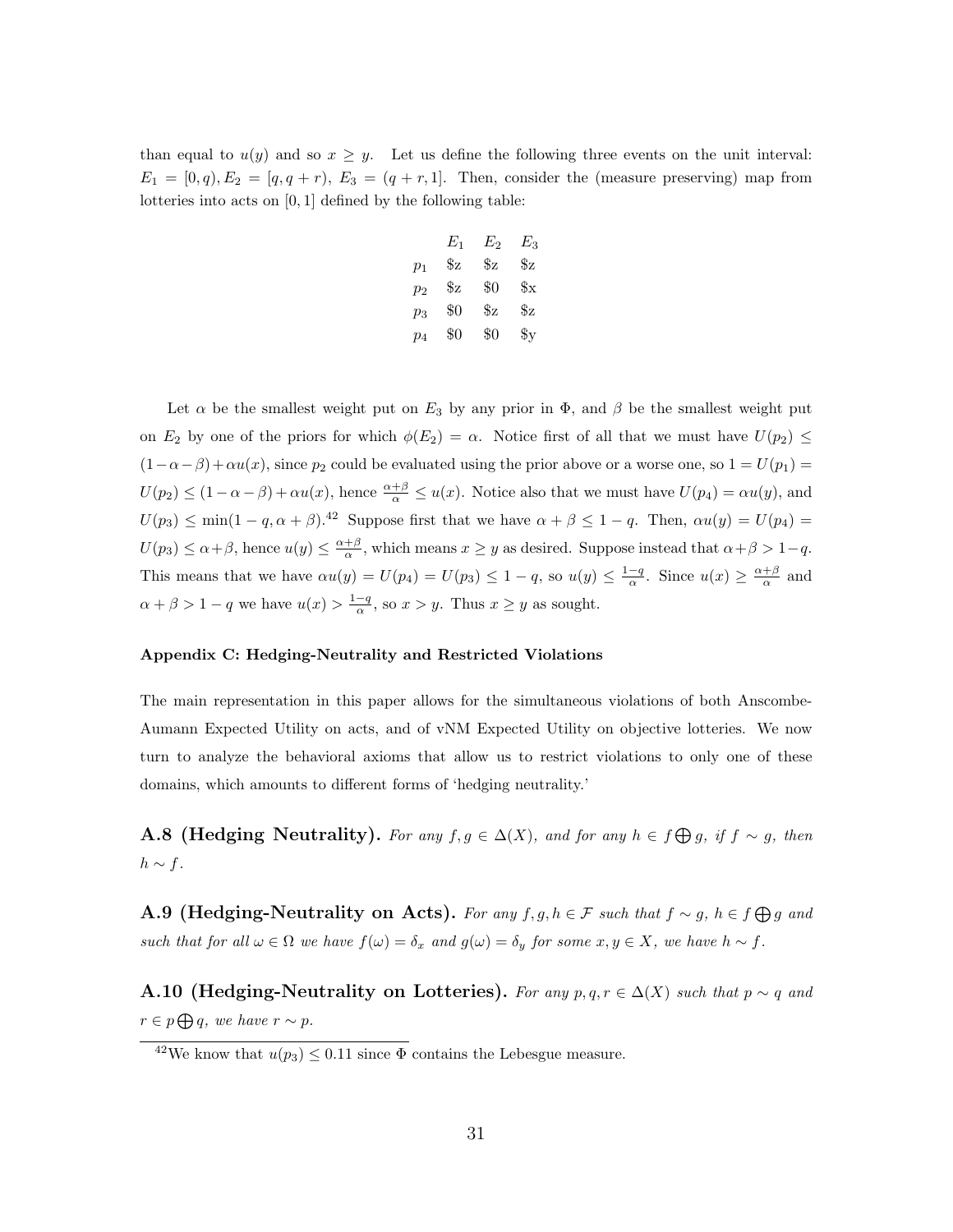A different way to capture hedging neutrality is to posit that the agent is indifferent between subjective and objective mixtures. The following axiom imposes this in a very weak form: that there exists at least one situation in which probability and outcome mixtures coincide.

A.11 (Local Neutrality for Subjective and Objective Mixtures). There exists  $x, y \in X$  and a dyadic  $\lambda \in (0, 1)$  such that  $\delta_x \nsim \delta_y$  and  $\lambda x + (1 - \lambda)y \sim \delta_{\lambda x \oplus (1 - \lambda)y}$ .

The following proposition shows the effects of including these axioms in our framework.

**Proposition 3.** Consider a non-degenerate preference relation  $\succeq$  that admits a Multiple Priors Multiple Weighting Representation  $(u, \Pi, \Psi)$ . Then the following holds:

- (a)  $|\Pi| = 1$  if, and only if,  $\succeq$  satisfies Axiom 9 (Hedging Neutrality on Acts);
- (b) The following are equivalent:
	- $(1)$   $\Psi$  contains only the identity function;
	- $(2) \geq$  satisfies Axiom 10 (Hedging Neutrality on Lotteries);
	- $(3)$   $\succeq$  satisfies Independence restricted to  $\Delta(X)$ ;
	- $(4) \succeq$  satisfies Axiom 11 (Local Neutrality for Subjective and Objective Mixtures).
- $(c)$  The following are equivalent:
	- (1)  $|\Pi| = |\Psi| = 1$ , and  $\Psi$  contains only the identity function;
	- $(2) \geq$  satisfies Axiom 8 (Hedging Neutrality);
	- $(3) \geq$  satisfies Independence.

We emphasize point (b) in particular: under the axiomatic structure of our representation, we obtain Expected Utility on objective lotteries simply by imposing Axiom 11, i.e., that there exist at least one non-trivial case in which subjective and objective mixtures coincide.

**Proof of Proposition 3.** The proof of all the steps except the equivalence between (b).(1) and (b).(4) follows standard arguments and is therefore omitted. If Ψ contains only the identity function, it is also trivial to see that Axiom 11 is satisfied. Assume now that Axiom 11 holds, and that  $\succeq$ admits a representation  $(u, \Pi, \Psi)$ . We now argue that we must have  $|\Psi| = 1$  and that it contains only the identify function. Suppose this is not the case, and say  $\psi \in \Psi$  where  $\psi$  is not the identity function. Since  $\psi$  must be convex and it must be a probability weighting function (increasing,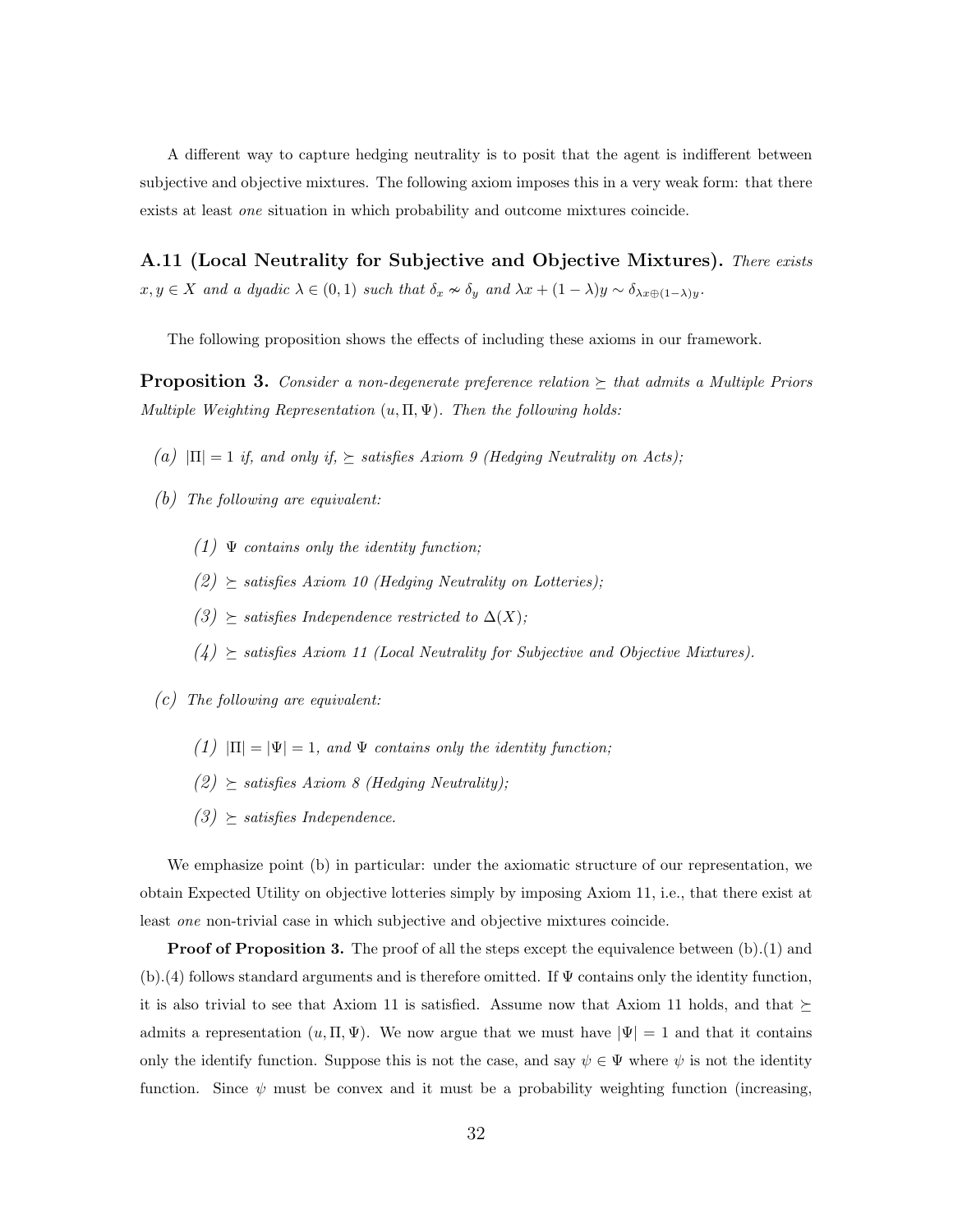$\psi(0) = 0, \psi(1) = 1$ , then we must also have that  $\psi(x) > x$  for all  $x \in (0,1)$ . But this implies that we have  $RDU_{u,\psi}(\alpha x + (1 - \alpha)y) < \alpha u(x) + (1 - \alpha)u(y)$ . Since  $\psi \in \Psi$ , we must then have that for all  $x, y \in X$  such that  $u(x) \neq u(y)$ , and for all  $\alpha \in (0, 1)$ , we must have  $\alpha x + (1 - \alpha)y \prec \delta_{\alpha x \oplus (1 - \alpha)y}$ , violating Axiom 11.

### Appendix D: Proofs

For the purpose of this section, let us add the following notation: given some  $p, q \in \Delta(X)$  and some  $A \subseteq \Omega$ , pEq denotes the acts that yield lottery p if E is realized, and q otherwise.

#### Proof of Theorems 1 and 3

Since Theorem 1 is a special case of Theorem 3, it will suffice to prove the latter.

 $(1) \Rightarrow (3)$ . The proof will proceed with the following 7 steps: 1) we construct a derived preference relation on the Savage space with consequences X and set of states  $\Omega \times [0, 1]$ ; 2) we prove that the continuity properties of the original preference relation imply some continuity properties of the derived preference relation; 3) we prove that this derived relation is locally bi-separable (in the sense of Ghirardato and Marinacci 2001) for some event in the space  $\Omega \times [0,1]$ ; 4) we prove that the axioms imposed on the original preference imply that the derived preference satisfy the axioms required by Ghirardato et al. (2003), that in turns imply the existence of a representation similar to MaxMin Expected Utility, but in the larger Savage space; 5) we use this result to provide a representation for the restriction of  $\succeq$  to constant acts; 6) using monotonicity, we obtain the desired representation; 7) we show that we can focus only on decreasing measure preserving maps and state-increasing priors over [0, 1].

Step 1. Denote by  $\Sigma$  the power set of  $\Omega$ , and by  $\Sigma^*$  the Borel  $\sigma$ -algebra on [0, 1], and consider a state space  $\Omega' := \Omega \times [0,1]$  with the appropriate sigma-algebra  $\Sigma' := \Sigma \times \Sigma^*$ . Define F' the set of simple Savage acts on  $\Omega'$ , i.e.  $\Sigma'$ -measurable, finite valued functions  $f': \Omega' \to X$ . To avoid confusion, we use  $f', g', \ldots$  to denote generic elements of this space.<sup>43</sup> Define  $\oplus$  on  $\mathcal{F}'$  like we did in F: once we have  $\oplus$  defined on X, for any  $f', g' \in \mathcal{F}'$  and  $\alpha \in (0,1)$ ,  $\alpha f' \oplus (1-\alpha)g'$  is the act in  $\mathcal{F}'$  such that  $(\alpha f' \oplus (1-\alpha)g')(\omega') = \alpha f'(\omega') \oplus (1-\alpha)g'(\omega')$  for all  $\omega' \in \Omega'$ . (Moreover, since each act in F' is a function from  $\Omega \times [0,1]$  into X, for all  $f' \in \mathcal{F}'$  and for all  $\omega \in \Omega$  abusing notation we can denote  $f'(\omega, \cdot) : [0,1] \to X$  as the act that is constant in the first component  $(\Omega)$  but not on the second component  $([0, 1])$ .)

<sup>&</sup>lt;sup>43</sup>Following the same abuses of notation of the main setup, for any  $x \in X$  we also refer to the constant act  $x \in \mathcal{F}'$  which returns x in every state.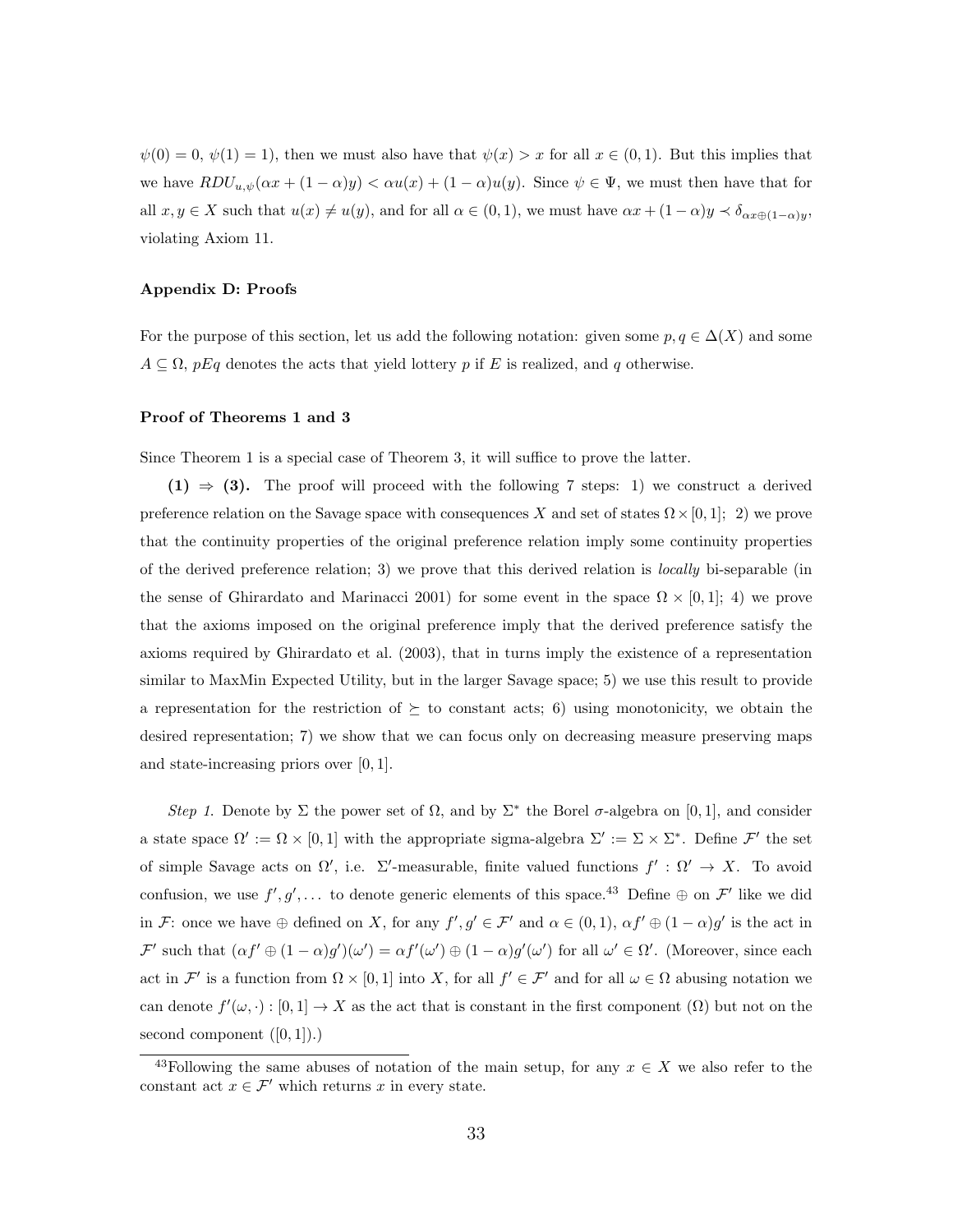We now define two maps, one from  $\mathcal F$  to  $\mathcal F'$ , and the other from  $\mathcal F'$  to  $\mathcal F$ . Define first of all  $\gamma^{-1} : \mathcal{F}' \to \mathcal{F}$  as

$$
\gamma^{-1}(f')(\omega)(x) = \ell(f'(\omega, \cdot)^{-1}(x))
$$

where  $\ell(\cdot)$  denotes the Lebesgue measure. It is easy to see that  $\gamma^{-1}(f)$  is well defined. Now define  $\gamma: \mathcal{F} \to 2^{\mathcal{F}'}$  as

$$
\gamma(f) = \{ f' \in \mathcal{F}' : f = \gamma^{-1}(f') \}.
$$

Notice that, by construction, we must have  $\gamma(f) \cap \gamma(g) = \emptyset$  for all  $f, g \in \mathcal{F}$  such that  $f \neq g$ . (Otherwise, we would have some  $f' \in \mathcal{F}'$  such that  $\gamma^{-1}(f') = f$  and  $\gamma^{-1}(f') = g$ , which is not possible since  $f \neq g$ .) Moreover, notice that we must have that  $\gamma(\delta_x) = \{x\}$ . Finally, notice that  $\gamma \mathcal{F} := \bigcup_{f \in \mathcal{F}} \gamma(f) = \mathcal{F}'$  by construction.

Define now  $\succeq'$  on F' as follows:  $f' \succeq' g'$  if, and only if,  $f \succeq g$  for some  $f, g \in \mathcal{F}$  such that  $f = \gamma^{-1}(f')$  and  $g = \gamma^{-1}(g')$ . Define by ∼' and ≻' is symmetric and asymmetric parts. (Notice that this implies  $f' \sim' g'$  if  $f', g' \in \gamma(f)$  for some  $f \in \mathcal{F}$ .)

Note that  $\succeq'$  is a complete preference relation on F'. The completeness of  $\succeq'$  is a trivial consequence of the completeness of  $\succeq$  and the fact that  $\gamma(\mathcal{F}) = \mathcal{F}'$ . Similarly, the reflexivity follows from the reflexivity of  $\succeq'$ . To prove that  $\succeq'$  is transitive, consider some  $f', g', h' \in \mathcal{F}'$  such that  $f' \succeq' g'$  and  $g' \succeq' h'$ . By construction, we must have some  $f, g, h \in \mathcal{F}$  such that  $f = \gamma^{-1}(f')$ ,  $g = \gamma^{-1}(g')$ , and  $h = \gamma^{-1}(h')$  such that  $f \succeq g$  and  $g \succeq h$ . By transitivity of  $\succeq$ , we also have  $f \succeq h$ , hence  $f' \succeq' h'$  as sought.

Step 2. We now prove that the continuity properties of  $\succeq$  are inherited by  $\succeq^*$ . In particular, we prove that for any  $(f_n) \in (\mathcal{F})^{\infty}$ ,  $f \in \mathcal{F}$ , if there exists  $(f'_n) \in (\mathcal{F}')^{\infty}$ ,  $f' \in \mathcal{F}'$  such that  $f_n = \gamma^{-1}(f'_n)$ for all  $n, f = \gamma^{-1}(f')$ , and such that  $f'_n \to f'$  pointwise, then we must have that  $f_n \to f$ .

To prove this, we will focus on the case in which  $f_n$  and f are constant acts, i.e.  $f_n, f \in \Delta(X)$ . The extension to the general case follows trivially. Assume that  $f'_n$  and  $f'$  as above exist: we will now prove that if  $p_n = \gamma^{-1}(f'_n)$  for all n, and if  $p = \gamma^{-1}(f)$ , then  $p_n \to p$  (weakly). Consider now some continuous v, and notice that we must have that  $\int_X v(u) \mathrm{d}p_n = \int_{[0,1]} v(f'_n) \mathrm{d}\ell$  by construction of  $\gamma$ . (Recall that  $\ell$  is the Lebesgue measure.) Moreover, since v is continuous and since  $f'_n$  pointwise converges to f', we must then have that  $\int_{[0,1]} v(f'_n) d\ell \to \int_{[0,1]} v(f') d\ell = \int_X v(u) dp$ : in turns, this means  $\int_X v(u) \mathrm{d}p_n = \int_X v(u) \mathrm{d}p$ . Since this was proved for a generic continuous v, we must have  $p_n \to p$  (in weak convergence).

Step 3. We now prove that  $\succeq'$  is locally biseparable for some event  $A \in \Sigma'$ . Consider the event  $A = \Omega \times [0, \frac{1}{2}]$ . Define  $\Sigma_A$  as the algebra generated by A, i.e.  $\Sigma_A := \{\emptyset, A, A^C, \Omega'\}$ , and by  $\mathcal{F}_A'$  the corresponding set of acts, which is a subset of  $\mathcal{F}'$ . We will now prove that the restriction of  $\succeq'$  on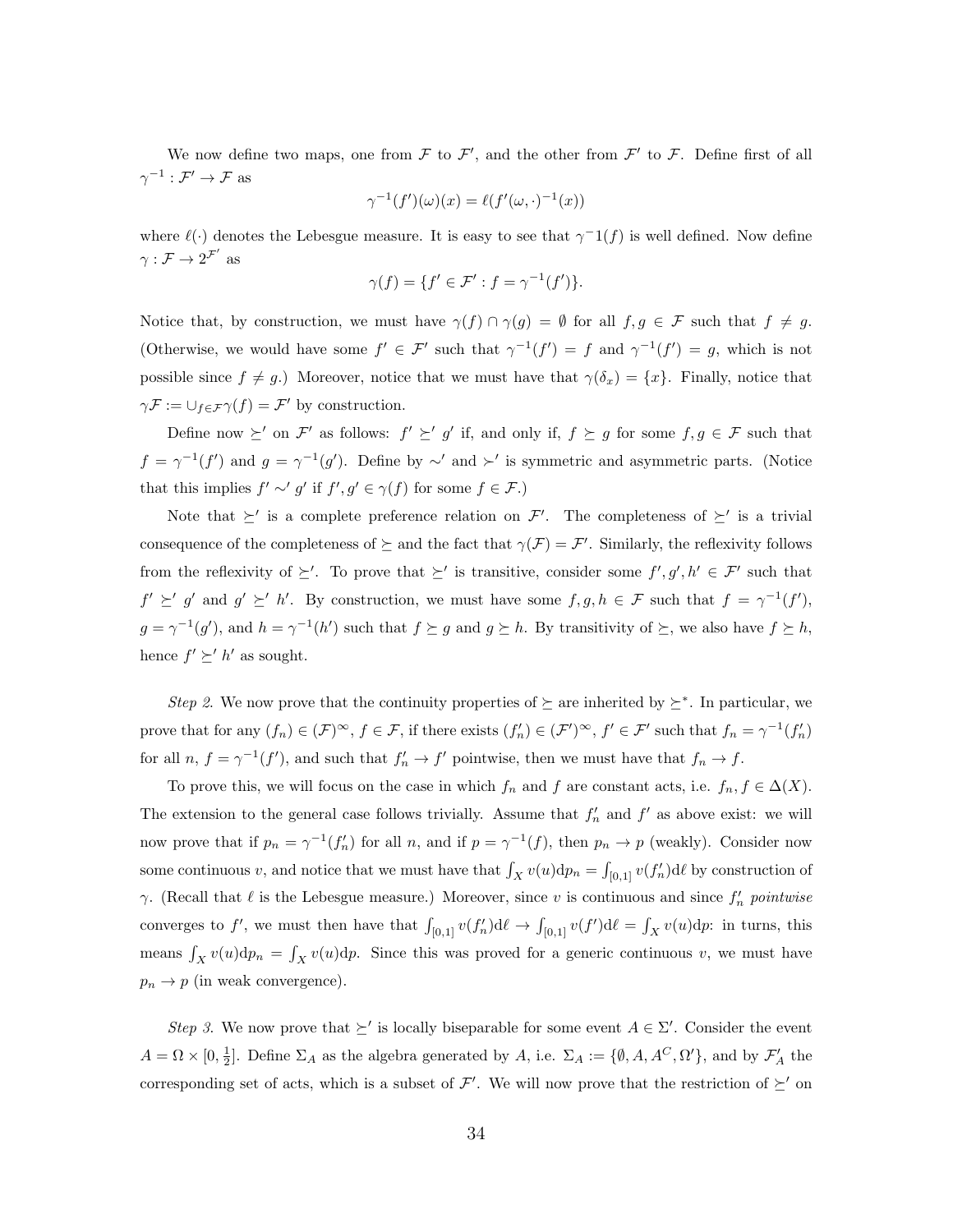acts measurable under  $\Sigma_A$  is biseparable in the sense of Ghirardato and Marinacci (2001).

Note first that there exist  $x, y \in X$  such that  $\delta_x \succ \delta_y$ . To see why, suppose, by means of contradiction, that  $\delta_x \sim \delta_y$  for all  $x, y \in X$ . Then, we would have that  $p \geq_{FOSD} q$  for all  $p, q \in \Delta(X)$ . By Axiom 1 (FOSD), therefore, we would have  $p \sim q$  for all  $p, q \in \Delta(X)$ . In turns, by Axiom 2 (Monotonicity) we must have  $f \sim g$  for all  $f, g \in \mathcal{F}$ , but this contradicts the assumption that  $\succeq$  is non-degenerate.

Notice also that for every  $f', g' \in \mathcal{F}'$ , if  $f'(\omega') \succeq' g'(\omega')$  for every  $\omega' \in \Omega'$ , then  $f' \succeq g'$ . To see why, consider some  $f', g' \in \mathcal{F}'$  such that  $f'(\omega') \succeq' g'(\omega')$  for every  $\omega' \in \Omega'$ . Now consider  $f'(\omega, \cdot)$ and  $g'(\omega, \cdot)$  for some  $\omega \in \Omega$ , and notice that we have that both  $\gamma^{-1}(f'(\omega, \cdot))$  and  $\gamma^{-1}(g'(\omega, \cdot))$  are constant acts (in F). Since we have  $f'(\omega, A) \succeq' g'(\omega, A)$  for all  $A \in \Sigma^*$ , and since  $x \succeq' y$  if and only if  $\delta_x \succeq \delta_y$ , then we must also have that  $\gamma^{-1}(f'(\omega, \cdot)) \succeq_{FOSD} \gamma^{-1}(g'(\omega, \cdot))$  by construction. By Axiom 1 (FOSD), then, we must have  $\gamma^{-1}(f'(\omega, \cdot)) \succeq \gamma^{-1}(g'(\omega, \cdot))$  for all  $\omega \in \Omega$ . In turn, this means that, for the acts  $\hat{f}, \hat{g} \in \mathcal{F}$  defined by  $\hat{f}(\omega) := \gamma^{-1}(f'(\omega, \cdot))$  and  $\hat{g}(\omega) := \gamma^{-1}(g'(\omega, \cdot))$  for all  $\omega \in \Omega$ , we have  $\hat{f} \succeq \hat{g}$  by Axiom 2 (Monotonicity). But then, notice that we must have that  $f' \in \gamma(\hat{f})$  and  $g' \in \gamma(\hat{g})$  by construction. But this means that we have  $f' \succeq' g'$  as sought.

**Claim 1.** For any  $x, y \in X$ ,  $\gamma^{-1}(xAy) = \frac{1}{2}x + \frac{1}{2}y$ .

*Proof.* Notice first of all that, since  $xAy \in \mathcal{F}'$  is a constant act, then so much be  $\gamma^{-1}(xAy)$ . Moreover, notice that by definition of  $\gamma^{-1}$  we must have that for all  $\omega \in \Omega$ ,  $\gamma^{-1}(xAy)(\omega)(x) = \frac{1}{2}$ ; similarly, for all  $\omega \in \Omega$   $\gamma^{-1}(xAy)(\omega)(y) = \frac{1}{2}$ . This implies that we have  $\gamma^{-1}(xAy(\omega)(x) = \frac{1}{2}x + \frac{1}{2}y)$ as sought.  $\Box$ 

Now notice that for every  $x, y \in X$ , there exists  $z \in X$  such that  $z \sim x \Lambda y$ . To see why, consider  $x, y \in X$ , and notice that  $\gamma^{-1}(xAy) = \frac{1}{2}x + \frac{1}{2}y$  by claim 1. Now notice that, by Axiom 3 (Continuity) and 1 (FOSD), there must exist  $z \in X$  such that  $\frac{1}{2}x + \frac{1}{2}y \sim \delta_z$ . We have previously observed that  $\gamma^{-1}(z) = \delta_z$ , which implies  $\gamma^{-1}(z) \sim \gamma^{-1}(xAy)$ , which implies  $xAy \sim' z$  as sought.

Given the above, for any  $x, y \in X$ , define  $ce'(xAy) := z$  for some  $z \in X$  such that  $xAy \sim' z$ . Now notice that A is an essential event for  $\geq'$ .<sup>44</sup> To see why, consider any  $x, y \in X$  such that  $\delta_x > \delta_y$ (note that we have proved that they exist). Now consider the  $p = \frac{1}{2}x + \frac{1}{2}y$ . By Axiom 1 (FOSD) we must have  $\delta_x \succ p \succ \delta_y$ . Now consider the act  $xAy \in \mathcal{F}'$ . Notice that we have  $xAy(\omega \times [0,5]) = x$ and  $xAy(\omega \times [0.5, 1]) = \delta_y$  for all  $\omega \in \Omega$ . By construction, therefore, we must have  $xAy \in \gamma(p)$ ,  $x \in \gamma(\delta_x)$  and  $y \in \gamma(\delta_y)$ . By definition of  $\succ'$ , then, we have  $x \succ' xAy \succ' y$  as sought.

<sup>&</sup>lt;sup>44</sup>We recall that an event E is essential if we have  $x \succ' xAy \succ' y$  for some  $x, y \in X$ .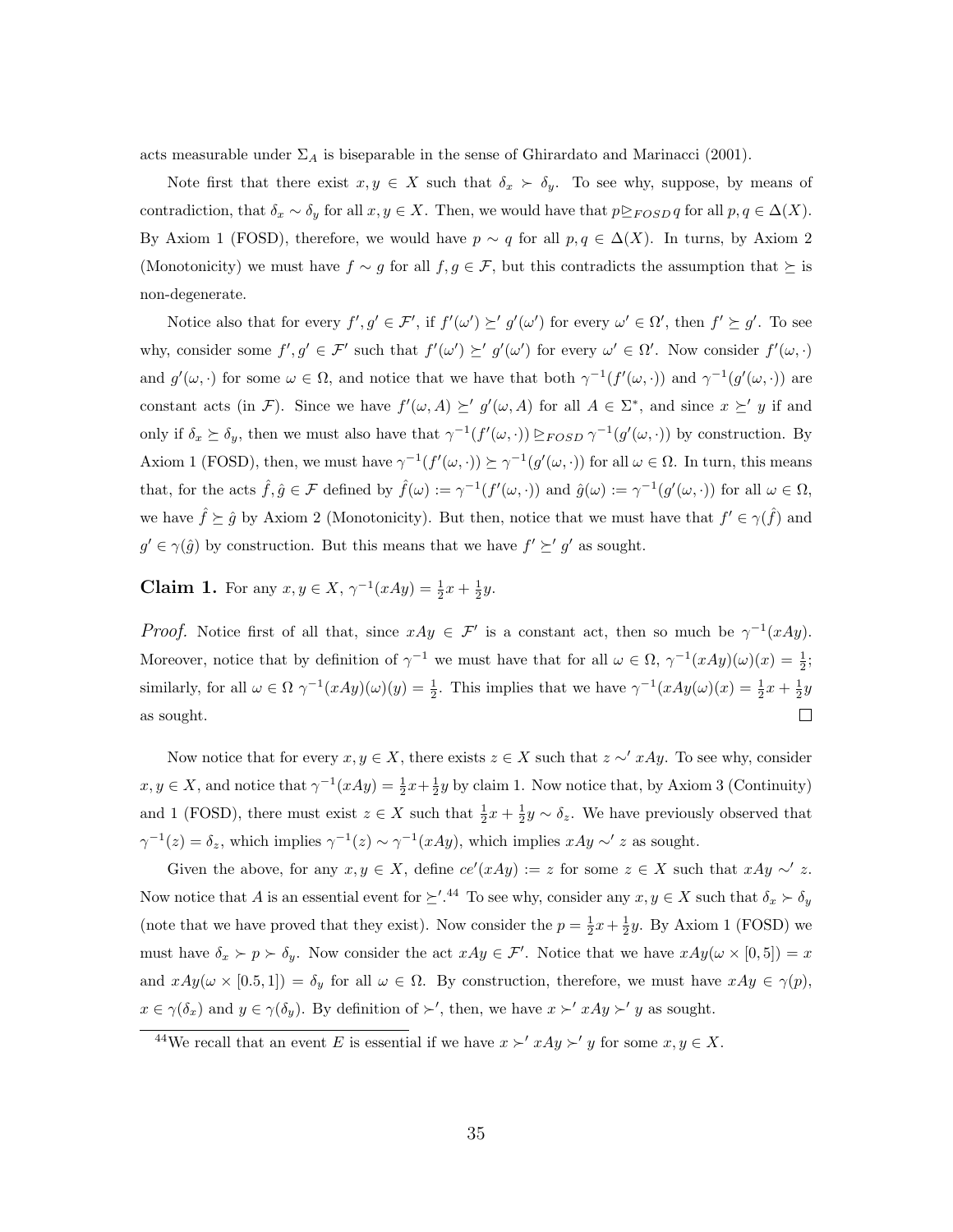**Claim 2** (A-Monotonicity). For any non-null event  $B \in \Sigma_A$ , and  $x, y, z \in X$  such that  $x, y \succ z$ we have

$$
x \succ' y \Leftarrow xBz \succ' yBz.
$$

Moreover, for any non-universal<sup>45</sup>  $B \in \Sigma_A$ ,  $x, y, z \in X$  s.t.  $x, y \succeq z$ 

$$
x \succ' y \Leftarrow z B x \succ' z B y
$$

*Proof.* Consider an event  $B \in \Sigma_A$ , and  $x, y, z \in X$  such that  $x \succ' y$ . Notice that by construction this implies  $\delta_x \succ \delta_y$ . Notice also that the non-null events in  $\Sigma_A$  are  $A, A^C$ , and  $\Omega'$ . In the case of  $B = \Omega'$  we have  $xBz = x$  and  $yBz = y$ , which guarantees that  $x \succ' y$ . Now consider the case in which  $B = A$ . By Claim 1,  $\gamma^{-1}(xAz) = \frac{1}{2}x + \frac{1}{2}z$ , and  $\gamma^{-1}(yAz) = \frac{1}{2}y + \frac{1}{2}z$ . Since  $\delta_x > \delta_y$ , then  $\frac{1}{2}x + \frac{1}{2}z \rhd_{FOSD} \frac{1}{2}y + \frac{1}{2}z$ , which, by Axiom 1 (FOSD), implies  $\frac{1}{2}x + \frac{1}{2}z \succ \frac{1}{2}y + \frac{1}{2}z$ , hence  $\gamma^{-1}(xAz) \succ \gamma^{-1}(yAz)$ . By construction of  $\succeq'$  this implies  $xAz \succ' yAz$ . Now consider the case in which  $B = A^c$ . This implies that we have  $xA^Cz = zAx$  and  $yA^Cz = zAy$ . Notice, however, that by construction we must have  $zAx \in \gamma(\frac{1}{2}x+\frac{1}{2}z)$ . Since we also have  $xAz \in \gamma(\frac{1}{2}x+\frac{1}{2}z)$ , by construction of  $\succeq'$  we must have zAx ∼' xAz. Similarly, we have zAy ∼' yAz. We have already proved that we must have  $xAz \succ yAz$ , and this, by transitivity, implies  $zAA \succ' zAy$  as sought.

Now consider some  $B \in \Sigma_A$  which is non-universal. If  $B = \emptyset$ , we trivially have that  $x \succ' y \Leftarrow$  $zBx \succ' zBy$ . Now consider the case in which  $B = A$ . In this case we have  $x \succ' y$  and we need to show  $zAx \succ' zAy$ : but this is exactly what we have showed above. Similarly, when  $B = A^C$ , we need to show that if  $x \succ' y$  then  $xAz \succ' yAx$  – which is again exactly what we have shown before.  $\Box$ 

**Claim 3** (A-Continuity). Let  $\{g'_{\alpha}\}_{{\alpha}\in D}\subseteq \mathcal{F}'_A$  be a net that pointwise converges to  $g'$ . For every  $f' \in \mathcal{F}'$ , if  $g'_{\alpha} \succeq' f$  (resp.  $f \succeq' g'_{\alpha}$ ) for all  $\alpha \in D$ , then  $g' \succeq' f'$  (resp.  $f' \succeq' g'$ ).

*Proof.* This claim is a trivial consequence of the continuity of  $\succeq$  and of the continuity results of  $\succeq'$ proved in Step 2 above. To see why, consider  $f', g' \in \mathcal{F}'$  and a net  $\{g'_\alpha\}_{\alpha \in D} \subseteq \mathcal{F}'_A$  that pointwise converges to g' such that  $g'_\alpha \succeq' f'$  for all  $\alpha \in D$ . By contruction we must have  $\gamma^{-1}(g'_\alpha) \succeq \gamma^{-1}(f')$ . Now, notice that, if  $g'_\alpha$  pointwise converges to some  $g'$ , then we must have that  $\gamma^{-1}(g'_\alpha)$  converges to  $\gamma^{-1}(g')$  by Step 2 above. But then, by continuity of  $\succeq$  (Axiom 3), we must have  $\gamma^{-1}(g') \succeq \gamma^{-1}(f')$ , and therefore  $g' \succeq' f'$  as sought. The proof of the opposite case  $(f \succeq' g'_{\alpha}$  for all  $\alpha \in D)$  is analogous.  $\Box$ 

**Claim 4** (A-Substitution). For any  $x, y, z', z'' \in X$  and  $B, C \in \Sigma_A$  such that  $x \succeq' z' \succeq' y$  and  $x \succeq' z'' \succeq' y$ , we have

$$
\underbrace{ce'_{xBz'}}{Ce'_{z''By}} \sim' ce'_{xCz''}Bce'_{z'Cy}.
$$

<sup>&</sup>lt;sup>45</sup>An event is *universal* if  $y \sim xAy$  for all  $x, y \in X$  such that  $x \succ y$ .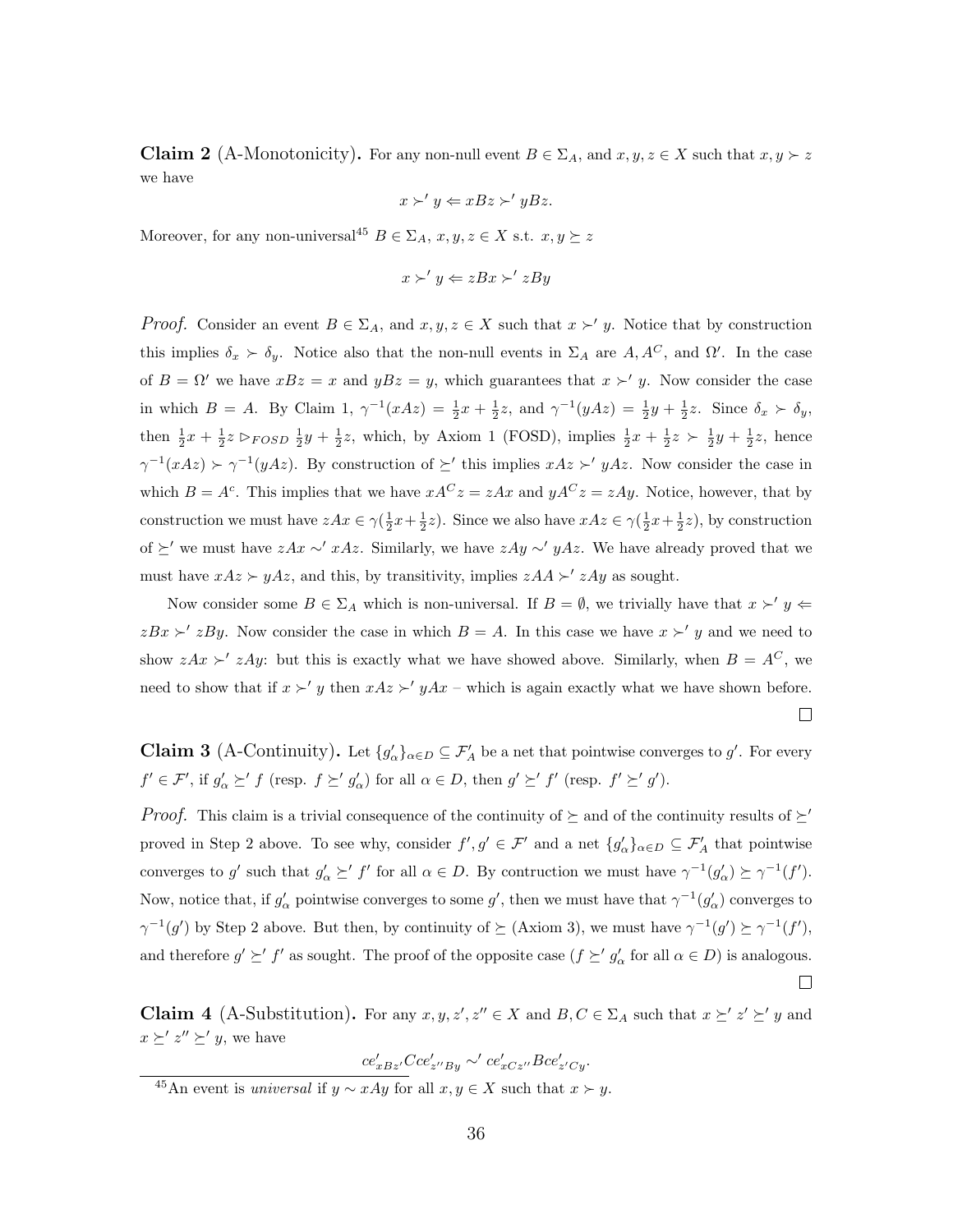*Proof.* Consider first the case in which  $B = \emptyset$ . In this case, the claim becomes  $ce'_{z'}Ce'_{y} \sim' ce'_{z'Cy}$ , which is trivially true. The case  $C = \emptyset$  is analogous. Now consider the case  $B = \Omega'$ . The claim becomes  $ce'_x Cce'_{z''} \sim' ce'_{xCz''}$  which again is trivially true. The case in which  $C = \Omega'$  is again analogous.

We are left with the case in which  $B = A$  and  $C = A^C$ . (The case  $B = A^C$  and  $C = A$  is again analogous.) In this case the claim becomes  $ce'_{xAz'}A^Cce'_{z''Ay} \sim' ce'_{xAC_{z''}A}ce'_{z'C_{y}}$ , which is equivalent to  $ce'_{z''Ay}Acc'_{xAz'} \sim' ce'_{z''Ax}Acc'_{yAz'}$ . Now notice that since  $ce'_{xAy} \in X$  for all  $x, y \in X$ , by claim 1, we have that  $\gamma^{-1}(ce'_{z''Ay}Acc'_{xAz'}) = \frac{1}{2}ce'_{z''Ay} + \frac{1}{2}ce'_{xAz'}$ . At the same time, consider some  $r, s \in X$ , and notice that, since  $ce'_{rAs} \sim' rAs$  by contruction, then we must have  $\gamma^{-1}(ce'_{rAs}) \sim \gamma^{-1}(rAs)$ . Since  $\gamma^{-1}(rAs) = \frac{1}{2}r + \frac{1}{2}s$  again by claim 1, then we have that  $\gamma^{-1}(ce'_{rAs}) \sim \frac{1}{2}r + \frac{1}{2}s$ . Moreover, since  $ce'_{rAs} \in X$ , then we must have that  $\delta_{ce'_{rAs}} \sim \delta_{c_{\frac{1}{2}z+\frac{1}{2}s}}$ . Since this is true for all  $r, s \in X$ , then by Axiom 1 (FOSD) we must have  $\frac{1}{2}c_{\frac{1}{2}z''+\frac{1}{2}y} + \frac{1}{2}c_{\frac{1}{2}x+\frac{1}{2}z'} \sim \frac{1}{2}ce'_{z''Ay} + \frac{1}{2}ce'_{xAz'}$ , hence  $\gamma^{-1}(ce'_{z''Ay}Acc'_{xAz'}) \sim$  $\frac{1}{2}c_{\frac{1}{2}z''+\frac{1}{2}y} + \frac{1}{2}c_{\frac{1}{2}x+\frac{1}{2}z'}$ . By analogous arguments, we must have  $\gamma^{-1}(ce'_{z''Ax}Acc'_{yAz'}) \sim \frac{1}{2}c_{\frac{1}{2}z''+\frac{1}{2}x} +$  $\frac{1}{2}c_{\frac{1}{2}y+\frac{1}{2}z'}$ . At the same time, Axiom 4 we must have  $c_{\frac{1}{2}z''+\frac{1}{2}y} + \frac{1}{2}c_{\frac{1}{2}x+\frac{1}{2}z'} \sim \frac{1}{2}c_{\frac{1}{2}z''+\frac{1}{2}x} + \frac{1}{2}c_{\frac{1}{2}y+\frac{1}{2}z'}$ which by transitivity implies  $\gamma^{-1}(ce'_{z''Ay}Acc'_{xAz'}) \sim \gamma^{-1}(ce'_{z''Ax}Acc'_{yAz'})$ , hence  $ce'_{z''Ay}Acc'_{xAz'} \sim$  $ce'_{z''Ax}Acc'_{yAz'}$  as sought.  $\Box$ 

This proves that  $\succeq'$  is locally-biseparable in the sense of Ghirardato and Marinacci (2001).

Step 4. We now prove that  $\succeq'$  admits a representation similar to MMEU. First of all, note that for any  $f', g' \in \mathcal{F}', x \in X$  and  $\alpha \in (0, 1)$ 

$$
f' \sim' g' \Rightarrow \alpha f' \oplus (1 - \alpha)x \sim' \alpha g' \oplus (1 - \alpha)x.
$$

To see why, consider  $f', g' \in \mathcal{F}'$  such that  $f' \sim' g'$ . Notice that we could have  $f' \sim' g'$  in two possible cases: 1)  $\gamma^{-1}(f') = \gamma^{-1}(g')$ ; 2)  $\gamma^{-1}(f') \neq \gamma^{-1}(g')$  but  $\gamma^{-1}(f') \sim \gamma^{-1}(g')$ . In either case, we must have  $\gamma^{-1}(f') \sim \gamma^{-1}(g')$ . By Axiom 6, then, we must have that for any  $x \in X$  and  $\alpha \in (0,1)$ ,  $\alpha\gamma^{-1}(f')\oplus(1-\alpha)\delta_x\sim\alpha\gamma^{-1}(g')\oplus(1-\alpha)\delta_x$ . Let us now consider  $\alpha\gamma^{-1}(f')\oplus(1-\alpha)\delta_x$ , and notice that, by construction, we must have that  $f' \oplus (1 - \alpha)x \in \gamma(\alpha \gamma^{-1}(f') \oplus (1 - \alpha)\delta_x)$ : in fact, we must have that for every  $\omega \in \Omega$  and every  $y \in X$ ,  $(\alpha \gamma^{-1}(f') \oplus (1 - \alpha)\delta_x)(\omega)(\alpha y \oplus (1 - \alpha)x) =$  $\ell(f'(\omega)^{-1}(\alpha y \oplus (1-\alpha)x)$ . In turn, this means that  $\gamma^{-1}(f' \oplus (1-\alpha)x) = \alpha \gamma^{-1}(f') \oplus (1-\alpha)\delta_x$ . Similarly,  $g' \oplus (1-\alpha)x \in \gamma(\alpha\gamma^{-1}(g') \oplus (1-\alpha)\delta_x)$  and  $\gamma^{-1}(g' \oplus (1-\alpha)x) = \alpha\gamma^{-1}(g') \oplus (1-\alpha)\delta_x$ . Since we have  $\alpha \gamma^{-1}(f') \oplus (1-\alpha)\delta_x \sim \alpha \gamma^{-1}(g') \oplus (1-\alpha)\delta_x$ , then by transitivity  $\gamma^{-1}(f' \oplus (1-\alpha)x) \sim \gamma^{-1}(g' \oplus (1-\alpha)x)$ , hence  $f' \oplus (1 - \alpha)x \sim' g' \oplus (1 - \alpha)x$  as sought.

**Claim 5.** For any  $f', g' \in \mathcal{F}'$  such that  $f' \sim' g'$ , we have  $\frac{1}{2}f' \oplus \frac{1}{2}g' \succeq' f'$ .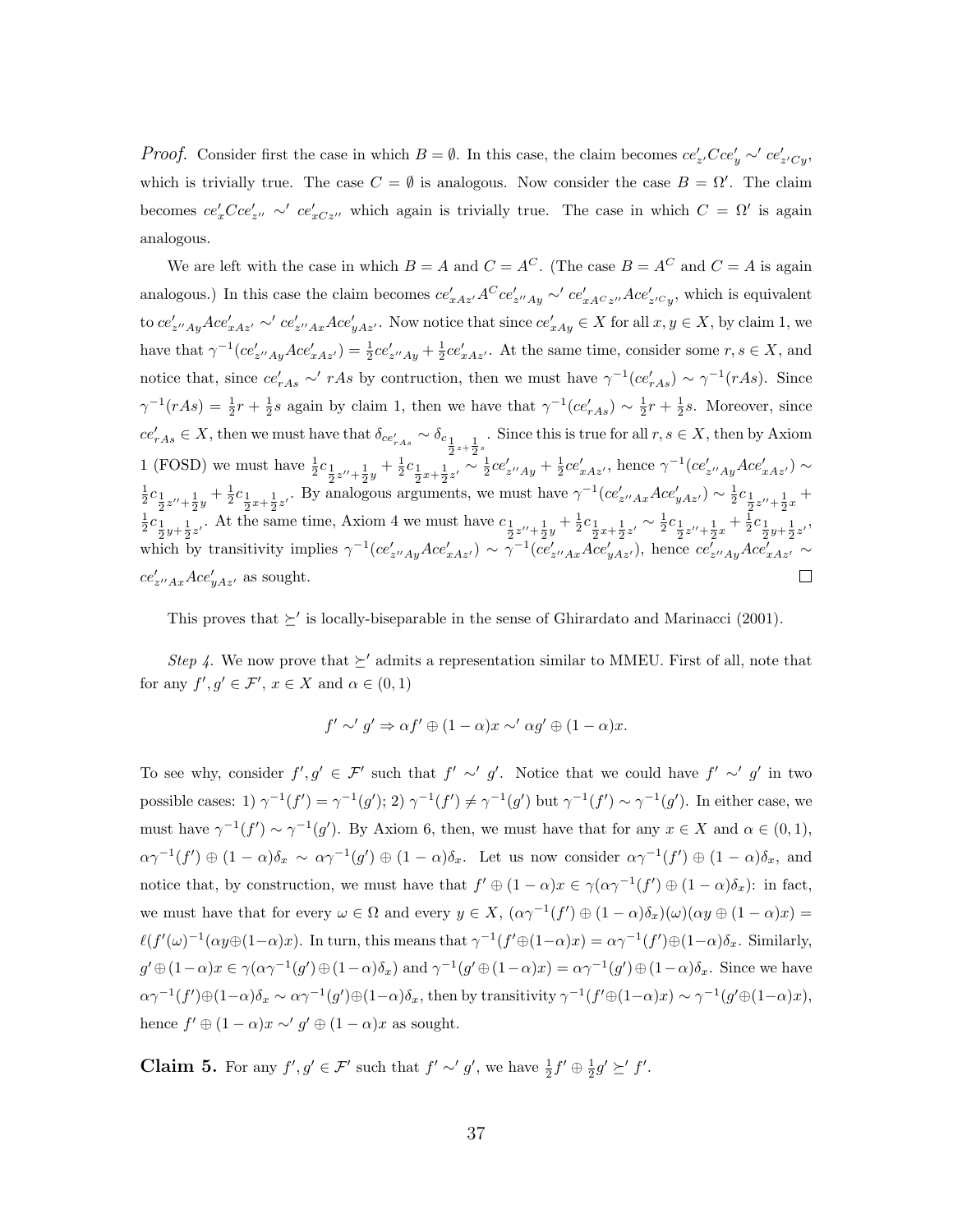*Proof.* Consider  $f', g' \in \mathcal{F}'$  such that  $f' \sim' g'$ . This can hold in two possible cases: 1)  $\gamma^{-1}(f') =$  $\gamma^{-1}(g')$ ; 2)  $\gamma^{-1}(f') \neq \gamma^{-1}(g')$  but  $\gamma^{-1}(f') \sim \gamma^{-1}(g')$ . In either case, we must have  $\gamma^{-1}(f') \sim$  $\gamma^{-1}(g')$ . Consider the act  $\frac{1}{2}f' \oplus \frac{1}{2}g'$ , and notice that, by construction, for all  $\omega \in \Omega$  we have  $(\frac{1}{2}f'(\omega,\cdot)\oplus\frac{1}{2}g'(\omega,\cdot))(A) = \frac{1}{2}f'(\omega,A)\oplus\frac{1}{2}g'(\omega,A)$  for all  $A \in \Sigma^*$ . This means that  $\gamma^{-1}(\frac{1}{2}f'(\omega,\cdot)\oplus\frac{1}{2}g'(\omega,\cdot))$  $\frac{1}{2}g'(\omega,\cdot)$  is a constant act (a lottery in  $\Delta(X)$ ) and that  $\gamma^{-1}(\frac{1}{2}f'(\omega,\cdot)\oplus\frac{1}{2}g'(\omega,\cdot))\in\gamma^{-1}(f'(\omega,\cdot))\bigoplus \gamma^{-1}(g'(\omega,\cdot))$ for all  $\omega \in \Omega$ . By construction of  $\oplus$  in  $\mathcal{F}'$ , it follows that  $\gamma^{-1}(\frac{1}{2}f' \oplus \frac{1}{2}g') \in \gamma^{-1}(f'^{-1}(g')$ . We have already established  $\gamma^{-1}(f') \sim \gamma^{-1}(g')$ , thus by Axiom 5 (Hedging) we must have  $\gamma^{-1}(\frac{1}{2}f' \oplus \frac{1}{2}g') \succeq$  $\gamma^{-1}(f')$ , hence  $\frac{1}{2}f' \oplus \frac{1}{2}g' \succeq' f'$  as sought.

**Claim 6.** There exists a continuous non-constant function  $u : X \to \mathbb{R}$  and a non-empty, weak<sup>\*</sup> compact and convex set P of finitely additive probabilities of  $\Sigma'$  such that  $\succeq'$  is represented by the functional

$$
V'(f') := \min_{p \in P} \int_{\Omega'} u(f') \mathrm{d}p.
$$

Moreover, u is unique up to a positive affine transformation and P is unique. Moreover,  $|P| = 1$  if and only if  $\succeq'$  is such that for any  $f', g' \in \mathcal{F}'$  such that  $f' \sim' g'$  we have  $\frac{1}{2} f' \oplus \frac{1}{2} g' \sim' f'$ .

*Proof.* This Claim follows directly from Proposition 3 in Ghirardato et al.  $(2003)$ , where the essential event for which axioms are defined is the event A defined above. (It should be noted that weak<sup>∗</sup> -compactness of P follows as well.) The last part of the Theorem, which characterizes the case in which  $|P| = 1$ , is a well-known property of MMEU representations. (See Gilboa and Schmeidler 1989.)  $\Box$ 

Step 5. We now use the result above to provide a representation of the restriction of  $\succeq$  to constant acts. To this end, let us first look at the restriction of  $\succeq'$  to acts in  $\mathcal{F}'$  that are constant in their first component: define  $\mathcal{F}^* \subset \mathcal{F}'$  as  $\mathcal{F}^* := \{f' \in \mathcal{F}' : f'(\omega, \cdot) = f'(\omega', \cdot) \text{ for all } \omega, \omega' \in \Omega\}.$ Define by  $\succeq^*$  the restriction of  $\succeq'$  to  $\mathcal{F}^*$ .

**Claim 7.** There exists a unique nonempty, closed and convex set  $\Phi$  of finitely additive probabilities over  $\Sigma^*$  such that, for any enumeration of the support of  $\{x_1, \ldots, x_{|\text{supp}(p)|}\}$ , the restriction of  $\succeq$  to  $\Delta(X)$  is represented by the functional

$$
V^*(p) := \min_{\phi \in \Phi} \sum_{i=1}^{|\text{supp}(p)|} \phi([\sum_{j=1}^{i-1} p(x_j), \sum_{j=1}^i p(x_j)]) u(x_i)
$$

*Proof.* Following Claim 6 and defining  $\Phi$  as the projection of P on [0, 1], we obtain a nonempty, closed and convex set  $\Phi$  of finitely additive probabilities over  $\Sigma^*$  such that  $\succeq^*$  is represented by

$$
\hat{V}^*(f^*) := \min_{p \in \Phi} \int_{[0,1]} u(f^*(s)) \, dp
$$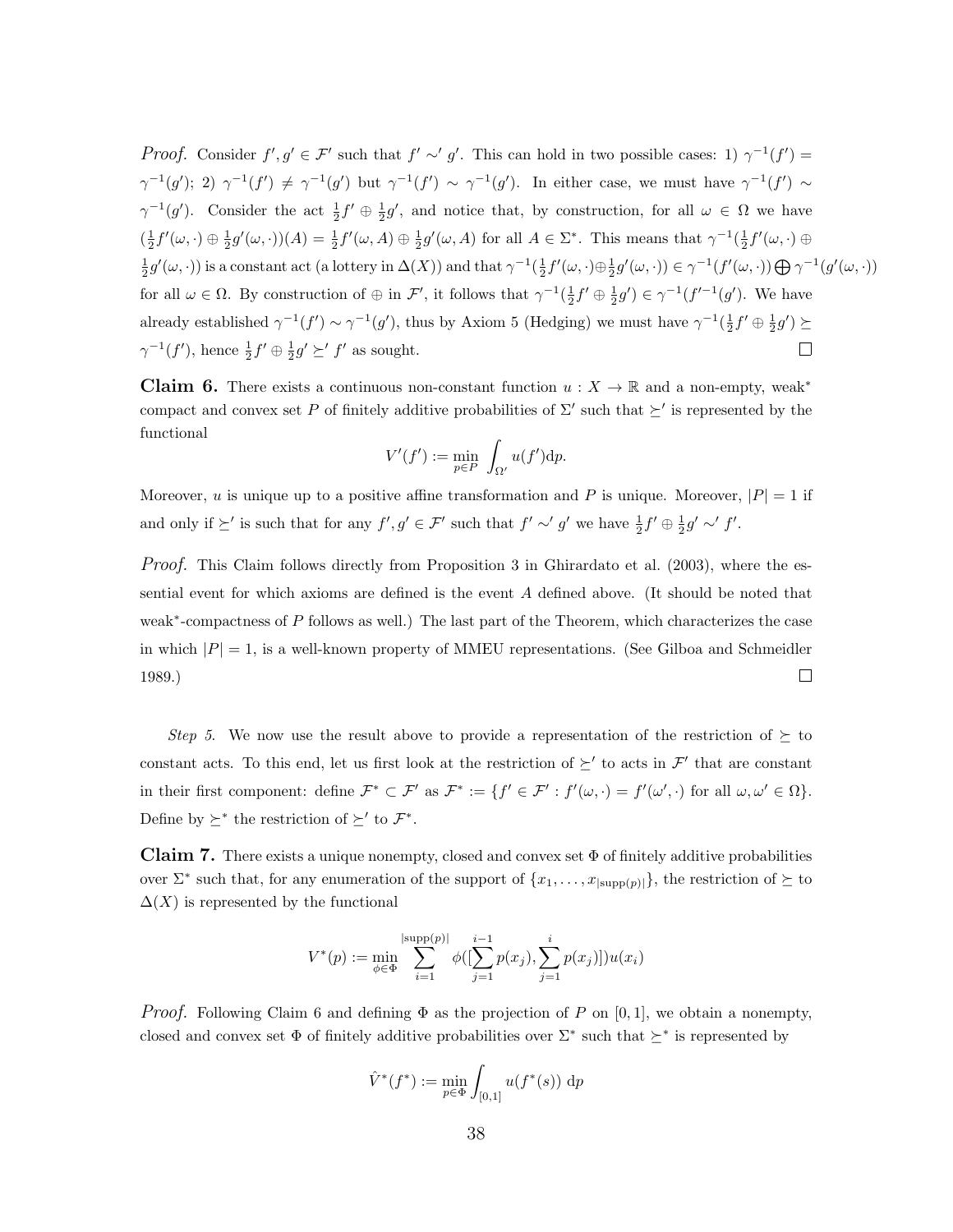Notice that by construction of  $\gamma$  and by definition of  $\mathcal{F}^*$ , we must have that  $\gamma(p) \subseteq \mathcal{F}^*$  for all  $p \in \Delta(X)$ . We will now argue that, for all  $p, q \in \Delta(X)$ , we have  $p \succeq q$  if and only if  $f^* \succeq^* g^*$ for some  $f^*, g^* \in \mathcal{F}^*$  such that  $\gamma^{-1}(f^*) = p$  and  $\gamma^{-1}(g^*) = q$ . To see why, notice that if  $p \succeq q$ , then we must have  $f^* \succeq g^*$ , hence  $f^* \succeq^* g^*$ . Conversely, suppose that we have  $f^* \succeq^* g^*$  for some  $f^*, g^* \in \mathcal{F}^*$  such that  $\gamma^{-1}(f^*) = p$  and  $\gamma^{-1}(g^*) = q$ , but  $q \succ p$ . But then, by definition of  $\succeq'$  we should have  $g^* \succ' f^*$ , a contradiction.

Notice now that for every  $p \in \Delta(X)$ , if  $f^*, g^* \in \gamma(p)$ , then we must have  $\hat{V}(f^*) = \hat{V}(g^*)$ : the reason is, by construction of  $\succeq'$  we must have  $f^* \sim'^*$ , hence  $f^* \sim^* g^*$ , hence  $\hat{V}(f^*) = \hat{V}(g^*)$ . Define now  $V: \Delta(X) \to \mathbb{R}$  as  $V^*(p) := \hat{V}^*(f^*)$  for some  $f^* \in \gamma(p)$ . By the previous observation this is well defined. Now notice that we have  $p \succeq q$  if and only if  $f^* \succeq^* g^*$  for some  $f^*, g^* \in \mathcal{F}^*$  such that  $\gamma^{-1}(f^*) = p$  and  $\gamma^{-1}(g^*) = q$ , which holds if and only if  $\hat{V}^*(f^*) \geq \hat{V}^*(g^*)$ , which in turns hold if and only if  $V^*(p) \geq V^*(q)$ , which means that  $V^*$  represents the restriction of  $\succeq$  on  $\Delta(X)$  as sought.  $\Box$ 

Notice now that  $\succeq^*$  satisfies Arrow's Monotone Continuity axiom. That is, for any  $f, g \in \mathcal{F}^*$ such that  $f \succ^* g$ , and for any  $x \in X$  and sequence of events in  $\Sigma^* E_1, \ldots, E_n$  with  $E_1 \subseteq E_2 \subseteq \ldots$ and  $\cap_{n\geq 1}E_n=\emptyset$ , there exists  $\bar{n}\geq 1$  such that

$$
xE_{\bar{n}}f \succ^* g
$$
 and  $f \succ^* xE_{\bar{n}}g$ .

To prove it, consider  $f, g, x$ , and  $E_1, \ldots$  as in the claim above. Notice first of all that for any  $s \in \Omega'$ , there must exist some  $\hat{n}$  such that for all  $n \geq \hat{n}$  we have  $s \notin E_n$ : otherwise, if this was not true for some  $s \in \Omega'$ , we would have  $s \in \bigcap_{n>1} E_n$ , a contradiction. In turn, this means that we have  $xE_nf \to f$  pointwise: for any  $s \in \Omega'$ , there must exist some n such that  $s \notin E_n$ , and therefore  $xE_nf(s) = f(s)$  as sought. Notice then that by the continuity properties of  $\succeq'$  proved in Step 2, we must therefore have that  $\gamma^{-1}(xE_nf) \to \gamma^{-1}(f)$ . We now show that we must have some  $\bar{n}_1 \geq 1$  such that  $xE_{\bar{n}_1}f \succ^* g$  for all  $n \geq \bar{n}_1$ . Assume, by means of contradiction, that this is not the case: for every  $n \geq 1$ , there exists some  $n' \geq n$  such that  $g \succeq^* xE_n'f$ . Construct now the subsequence of  $E_1, \ldots$  which includes these events, i.e. the events such that  $g \succeq^* x E'_{n'} f$ : by the previous argument it must be a subsequence of  $E_1, \ldots$  and we must have that  $E'_1 \subseteq E'_2 \subseteq \ldots$ and  $\cap_{n\geq 1} E'_n = \emptyset$ . This means that we have  $g \succeq^* x E'_n f$  for all n. By contruction this then means that we have  $\gamma^{-1}(g) \succeq \gamma^{-1}(x E_n' f)$ . Now consider  $\gamma^{-1}(x E_n' f)$ , and notice that we have proved above that  $\gamma^{-1}(xE_n' f) \to \gamma^{-1}(f)$  as  $n \to \infty$ . By Axiom 3 (Continuity), then, we must have that  $\gamma^{-1}(g) \succeq \gamma^{-1}(f)$ , which in turns means that  $g \succeq^* f$ , a contradiction. An identical argument shows that there must exist  $\bar{n}_2 \geq 1$  such that  $f \succ^* xE_{\bar{n}_2}g$  for all  $n \geq \bar{n}_2$ . Any  $n \geq \max\{n_1, n_2\}$  will therefore give us the desired rankings.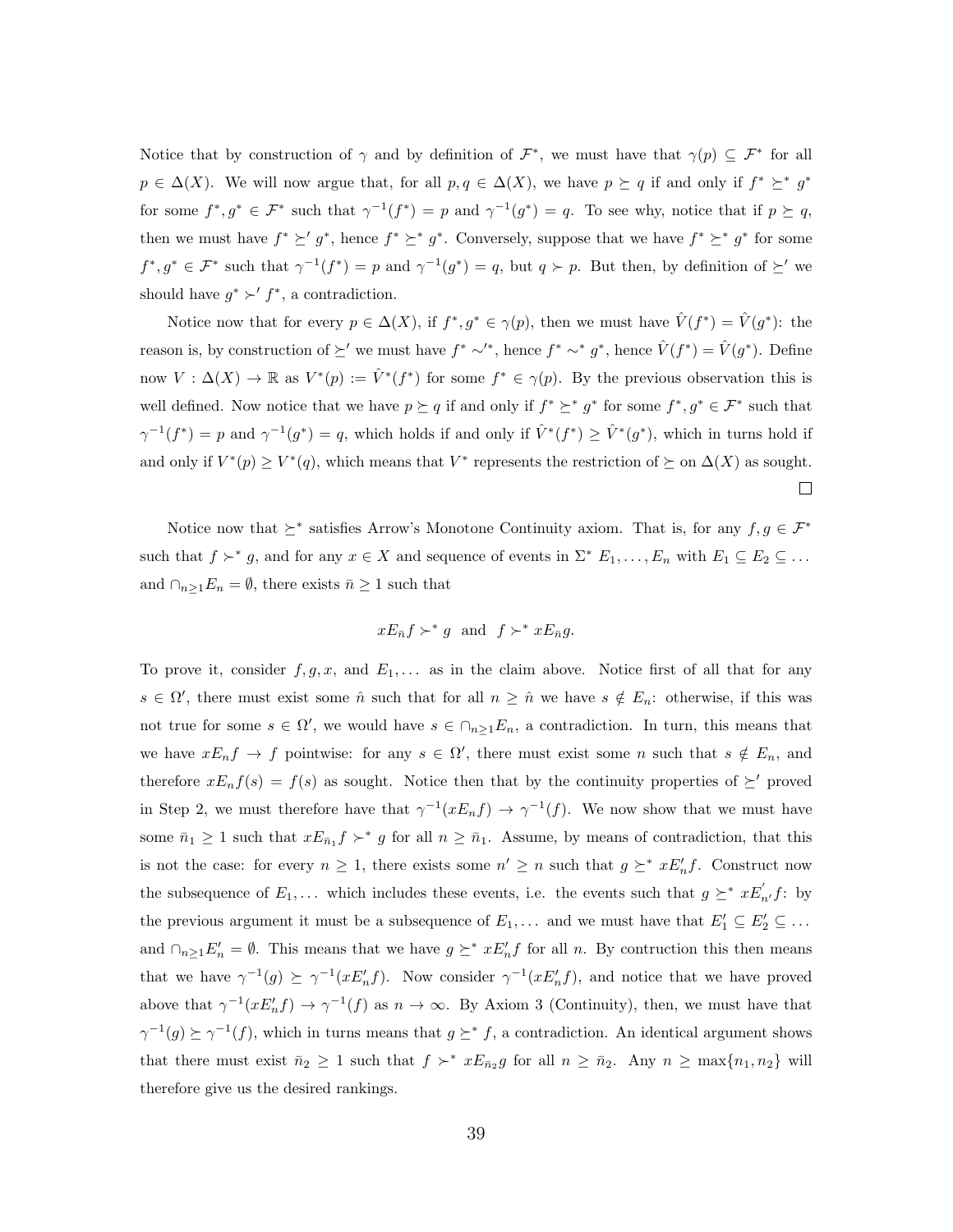Given that  $\succeq^*$  satisfies Arrow's Monotone Continuity Axioms, Theorem 1 in Chateauneuf et al. (2005) implies that all measures in  $\Phi$  are countably additive.

**Claim 8.** The measures in  $\Phi$  are atomless.

*Proof.* We will first of all follow a standard approach and define the likelihood ranking induced by the  $\succeq^*$ . In particular, define  $\succeq_L$  on  $\Sigma^*$  as

$$
A \succeq_L B \ \Leftrightarrow \ \min_{\phi \in \Phi} \ \phi(A) \geq \min_{\phi \in \Phi} \ \phi(B).
$$

Theorem 2 in Chateauneuf et al. (2005) show that every  $\phi \in \Phi$  is atomless if and only if for all  $A \in \Sigma^*$  such that  $A \succ_L \emptyset$ , there exists  $B \subseteq A$  such that  $A \succ_L B \succ_L \emptyset$ .  $A \in \Sigma^*$  such that  $A \succ_L \emptyset$ , and notice that this implies that we have  $\min_{\phi \in \Phi} \phi(A) > 0$ , hence  $\phi(A) > 0$  for all  $\phi \in \Phi$ . Since every  $\phi \in \Phi$  is mutually absolutely continuous with respect to the Lebesgue measure, this implies  $\ell(A) > 0$ . Since  $\ell$  is atomless, then there exists  $B \subseteq A$  such that  $\ell(A) > \ell(B) > 0$ . Notice that this implies  $\ell(A\setminus B) > 0$ . Again since all  $\phi \in \Phi$  are mutually absolutely continuous with respect to the Lebesgue measure, we must therefore have  $\phi(A) > 0$ ,  $\phi(A \setminus B) > 0$  and  $\phi(B) > 0$  for all  $\phi \in \Phi$ . But this means that we have  $\phi(A) = \phi(B) + \phi(A \backslash B) > \phi(B) > 0$  for all  $\phi \in \Phi$ . But this implies  $\min_{\phi \in \Phi} \phi(A) > \min_{\phi \in \Phi} \phi(B) > 0$ , hence  $A \succ_L B \succ_L \emptyset$  as sought.  $\Box$ 

**Claim 9.** The Lebesgue measure  $\ell$  belongs to  $\Phi$ . Moreover, all measures in  $\Phi$  are mutually absolutely continuous, and, in particular, they are all mutually absolutely continuous with respect to the Lebesgue measure  $\ell$ .

*Proof.* We will first prove that the Lebesgue measure  $\ell$  belongs to  $\Phi$ . Assume by means of contradiction that  $\ell \notin \Phi$ . By the uniqueness of  $\Phi$ , we know that there must therefore exist some  $f \in \mathcal{F}^*$  such that  $\hat{V}^*(f) := \min_{p \in \Phi} \int_{[0,1]} u(f(s)) dp > \int_{[0,1]} u(f(s)) d\ell$ . Call  $p_1$  a generic element of arg min p∈Φ  $\int_{[0,1]} u(f(s)) \, \mathrm{d}p$ . Notice that, since  $\int_{[0,1]} u(f^*(s)) \, \mathrm{d}p_1 > \int_{[0,1]} u(f(s)) \, \mathrm{d}\ell$ , it must be the case that  $p_1(A) > \ell(A)$  for some  $A \subset [0,1]$  such that  $u(f(A)) > \int_{[0,1]} u(f^*(s)) d\ell$ , and that  $p_1(B) < \ell(B)$ for some  $B \subset [0,1]$  such that  $u(f(B)) < u(f(A))$ .

Suppose first of all that  $\ell(A) \geq \ell(B)$ . Now consider some  $f' \in \mathcal{F}^*$  constructed as follows. Consider any  $C \subseteq A$  such that  $\ell(C) = \ell(B)$  and  $p_1(C) > \ell(C)$ . (This must be possible since  $p_1(A) > \ell(A).$  Notice that we must therefore have  $p_1(C) > p_1(B)$  since  $p_1(C) > \ell(C) = \ell(B) > \ell(C)$  $p_1(B)$ . Now construct the act  $f'$  as:  $f'(s) = f(s)$  if  $s \notin C \cup B$ ;  $f'(C) = f(B)$ ; and  $f'(B) = f(A)$ . (Notice that what we have done is that we have moved the 'bad' outcomes to some events to which  $p_1$  assigns a likelihood above the Lebesgue measure, while we have moved the 'good' outcomes to some event to which  $p_1$  assigns a likelihood below the Lebesgue measure.) Notice now that, by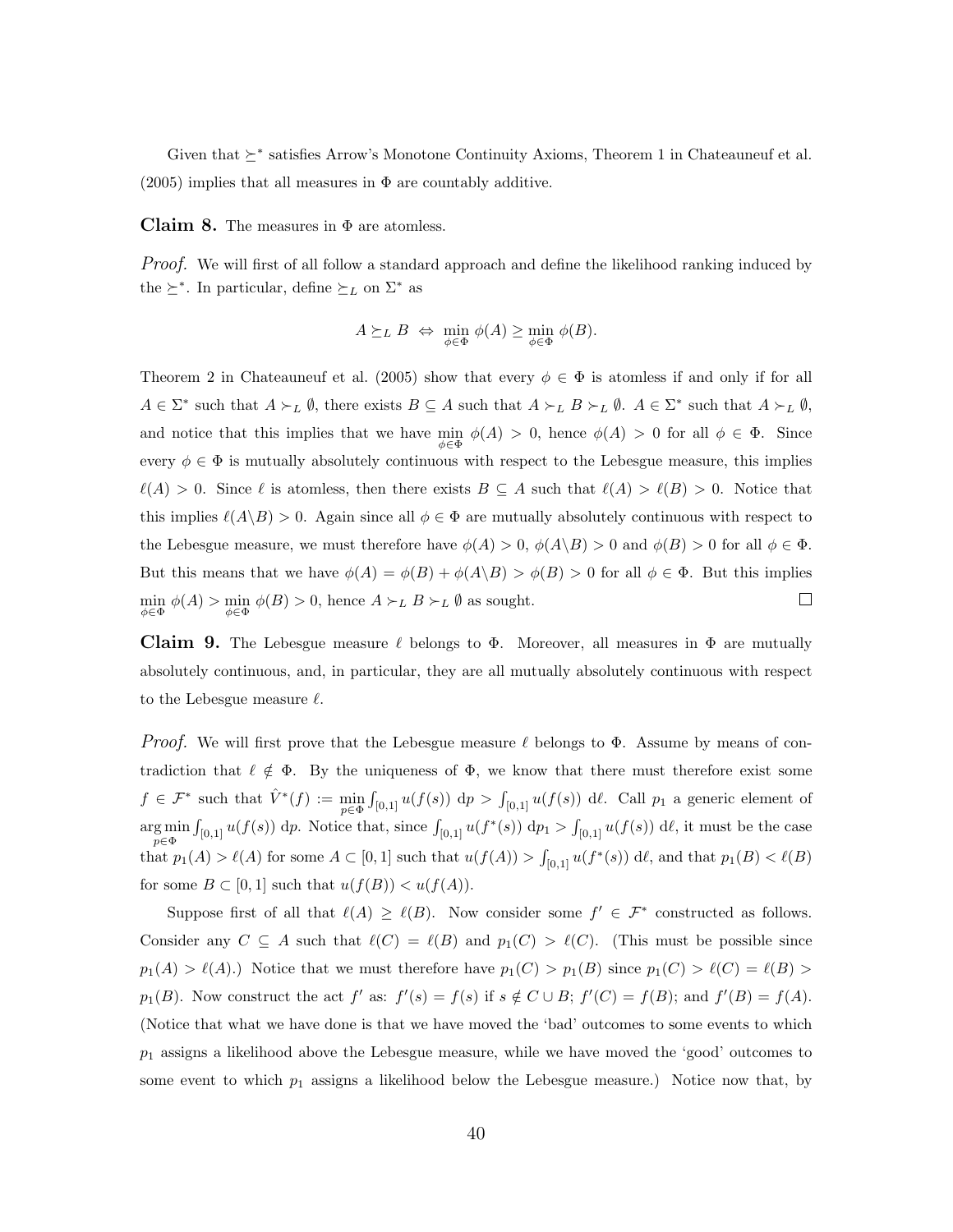construction, we must have that  $f, f' \in \gamma(p)$  for some  $p \in \Delta(X)$ , hence we must have  $f \sim^* f'$ . At the same time, since  $p_1(C) > p_1(B)$  and since  $u(f(B)) < u(f(A)) = u(f(C))$ , we must also have  $\hat{V}^*(f) = \int_{[0,1]} u(f(s)) dp_1 > \int_{[0,1]} u(f'(s)) dp \ge \min_{p \in \Phi} \int_{[0,1]} u(f'(s)) dp = \hat{V}^*(f').$  But this means that we have  $\hat{V}^*(f) > \hat{V}^*(f')$ , hence  $f \succ f'$ , contradicting  $f \sim^* f'$ . The proof for the case in which  $\ell(A) < \ell(B)$  is specular.

We now turn to prove that all measures in  $\Phi$  are mutually absolutely continuous, and, in particular, they are all mutually absolutely continuous with respect to the Lebesgue measure  $\ell$ . To prove this, we will prove that for every event E in [0, 1], if E is null for  $\succeq^*$  if and only if  $\ell(E) = 0.46$  In turn this means that all measures are mutually absolutely continuous with respect to each other.

Consider some measurable  $E \subset [0, 1]$  such that  $\ell(E) = 0$ . Suppose, by means of contradiction, that  $\{\phi \in \Phi : \phi(E) > 0\} \neq \emptyset$ . Then, consider any  $x, y \in X$  such that  $\delta_x \succ \delta_y$  (which must exist by non-triviality), and construct the act  $yEx \in \mathcal{F}^*$ . Since  $\{\phi \in \Phi : \phi(E) > 0\} \neq \emptyset$ , then we must have that  $\min_{\phi \in \Phi} \phi(E)u(y) + (1 - \phi(E))u(x) < u(x)$ , which in turns means that  $yEx \prec^* x$  (by Claim 7), hence  $yEx \prec' x$ . However, notice that, since  $\ell(E) = 0$ , we must have that  $\gamma^{-1}(yEx) = \delta_x = \gamma^{-1}(x)$ . By construction of  $\geq'$ , then, we must have  $yEx \sim' x$ , contradicting  $yEx \prec' x$ .

Consider now some measurable  $E \subset [0,1]$  such that  $\ell(E) > 0$ . We now want to show that  $\phi(E) > 0$  for all  $\phi \in \Phi$ . Suppose, by means of contradiction, that  $\{\phi \in \Phi : \phi(E) = 0\} \neq \emptyset$ . Then, consider any  $x, y \in X$  such that  $\delta_x \succ \delta_y$  (which must exist by non-triviality), and construct the act  $xEy \in \mathcal{F}^*$ . Since  $\{\phi \in \Phi : \phi(E) = 0\} \neq \emptyset$ , then we must have that  $\min_{\phi \in \Phi} \phi(E)u(y) + (1 - \phi(E))u(x) =$ u(y), which in turns means that  $xEy \sim^* y$  (by Claim 7), hence  $xEy \sim' y$ . However, notice that, since  $\ell(E) > 0$ , then  $\gamma^{-1}(xEy) \triangleright_{FOSD} \gamma^{-1}(y)$ , which implies that we must have  $\gamma^{-1}(xEy) \succ \gamma^{-1}(y)$ by Axiom 2 (Monotonicity), which implies  $xEy \succ' y$  by construction of  $\succeq'$ , contradicting  $xEy \sim' y$ .  $\Box$ 

Finally, notice that  $\Phi$  is weak compact. To see why, note that we already know that  $\Phi$  is weak<sup>\*</sup> compact. At the same time, we also know that every element in  $\Phi$  is countably-additive: we can then apply Lemma 3 in Chateauneuf et al. (2005) to prove the desired result. (Notice that this argument could be also derived from standard Banach lattice techniques: as cited by Chateauneuf et al. (2005) one could follow Aliprantis and Burkinshaw (2006), especially Section 4.2.)

Step 6. We now derive the main representation. First of all, define as  $\hat{\mathcal{F}}$  the subset of acts in  $\mathcal{F}'$  that are constant in the second component:  $\hat{\mathcal{F}} := \{f' \in \mathcal{F}' : f'(\omega, [0, 1]) = x \text{ for some } x \in X\}.$ Define  $\hat{\ge}$  the restriction of  $\succeq$  to  $\hat{\mathcal{F}}$ . Now notice that there exists a convex and compact set of finitely

<sup>&</sup>lt;sup>46</sup>Recall that in this case we can define null events by saying that an event  $E$  is null if and only if  $\phi(E) = 0$  for some  $\phi \in \Phi$ .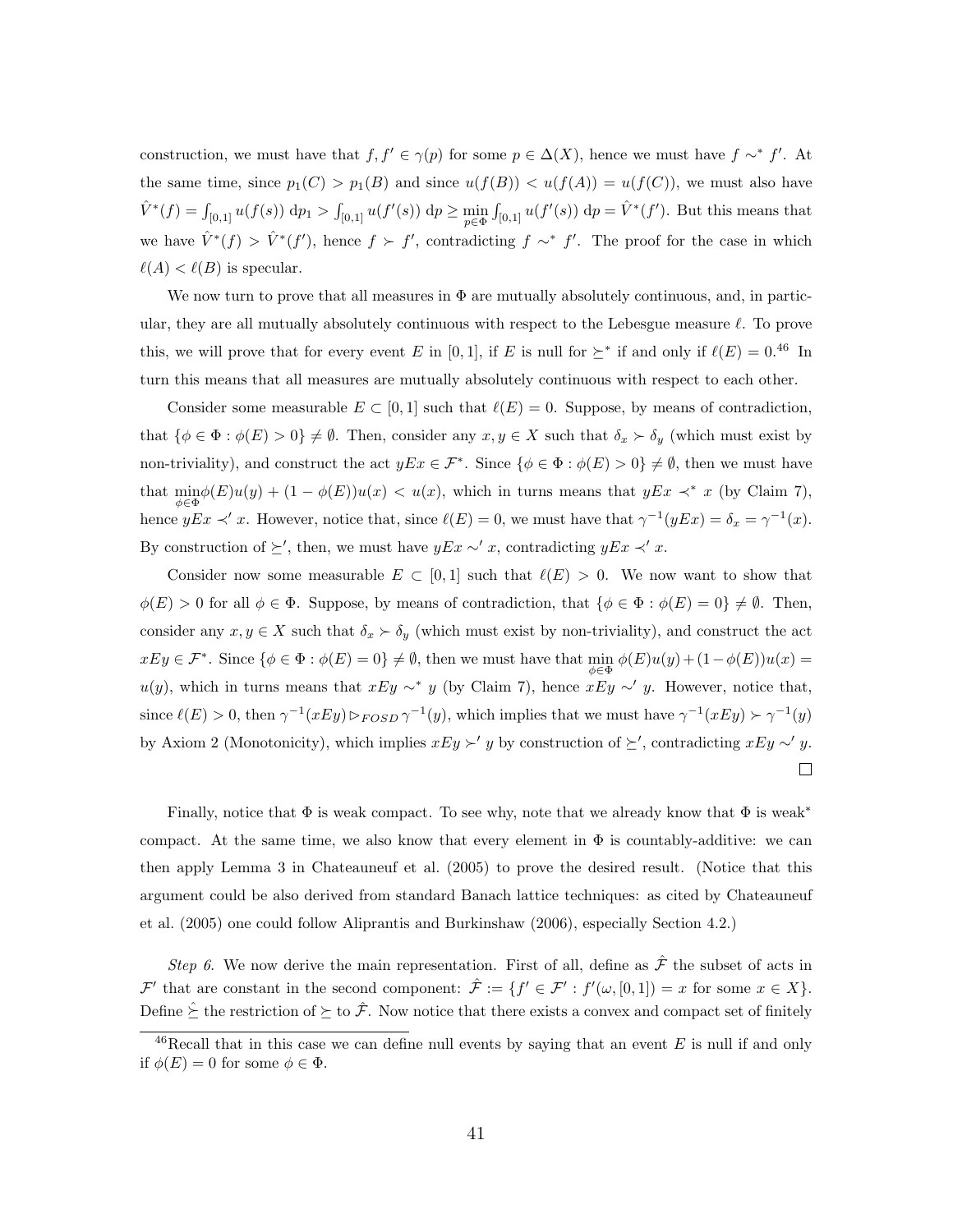additive probability measures  $\Pi$  on  $\Omega$ , such that  $\hat{\Sigma}$  is represented by the functional

$$
\hat{V}(\hat{f}) := \min_{\pi \in \Pi} \int_{\Omega} \pi(\omega) u(\hat{f}(\omega, [0, 1])) \, d\omega.
$$

Moreover,  $\Pi$  is unique. Again, this trivially follows from Claim 6, where  $\Pi$  is the project of P on Ω.

Notice that from Axiom 3 (Continuity) and Axiom 1 (FOSD) it trivially follows that for any  $p \in \Delta(X)$  there exists one  $x \in X$  such that  $\delta_x \sim p$ . Thus  $ce(p)$  is well defined for all  $p \in \Delta(X)$ . Now, for any act f, construct the act  $\bar{f} \in \mathcal{F}$  as  $\bar{f}(\omega) := \delta_{c_{f(\omega)}}$ . Notice that for any  $f, g \in \mathcal{F}$ , we must have  $f \succeq g$  if and only if  $\bar{f} \succeq \bar{g}$  by Axiom 2 (Monotonicity). At the same time, notice that, by construction of  $\gamma$ , for every  $f \in \mathcal{F}$ ,  $|\gamma(\bar{f})| = 1$  and  $\gamma(\bar{f})(\omega, [0, 1]) = \delta_{c_{f(\omega)}}$ . This means also that  $\gamma(f) \in \hat{\mathcal{F}}$  for all  $f, g \in \mathcal{F}$ . In turns, we must have that for all  $f, g \in \mathcal{F}$ ,  $f \succeq g$  if and only if  $\gamma(\bar{f}) \succeq' \gamma(\bar{g})$ , which is equivalent to  $\gamma(\bar{f})\hat{\succeq}\gamma(\bar{g})$ , which we know is true if and only if  $\min_{\pi \in \Pi} \int_{\Omega} \pi(\omega) u(\gamma(\bar{f})(\omega,[0,1])) d\omega \geq \min_{\pi \in \Pi} \int_{\Omega} \pi(\omega) u(\gamma(\bar{f})(\omega,[0,1])) d\omega$ . At the same time, we know that for each  $f \in \mathcal{F}$ , we have that  $\gamma(\bar{f})(\omega, [0, 1]) = \delta_{c_{f(\omega)}}$ . In turn, this means that we have

$$
f \succeq g \Leftrightarrow \min_{\pi \in \Pi} \int_{\Omega} \pi(\omega) u(\delta_{c_{f(\omega)}}) d\omega \ge \min_{\pi \in \Pi} \int_{\Omega} \pi(\omega) u(\delta_{c_{g(\omega)}}) d\omega.
$$

At the same time, from Claim 7, we know that for all  $p \in \Delta(X)$ ,  $u(c_p) = V^*(\delta_{ce_p}) = V^*(p)$ , where the first equality holds by construction of  $V^*$ , while the second equality holds because  $V^*$  represents the restriction of  $\succeq$  to  $\Delta(X)$  and because  $ce_p \sim p$  for all  $p \in \Delta(X)$ . Given the definition of  $V^*$ above, therefore, we obtain that  $\succeq$  is represented by the functional

$$
V(f) := \min_{\pi \in \Pi} \int_{\Omega} \pi(\omega) \min_{\phi \in \Phi} \sum_{i=1}^{\left|\text{supp}(p)\right|} \phi\left(\left[\sum_{j=1}^{i-1} p(x_j), \sum_{j=1}^{i} p(x_j)\right]\right) u(x_i) \, d\omega,\tag{4}
$$

which is the desired representation. (The uniqueness properties have been proved in the various steps.) Finally, notice that, if  $\succeq$  satisfies Axiom 8, then we must have that  $\succeq'$  is such that for any  $f', g' \in \mathcal{F}'$  such that  $f' \sim' g'$  we have  $\frac{1}{2} f' \oplus \frac{1}{2} g' \sim' f'$ . But then, by Claim 6 we have that  $|P| = 1$ , which implies  $|\Pi| = |\Phi| = 1$ . Moreover, since  $\ell \in \Phi$ , we must therefore have  $\Phi = {\ell}.$ 

Step 7: We now show that, without loss of generality we can restict our attention to decreasing, *measure preserving maps*  $\mu$ . In doing so, we show that the resulting set of priors has the property of being state increasing.

Let us consider a measure-preserving function  $\mu : \Delta(X) \to [0,1]^X$  which is decreasing (in the sense of definition 9) and convex: i.e. for any  $p \in \Delta(X)$  and for any  $x \in X$ ,  $\mu^{-1}(x)$  is convex.

We now define a binary relation B on  $\Phi$  as follows: for any  $\phi, \phi' \in \Phi$ , we have  $\phi B \phi'$  if, and only if,  $\int_{[0,1]} u(\mu(p)) d\phi \le \int_{[0,1]} u(\mu(p)) d\phi'$  for all  $p \in \Delta(X)$ . Notice that the relation B depends on both u and  $\mu$ ; notice, moreover, that we have  $\phi B \phi'$  and  $\phi' B \phi$  iff  $\phi = \phi'$ , which means that B is reflexive.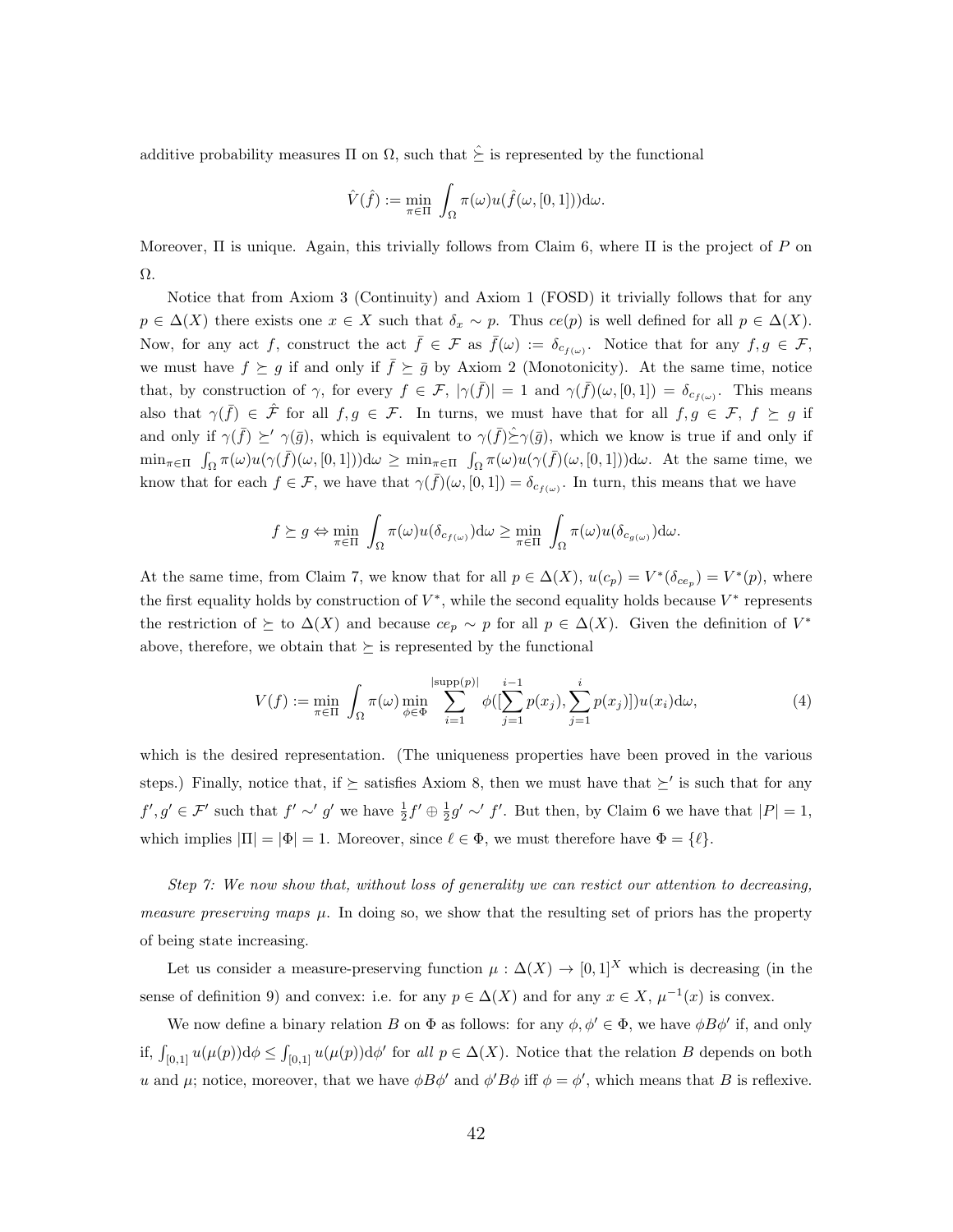Finally, notice that  $B$  is also transitive by construction.

**Claim 10.** B is upper-semicontinuous when B is metrized using the weak metric. That is, for any  $(\phi_m) \in \Phi^{\infty}$  and  $\phi, \phi' \in \Phi$ , if  $\phi_m \to \phi'$  weakly and  $\phi_m B\phi$  for all m, then  $\phi' B\phi$ .

*Proof.* Suppose that we have  $\phi_m$ ,  $\phi$ , and  $\phi'$  as in the statement of the claim. This means that for any  $p \in \Delta(X)$  we have  $\int_{[0,1]} u(\mu(p)) d\phi_m \leq \int_{[0,1]} u(\mu(p)) d\phi$ . Notice moreover that, by construction of  $\mu$ , there must exist  $x_1, \ldots, x_n \in X$  and  $y_0, \ldots, y_n \in [0,1]$ , where  $y_0 = 0$  and  $y_n = 1$ , such that  $\mu(p)(y) = x_i$  for all  $y \in [y_{i-1}, y_i]$  for  $i = 1, \ldots, n$ . In turns, this means that for any  $\bar{\phi} \in \Phi$ , we have  $\int_{[0,1]} u(\mu(p)) d\bar{\phi} = \sum_{i=1}^n u(x_i) \bar{\phi}([y_{i-1}, y_i])$ . This means that we have  $\sum_{i=1}^n u(x_i)\phi_m([y_{i-1}, y_i]) \leq \sum_{i=1}^n u(x_i)\phi([y_{i-1}, y_i]).$  At the same time, recall that  $\phi'$  is absolutely continuous with respect to the Lebesgue measure: this means that, by Portmanteau Theorem<sup>47</sup>, since  $\phi_m \to \phi'$  weakly, then we must have that  $\phi_m([y_{i-1}, y_i]) \to \phi'([y_{i-1}, y_i])$  for  $i =$ 1,..., *n*. But this means that we have  $\sum_{i=1}^{n} u(x_i) \phi_m([y_{i-1}, y_i]) \rightarrow \sum_{i=1}^{n} u(x_i) \phi'([y_{i-1}, y_i])$ , hence  $\sum_{i=1}^n u(x_i) \phi'([y_{i-1}, y_i]) \leq \sum_{i=1}^n u(x_i) \phi([y_{i-1}, y_i]),$  so  $\int_{[0,1]} u(\mu(p)) \, d\phi' \leq \int_{[0,1]} u(\mu(p)) \, d\phi$ . Since this must be true for any  $p \in \Delta(X)$ , we therefore have  $\phi' B \phi$  as sought.  $\Box$ 

Now define the set  $MAX(\Phi, B) := \{ \phi \in \Phi : \overline{\phi} \phi' \in \Phi \text{ s.t. } \phi' B \phi \text{ and } \phi' \neq \phi \}.$  Note that  $MAX(\Phi, B) \neq \emptyset$ . This follows from noticing that, since  $\Phi$  is weak compact and B is upper-semicontinuous (in the weak metric), then standard results in order theory show that  $MAX(\Phi, B) \neq \emptyset$ : see for example Theorem 3.2.1 in Ok (2011).

**Claim 11.** For any  $p \in \Delta(X)$  we have  $\min_{\phi \in \text{MAX}(\Phi, B)} \int_{[0,1]} u(\mu(p)) d\phi = \min_{\phi \in \Phi} \int_{[0,1]} u(\mu(p)) d\phi.$ 

*Proof.* Since by construction  $MAX(\Phi, B) \subseteq \Phi$ , it trivially follows that the right hand side of the equation is smaller or equal than the left hand side for all  $p \in \Delta(X)$ . We are left to prove the converse. To this end, say by means of contradiction that there exists some  $p \in \Delta(X)$  and some  $\hat{\phi} \in \Phi \backslash \text{MAX}(\Phi, B)$  such that  $\int_{[0,1]} u(\mu(p)) d\hat{\phi} < \min_{\phi \in \text{MAX}(\Phi, B)} \int_{[0,1]} u(\mu(p)) d\phi$ . This means that we cannot have  $\phi' B \hat{\phi}$  for any  $\phi' \in MAX(\Phi, B)$ . Since B is transitive, we must therefore have that  $\phi \in \text{MAX}(\Phi, B)$ , a contradiction.  $\Box$ 

Define the set  $\Phi' := \{ \phi \in \text{MAX}(\Phi, B) : \phi \in \text{arg min} \}$  $\phi \in MAX(\Phi, B)$  $\int_{[0,1]} u(\mu(p)) d\phi$  for some  $p \in \Delta(X)$ . We now define the notion of state-increasing priors.

**Definition 11.** A prior  $\phi$  on [0, 1] is *state-increasing* if there do not exist any  $x_1, x_2, x_3, x_4$  s.t.  $x_1 < x_2 < x_3 < x_4$ ,  $\ell([x_1, x_2]) = \ell([x_3, x_4])$  and  $\phi([x_1, x_2]) > \phi([x_3, x_4])$ .

<sup>47</sup>See (Billingsley 1995, Chapter 5).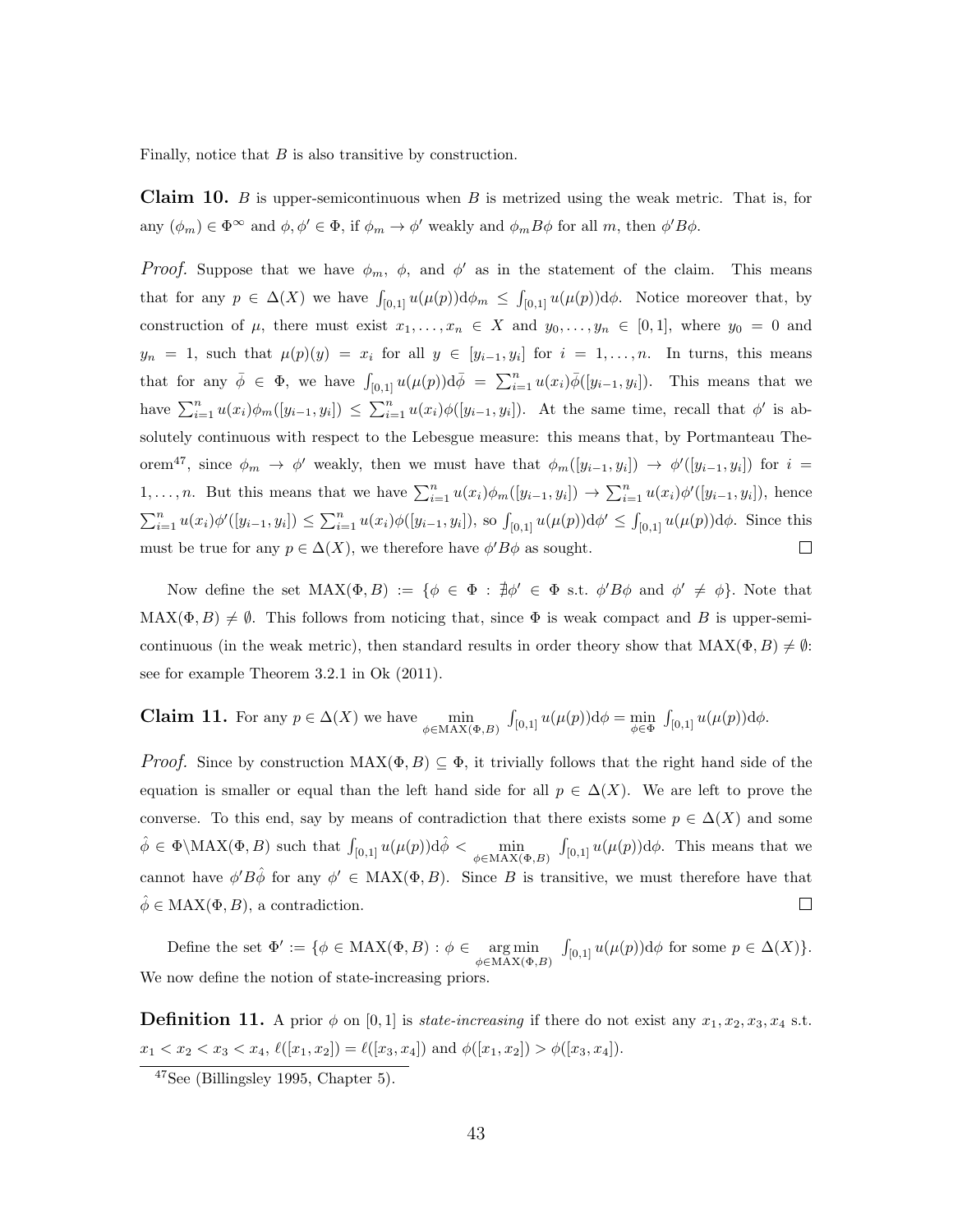### **Claim 12.** Every prior  $\phi \in \Phi'$  is state-increasing.

*Proof.* Suppose by means of contradiction that there exists  $\phi' \in \Phi'$  which is not state-decreasing. This means that there exist  $x_1, x_2, x_3, x_4$  s.t.  $x_1 < x_2 < x_3 < x_4$ ,  $\ell([x_1, x_2]) = \ell([x_3, x_4])$  and  $\phi'([x_1, x_2]) > \phi'([x_3, x_4])$ . Now notice the following. If we have a MP-MD representation, then for any measure preserving map  $\mu' : \Delta(X) \to [0,1]^X$  we must have

$$
\min_{\phi\in\Phi}~\int_{[0,1]}u(\mu(p)){\rm d}\phi=u(ce_p)=\min_{\phi\in\Phi}~\int_{[0,1]}u(\mu'(p)){\rm d}\phi
$$

for all  $p \in \Delta(X)$ , for any  $ce_p \in X$  such that  $\delta_{ce_p} \sim p$ . Since this must be true for every measure preserving  $\mu'$  and for every p, then there must exist some  $\hat{\phi} \in \Phi$  such that  $\phi'(A) = \hat{\phi}(A)$  for all  $A \subset [0,1]$  such that  $A \cap ([x_1,x_2] \cup [x_3,x_4] = \emptyset$ , and  $\hat{\phi}([x_1,x_2]) = \phi'([x_3,x_4])$  and  $\hat{\phi}([x_3,x_4]) =$  $\phi'([x_1, x_2])$ : the reason is, if we take a measure preserving map  $\mu'$  which is identical to  $\mu$  except that it maps to  $[x_3, x_4]$  whatever  $\mu$  maps to  $[x_1, x_2]$ , and vice-versa, then there must exist a prior which minimizes the utility when  $\mu'$  is used, and which returns exactly the same utility. Now notice that we must have that, by construction,  $\phi'([x_1, x_2]) > \phi'([x_3, x_4])$ , and hence  $\hat{\phi}([x_1, x_2]) > \hat{\phi}([x_3, x_4])$ , where  $x_1 \langle x_2 \rangle \langle x_3 \rangle \langle x_4, \ell([x_1, x_2]) \rangle = \ell([x_3, x_4])$ . (The two priors are otherwise the same.) But since  $\mu$  assigns prizes with a higher utility to lower states, then this means that we have  $\int_{[0,1]} u(\mu(p)) d\hat{\phi} \leq \int_{[0,1]} u(\mu(p)) d\phi'$  for all  $p \in \Delta(X)$ . Since  $\hat{\phi} \neq \phi'$ , therefore, we have that  $\hat{\phi} B \phi'$ , which contradicts the fact that  $\phi' \in \Phi' \subseteq MAX(\Phi, B)$ .  $\Box$ 

The above implies that there exists a closed, weak compact subset  $\Phi''$  of priors on [0, 1] such that every  $\phi \in \Phi''$  is state-increasing, atomless, mutually absolutely continuous with respect to  $\ell$ contains  $\ell$  and such that  $\succeq$  is represented by

$$
V(f) := \min_{\pi \in \Pi} \int_{\Omega} \pi(\omega) \overline{U}(f(\omega)) d\omega
$$

where  $\overline{U} : \Delta(X) \to \mathbb{R}$  is defined as

$$
\bar{U}(p) := \min_{\phi \in \Phi''} \int_{[0,1]} \phi(s) u(\mu(p)) \mathrm{d} s.
$$

Where  $\mu$  is decreasing and u and  $\Pi$  are defined above.) To see why, simply define the set  $\Phi''$  as the closed convex hull of  $\Phi'$ . Notice that this operation maintains the property that every  $\phi$  in it is state-increasing, and that it represents the preferences. Therefore, the result follows from Claim 11 and 12 .

The set  $\Phi''$  above might not be unique.<sup>48</sup> However, we will now argue that there exists a unique

<sup>48</sup>For example, if it doesn't already include it, one could add the identity function to the set, or any convex combination of the identity function with any member of the set, and leave the representation unchanged.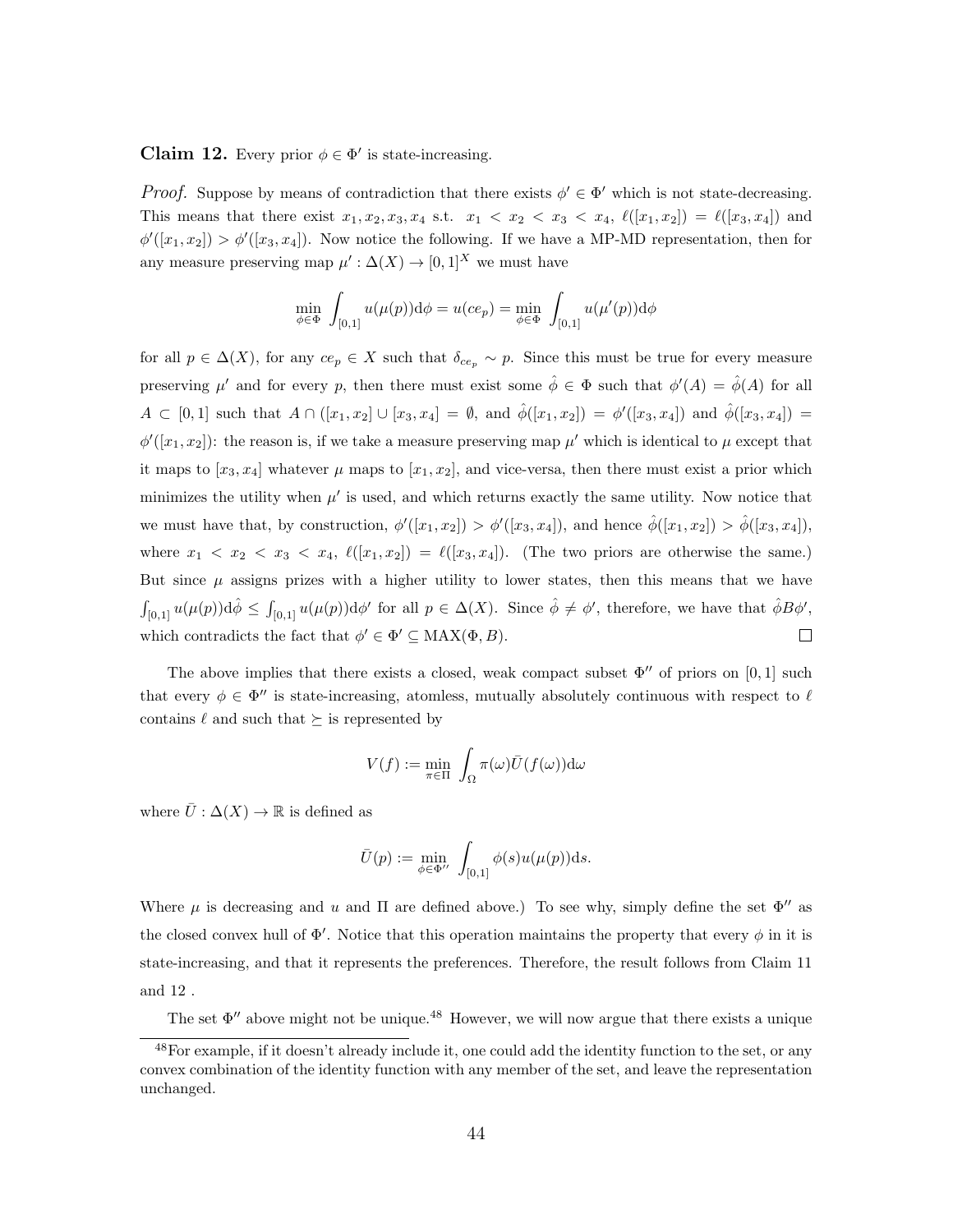minimal  $\Phi''$ , where by minimal we understand a representation with a set  $\Phi''$  such that there is no  $\hat{\Phi}'' \subset \Phi''$  which represents the same preferences and satisfies all the properties required. Consider any minimal representation of the form above with set of priors  $\bar{\Phi}'' \subseteq \Phi''$ . To prove its uniqueness, assume by contradiction that there exists another minimal representation of the same preferences with a set of priors  $\hat{\Phi}'' \neq \bar{\Phi}''$ . Now construct the set H as the closed convex hull of  $(\Phi \backslash \bar{\Phi}'') \cup \hat{\Phi}''$ .<sup>49</sup> It is easy to see that we must have  $H \neq \Phi$ , since  $\bar{\Phi}'' \neq \hat{\Phi}''$  and by the fact that  $\bar{\Phi}''$  is minimal. The key observation is then to notice that  $(u, \Pi, H)$  is also a MP-MD representation of the same preferences (in the sense of 4 - i.e. dropping the requirement of the mappings being decreasing). By the uniqueness properties of it we can assume that the utility function is the same. To see why, consider first a measure-preserving map  $\mu'$  which maps worse outcomes to higher states in [0, 1], as the map  $\mu$  defined above. For any such map, for each lottery at least one of the minimizing priors must belong to  $\bar{\Phi}^{\prime\prime}$  in the first representation, by construction. At the same time, the value of these acts computed using the worst prior in  $\bar{\Phi}$ <sup>*n*</sup> must be equivalent to the value computed using the worst prior in  $\hat{\Phi}^{\prime\prime}$ , because both represent the same preferences in the representation above, hence must have the same certainty equivalents for each lottery. But then, the minimizing priors in the second representation must belong to  $\hat{\Phi}''$ , and thus for any decreasing map both are representations of the same preferences.

Let us now consider a map  $\mu''$  which is not decresing. Notice that for any such map in the representation of equation 4 we cannot have a lottery for which the minimizing prior belongs to  $\bar{\Phi}''$ . To see why, notice that if this was the case, we could also construct a lottery for which the minimizing priors also belongs to  $\bar{\Phi}^{\prime\prime}$  (for the map at hand), but for which the value computed using a prior in  $\bar{\Phi}''$  is strictly lower if we used a decreasing map (as  $\mu'$  above) instead of  $\mu''$ . The reason is, we can simply consider a lottery which is 'fine enough', i.e. returns different outcomes with small probability, so that the fact that the  $\mu''$  is not 'non-increasing' matters. (Recall that any prior in  $\bar{\Phi}^{\prime\prime}$  assigns lower weight to lower states, which means that using it we obtain lower values for maps that assign worse outcomes to higher states.) But this means that for this lottery we would obtain a strictly lower utility when we use a map like  $\mu'$  as opposed to when we use  $\mu''$ , which is impossible because the representation of equation 4 should be independent of the map used (the certainty equivalents must be the same). This proves that for any map  $\mu''$ , we cannot have that the unique minimizing prior belongs to  $\bar{\Phi}^{\prime\prime}$ . We now turn to argue that also for such map two representations of the form of equation 4 must represent the same preferences. Given our last result, the only possibility for this not to be the case is that, for this map  $\mu''$ , there exists a lottery p for which all the minimizing priors in the second representation belong to  $\hat{\Phi}$ <sup>"</sup>. We will now argue

 $^{49}$ Recall that  $\Phi$  the set of distortions of the MP-MD representation of the same preferences.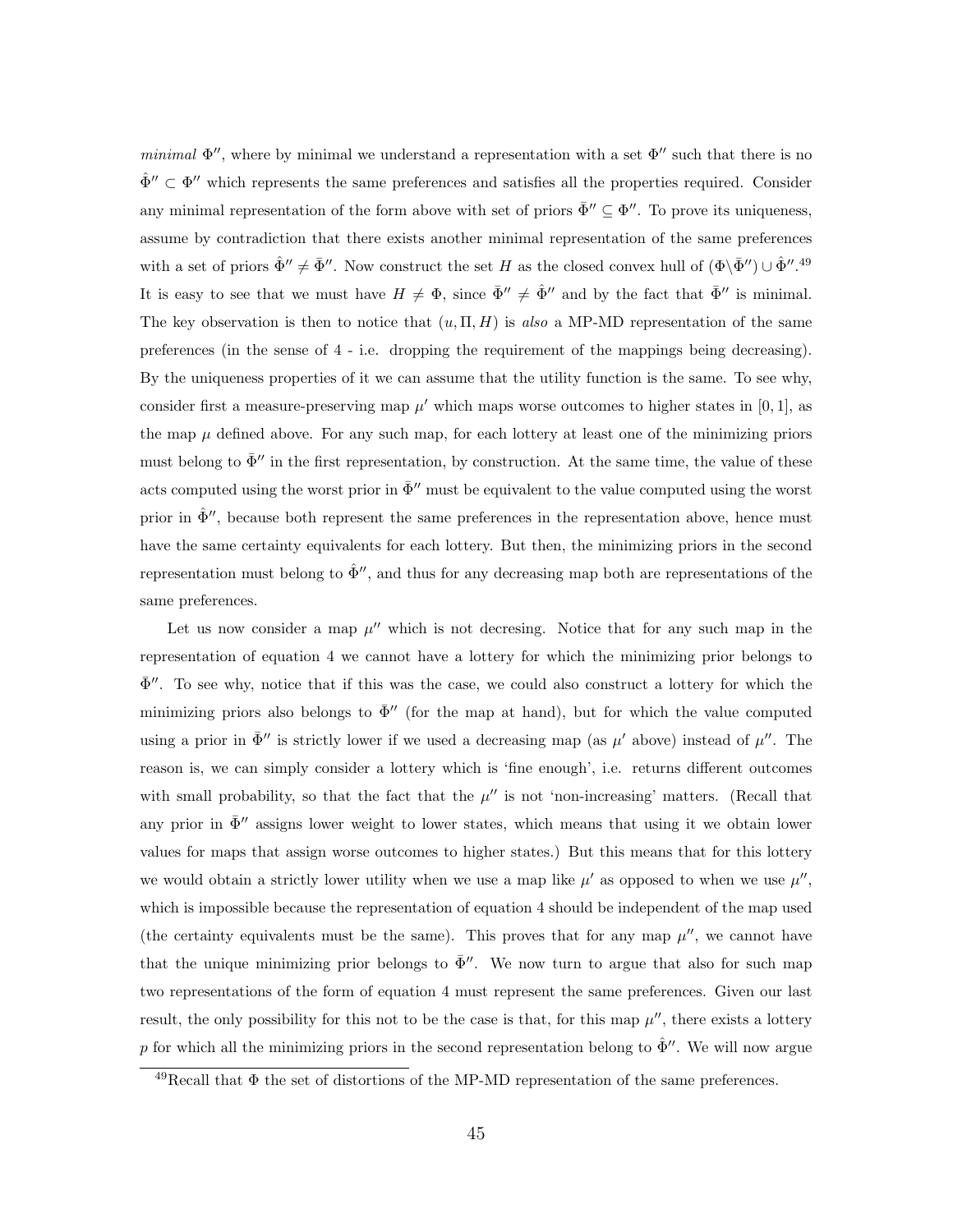that this cannot be the case. If it were, then value of p computed using map  $\mu''$  and a prior in  $\hat{\Phi}''$ must be strictly below the value of p computed using the same map and the worst prior in  $(\Phi \backslash \Phi'')$ . And since we have proved that the we cannot have that the unique minimizing prior for the first representation belongs to  $\bar{\Phi}''$ , then this means that the value of p computed using map  $\mu''$  and a prior in  $\hat{\Phi}''$  is *strictly* below that computed using map  $\mu''$  and the worst prior in  $\Phi$ . At the same time, notice that the value of p computed using the worst prior in  $\hat{\Phi}''$  and map  $\mu''$  is weakly above that computed using the worst prior in  $\hat{\Phi}''$  and a 'non-increasing' map like  $\mu'$  above. In turns, however, we have proved that for any such map, this must be equal to the value computed using the worst prior in  $\bar{\Phi}''$ ; by construction, this must be weakly higher than the value assigned by the first representation when using map  $\mu'$ . But this means that we have some p such that the value assigned by the first representation when using map  $\mu'$  is *strictly lower* than the one assigned by the same representation when using map  $\mu''$ . This contradicts the fact that a representation of the form of equation 4 represents the same preferences regardless of the map, as these lotteries would have a different certainty equivalent depending on which map we use.

 $(3) \Rightarrow (2)$ . Consider a preference relation that admits a Multiple-Priors and Multiple Distortions representation  $(u, \Pi, \Phi)$ . For every  $\phi \in \Phi$  construct first the corresponding probability density function (PDF),  $pdf_{\phi}$ . Notice that  $pdf_{\phi}$  is well-defined since every  $\phi$  is mutually absolutely continuous with respect to the Lebesgue measure (this follows from the Radon-Nikodym Theorem, (Aliprantis and Border 2005, Theorem 13.18)). Moreover, notice that since every  $\phi \in \Phi$  is state-increasing. then every  $pdf_{\phi}$  is a non-decreasing function in [0,1]. Moreover, since every  $\phi \in \Phi$  is mutually absolutely continuous with respect to the Lebesgue measure, then  $pdf_{\phi}$  is never flat at zero. For each  $\phi \in \Phi$ , construct now the corresponding cumulative distribution function, and call the set of them Ψ. Notice that every  $\psi \in \Psi$  must be *convex*, strictly decreasing, and differentiable functions – because the corresponding PDFs exist, are non-decreasing, and never flat at zero. We are left to show that  $\Psi$  is point-wise compact: but this follows trivially from the standard result that for any two distributions  $\phi$ ,  $\phi'$  on [0, 1] with corresponding CDFs  $\psi$  and  $\psi'$  such that both are continuous on [0, 1], we have that  $\phi \to \phi'$  weakly if, and only if,  $\psi \to \psi'$  pointwise.<sup>50</sup> The desired representation then follows trivially, as does the existence of a minimal representation. Finally, the unique properties of the minimal representation follow trivially from the uniqueness properties of the representation in (3), discussed above.

 $(2) \Rightarrow (1)$ . We start by proving the necessity of Axiom 3 (Continuity). For brevity in what

 $\overline{50}$ This is a standard result. See, for example, the discussion in (Billingsley 1995, Chapter 5).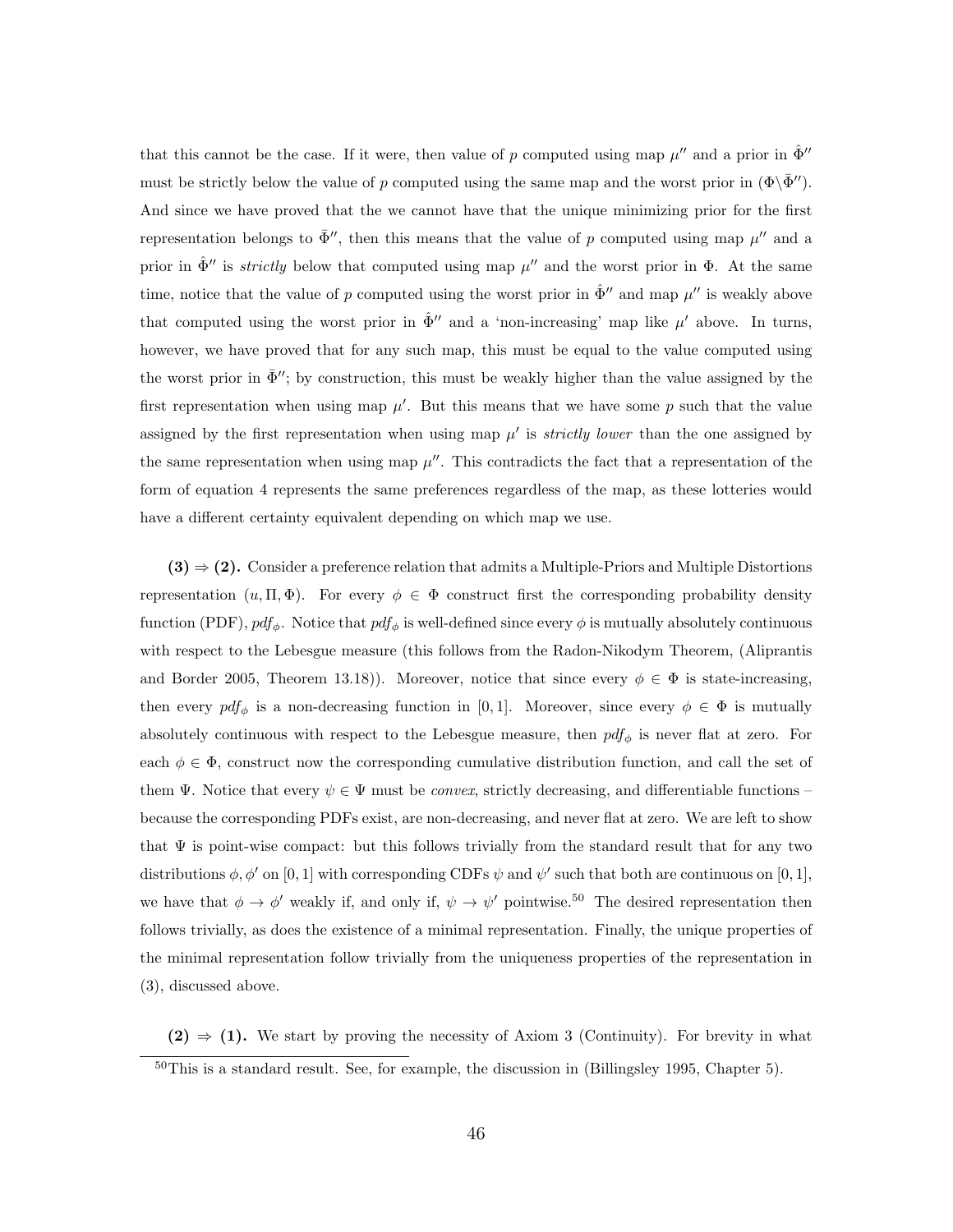follows we will only prove that if  $\succeq$  admits the representation in (3), then for any  $(p_n) \in (\Delta(X))^{\infty}$ , and for any  $p, q \in \Delta(X)$ , if  $p_n \succeq q$  for all n and if  $p_n \to p$  (in the topology of weak convergence), then  $p \ge q$ . The proof for the specular case in which  $p_n \preceq q$  for all n is identical, while the extension to non-constant acts follows by standard arguments once the convergence for constant acts is enstablished. To avoid confusion, we denote  $p_n \to^w p$  to indicate weak convergence,  $f_n \to^p f$ to denote point-wise convergence, and  $\rightarrow$  to indicate convergence in  $\mathbb{R}$ .

**Claim 13.** Consider  $\psi_n \in \Psi^{\infty}$ ,  $\psi \in \Psi$ ,  $p_n \in \Delta(X)^{\infty}$ ,  $p \in \Delta(X)$  such that  $\psi_n \to^p \psi$  and  $p_n \to^w p$ . Then  $\text{RDU}_{u,\psi_n}(p_n) \to \text{RDU}_{u,\psi}(p)$ .

*Proof.* Consider  $\psi_n \in \Psi^{\infty}$ ,  $\psi \in \Psi$ ,  $p_n \in \Delta(X)^{\infty}$ , and  $p \in \Delta(X)$  as in the statement of the Claim. (What follows is an adaptation of the Proofs in (Chateauneuf 1999, Remark 9) to our case.) Notice that since X is a connected and compact set, and since  $u$  is continuous, we can assume wlog  $u(X) = [0, 1]$ . Also, for any  $t \in [0, 1]$ , define  $A_t := \{x \in X : u(x) > t\}$ . Then, notice that for any  $p \in \Delta(X)$  and  $\psi \in \Psi$  we have  $RDU_{u,\psi}(p) = \int_0^1 \psi(p(A_t))dt$ . Define now  $H_n, H : [0,1] \to [0,1]$  by  $H_n(t) = \psi_n(p_n(A_t))$  and  $H(t) = \psi(p(A_t))$ . We then have RDU<sub>u, $\psi_n(p_n) =$ </sub>  $\int_0^1 H_n(t)dt$  and RDU<sub>u, $\psi(p) = \int_0^1 H(t)dt$ . Since  $|H_n(t)| \leq 1$  for all  $t \in [0,1]$  and for all n, then by the</sub> Dominated Convergence Theorem (see (Aliprantis and Border 2005, Theorem 11.21)) to prove that  $\text{RDU}_{u,\psi_n}(p_n) \to \text{RDU}_{u,\psi}(p)$  we only need to show that  $H_n(t) \to H(t)$  for almost all  $t \in [0,1]$ . To do this, we denote  $M_p := \{r \in [0,1] : \exists x \in \text{supp}(p) \text{ such that } u(x) = r\}$ , and we will show that we have  $H_n(t) \to H(t)$  for all  $t \in [0,1] \backslash M_p$ : since p is a simple lottery (with therefore finite support), this will be enough.

Consider some  $t \in [0,1] \backslash M_p$ , and notice that we must have that  $A_t$  is a continuity set of p. To see why, notice that, since u is continuous,  $A_t$  must be open, and we have that  $\delta A_t = \{x \in X : u(x) = t\}$ ; and since  $t \notin M_t$ , then we must have  $p(\delta A_t) = 0$ . By Portmanteau Theorem<sup>51</sup> we then have  $p_n(A_t) \to p(A_t)$ . We will now argue that for any such t we must also have  $H_n(t) \to H(t)$ , which will conclude the argument. To see why, consider any  $t \in [0,1] \backslash M_p$ , and notice that we must have  $|H_n(t) - H(t)| = |\psi_n(p_n(A_t)) - \psi(p(A_t))| < |\psi_n(p_n(A_t)) - \psi_n(p(A_t))| + |\psi_n(p(A_t)) - \psi(p(A_t))|$ . At the same time:  $|\psi_n(p_n(A_t)) - \psi_n(p(A_t))|$  can be made arbitrarily small since  $p_n(A_t) \to p(A_t)$  and  $\psi_n$  is continuous; and  $|\psi_n(p(A_t)) - \psi(p(A_t))|$  can be made arbitrarily small since  $\psi_n \to^p \psi$ . But then, we must have  $H_n(t) \to H(t)$  as sought.  $\Box$ 

Notice, therefore, that we can apply standard generalizations of Berge's Theorem of the maximum, such as (Aliprantis and Border 2005, Theorem  $17.13$ ),<sup>52</sup> and therefore prove that Axiom 3

<sup>51</sup>See (Billingsley 1995, Chapter 5).

<sup>&</sup>lt;sup>52</sup>In particular, in our case the correspondence  $\rho$  in the statement of the theorem would be constant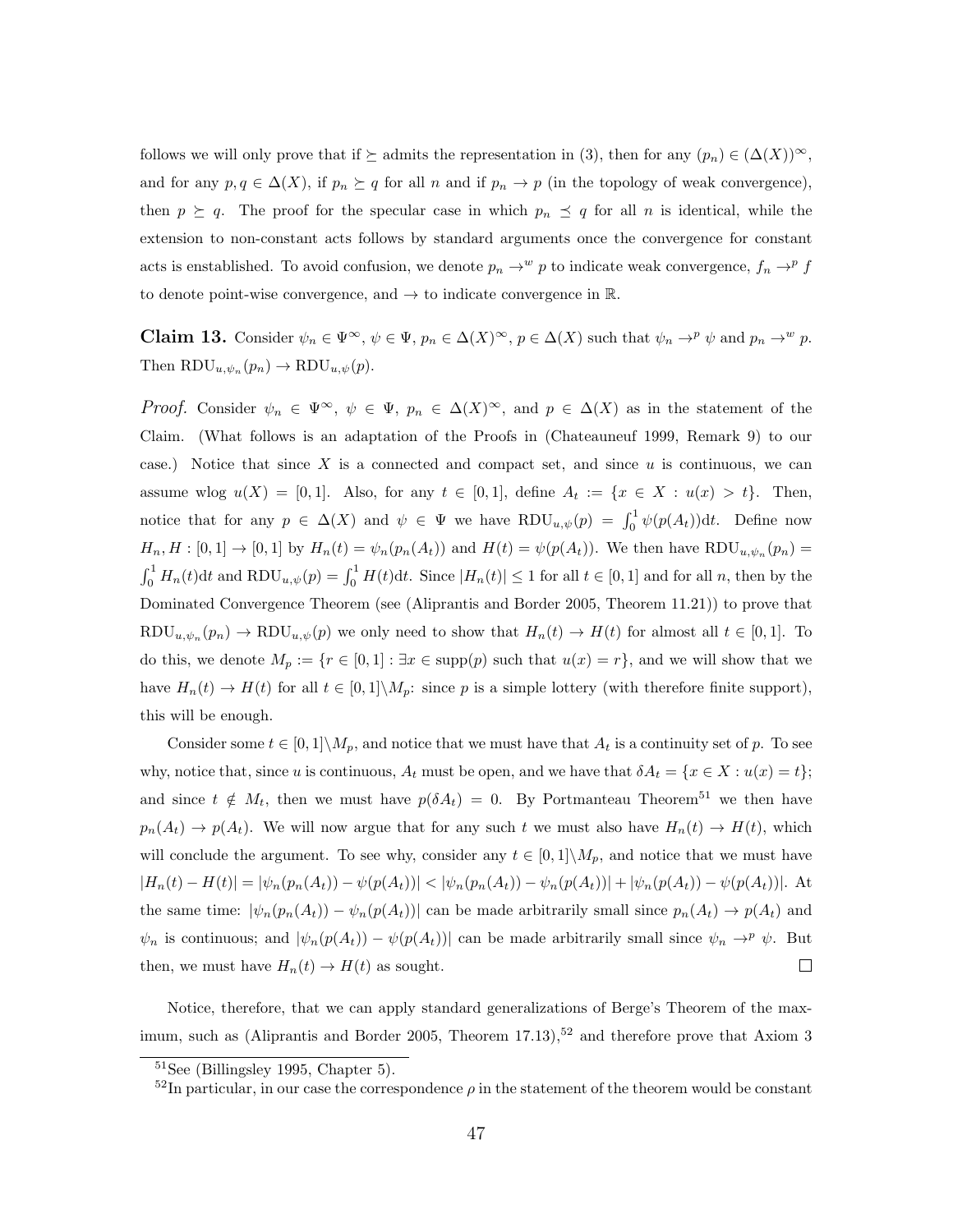(Continuity).

Next, we turn to prove the necessity of Axiom 5 (Hedging). To this end, let us define the notion of enumeration.

**Definition 12.** A simple enumeration of a lottery q is a step function  $x : [0,1] \rightarrow X$  such that  $l({z \in [0,1] | f(z) = w} = q(w) \ \forall \ w \in \text{supp}(q).$ 

Let  $N(x) \in \mathbb{N}$  be the number of steps in x, and  $x_n$  be the value of  $f(x)$  at each step, and  $p^x(x_n)$ be the Lebesgue measure of each step  $x_n$ .

**Claim 14.** Let p be some lottery, and x, y be two simple enumerations of p such that  $x_{i-1} \succeq x_i$ for all  $2 \leq i \leq n$ . Then, if  $\psi$  is a convex RDU functional and u is a utility function that represents  $\sum_{i=1}^{n}$ , we have  $W(x) = \psi(p^x(x_1))u(x_1) + \sum_{i=2}^{N(x)}(\psi(\sum_{j=1}^{i} p^x(x_j)) - \psi(\sum_{j=1}^{i-1} p^x(x_j)))u(x_i)$ , which must be smaller or equal to  $\psi(p^y(y_1))u(y_1) + \sum_{i=2}^{N(y)}(\psi(\sum_{j=1}^i p^y(y_j)) - \psi(\sum_{j=1}^{i-1} p^y(y_j)))u(y_i) = W(y)$ .

*Proof.* We begin by proving the claim for cases in which  $p<sup>y</sup>$  map to rational numbers, then extend the claim using the continuity of W. As  $p^y(y_i)$  is rational, for all  $i \in 1, \ldots, N(y)$ , we can write each  $p^y(y_i) = \frac{m_i}{n_i}$  for some set of integers  $\{m_i\}$  and  $\{n_i\}$ . This means that there are a set of natural numbers  $\{k_i\}$  such that  $p^y(y_i) = \frac{k_i}{\prod n_i}$ . Notice that we can rewrite the step function y as a different step function  $\bar{y}$  defined by the intervals  $\left\{ \left[ \frac{j}{\prod n_i}, \frac{j+1}{\prod n_i} \right] \right\}_{i=0}^{\prod n_i-1}$  $j=0$ , where the value of the function in the interval  $\left[\frac{j}{\prod n_i}, \frac{j+1}{\prod n_i}\right)$  is equal to the value of y in the interval  $[p^y(y_l), p^y(y_m)]$  where  $l = \max \left\{ t \in \mathbb{N} | p^y(y_t) \leq \frac{j}{\prod n_i} \right\}$  and  $\min \left\{ t \in \mathbb{N} | p^y(y_t) \geq \frac{j+1}{\prod n_i} \right\}$ . In other words, we have split the original step function  $y$  up into a finite number of equally spaced steps, while preserving the value of the original function (again we can do this because the original function had steps defined by rational number). We can therefore now think of  $\bar{y}$  as consisting of a finite number of elements of equal length that can be interchanged using the procedure we discuss below Note that redefining y in this way does not change the function - i.e.  $y(t) = \bar{y}(t) \,\forall t$ , and nor does it affect its utility - i.e.  $W(y) = W(\bar{y}).$ 

Now order the steps of  $\bar{y}$  using  $\succeq$ , breaking ties arbitrarily: let  $\bar{y}^1$  denote the best step of  $\bar{y}$ ,  $\bar{y}^2$  the next best element and so on. We next define a sequence of enumerations and functions recursively:

1. Let  ${}^1\bar{y} = \bar{y}$ . Define the function  ${}^1r : \{1...N(y)\} \to \mathbb{N}$  such that  ${}^1r(j)$  is the original position of  $\bar{y}^j$  for all j (i.e.  ${}^1r(j) = \{ n \in \mathbb{N} | {}^1\bar{y}_{i}{}_{r(j)} = \bar{y}^j \}$ ).

and equal to  $\Psi$ , which is non-empty and compact, while the function f in the statement of the theorem would correspond to the function  $RDU_{u,\psi}(p)$  seen as a function of both  $\psi$  and  $p$  – which, as we have seen, is continuous.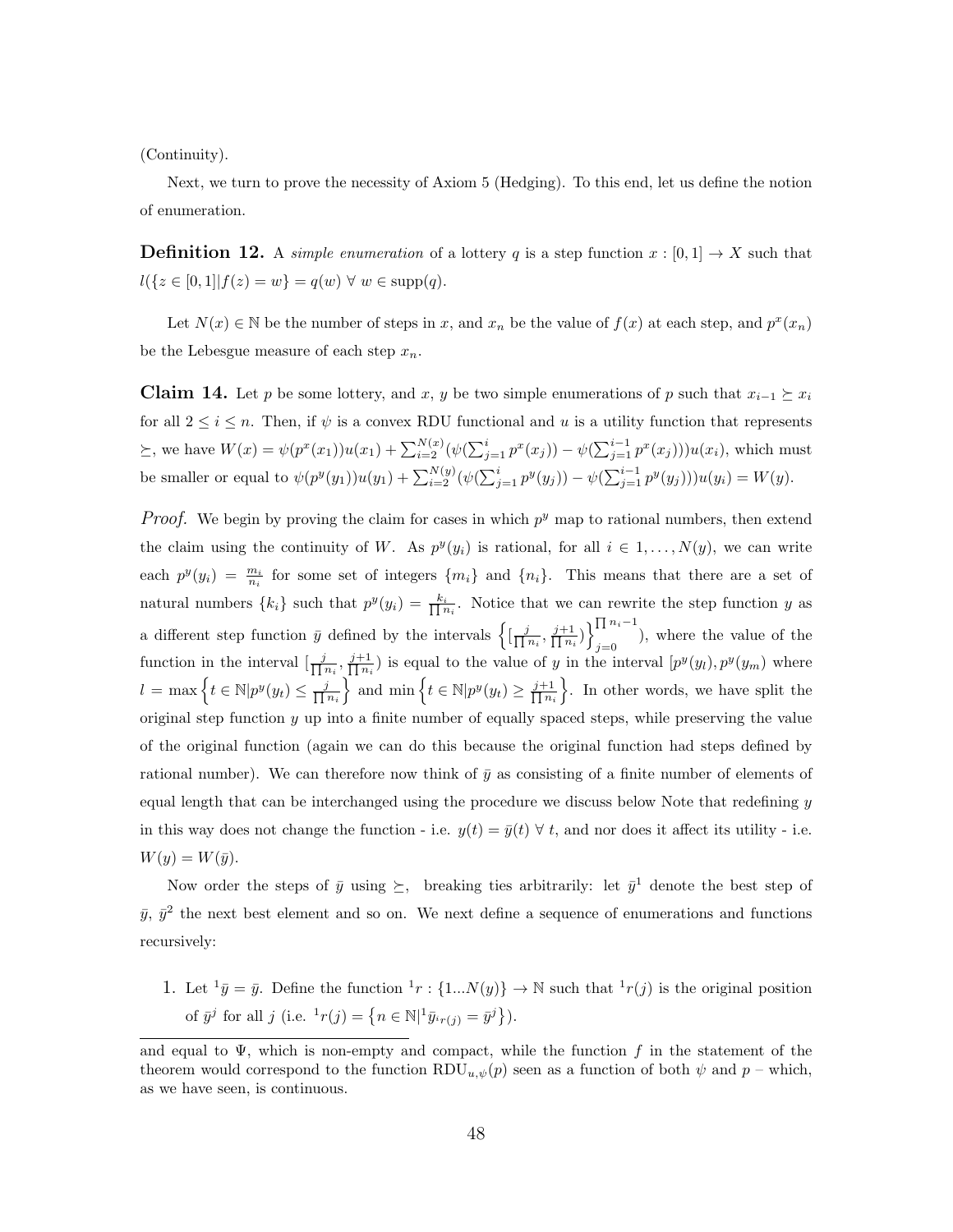- 2. Define  ${}^{i}\bar{y}$  as  ${}^{i}\bar{y}(t) = \bar{y}^{i}$  for  $t \in [\frac{i-1}{\prod n_i}, \frac{i}{\prod n_i});$   ${}^{i}\bar{y}(t) = {}^{i-1} \bar{y}_i$  for  $t \in [\frac{i-1}{\prod n_i}, \frac{i-1}{\prod n_i});$  and  $i\bar{y}(t) = i^{-1} \bar{y}(t)$  otherwise.
- 3. Define  ${}^{i}r(j)$  as the position of  $y^{j}$  in  ${}^{i}\bar{y}$  for all j (i.e.  ${}^{i}r(j) = \{n \in \mathbb{N} | {}^{i}\bar{y}_{i}{}_{r(j)} = \bar{y}^{j}\}\$ )

So, at each stage, this procedure takes the previous function, looks for the *i*th best step of  $\bar{y}$ and switches it into the ith position in the enumeration (while moving whatever was in that slot back to where the best element came from). The function  $ir$  keeps track of the location of each of the steps of  $\bar{y}$  in each iteration i. The first thing to note is that the final element in this sequence,  $\Pi^{n_i}\bar{y}$ , is equivalent to x, in the sense that  $W(x) = W(\Pi^{n_i}\bar{y})$ : clearly, each of these switches preserve the Lesbegue measure associated to each prize, thus  $\prod_{i} n_i \bar{y}$  is an enumeration of p. Furthermore  $\Pi^{n_i} \bar{y}_{i-1} \succeq^{\prod n_i} \bar{y}_i$  for all i by construction, meaning that  $u(\Pi^{n_i} \bar{y}(t)) = u(x(t))$  for all t.

Next, we show that  $W(iy) \leq W(i-1y)$  for all  $i \in \{2, \dots \prod n_i\}$  First, note that it must be the case that <sup>*i*-1</sup> $\bar{y}_i \leq \bar{y}^i$ : in words, the *i*th best element of  $\bar{y}$  must be weakly better than whatever is in the *i*th slot in <sup>i−1</sup> $\bar{y}$ . To see this, note that, if this were not the case, then it must be the case that  $i^{-1}\bar{y}_i = \bar{y}^j$ for some  $j < i$ . But, by the iterative procedure,  $\bar{y}^j$  must be in slot  $i^{-1}\bar{y}_j \neq i^{-1}\bar{y}_i$ . Next, note that it must be the case that  $i^{-1}r(i) \geq i$ . By the iterative procedure, for all  $j < i$ ,  $i^{-1}\bar{y}_j = \bar{y}^j \neq \bar{y}^i$ . Thus, as <sup>*i*-1</sup> $r(i)$  is the location of  $\bar{y}^i$  in <sup>*i*-1</sup> $\bar{y}_j$ , it must be the case that <sup>*i*-1</sup> $r(i) \geq i$ .

Next, note that  $^iy$  and  $^{i-1}y$  differ only on the intervals  $\left[\frac{i-1}{\prod n_i}, \frac{i}{\prod n_i}\right]$  and  $\left[\frac{i-1}{\prod n_i}, \frac{i-1}{\prod n_i}, \frac{i-1}{\prod n_i}\right]$ . Thus, we can write the difference between  $W(iy)$  and  $W(i^{-1}y)$  as  $(\psi(\sum_{j=1}^{i} p(iy_j) - \psi(\sum_{j=1}^{i-1} p(iy_j)))$  $(u({}^{i-1}\bar{y}_i) - u(\bar{y}^i)) + (\psi(\sum_{j=1}^{r(i)} p({}^i y_j) - \psi(\sum_{j=1}^{r(i)-1} p({}^i y_j)))(u(\bar{y}_i) - u({}^{i-1}\bar{y}_i)).$  This is equal to

$$
\left( \left( \psi\left(\frac{i}{\prod n_i}\right) - \psi\left(\frac{i-1}{\prod n_i}\right) \right) - \left( \psi\left(\frac{i-1_r(i)}{\prod n_i}\right) - \psi\left(\frac{i-1_r(i)-1}{\prod n_i}\right) \right) \right) (u(^{i-1}\bar{y}_i) - u(\bar{y}^i)).
$$

Now, as  $i^{-1}\bar{y}_i \preceq \bar{y}^i$ , it must be the case that  $u({}^{i-1}\bar{y}_i) \leq u(\bar{y}^i)$ , and so  $(u({}^{i-1}\bar{y}_i) - u(\bar{y}^i)) \leq 0$ . Furthermore, it must be the case that the term in the first parentheses is also weakly negative by the convexity of  $\psi$ . To see this, define the function  $\bar{\psi}(x) = \psi\left(x + \frac{i-1}{\prod n_i}\right) - \psi\left(\frac{i-1}{\prod n_i}\right)$ . This is a convex function with  $\bar{\psi} \geq 0$ , and so is subadditive. This means that we have  $\bar{\psi}(\frac{i-i_r(i)}{\prod n_i} - \frac{i-1}{\prod n_i}) \geq \bar{\psi}(\frac{i-i_r(i)-1}{\prod n_i} - \frac{i}{\prod n_i})$  $\frac{i-1}{\prod n_i} + \bar{\psi}((\frac{i-1}{\prod n_i} - \frac{i-1}{\prod n_i}) - (\frac{i-1}{\prod n_i} - \frac{i-1}{\prod n_i})).$  In turns, this is equal to  $\bar{\psi}(\frac{i-1}{\prod n_i} - \frac{i-1}{\prod n_i}) + \bar{\psi}(\frac{1}{\prod n_i}).$ If we then substitute the original function we get  $\psi(\frac{i-1_{r}(i)}{\prod n_i}) \geq \psi(\frac{i-1_{r}(i)-1}{\prod n_i}) + \psi(\frac{i}{\prod n_i}) \cdot \psi(\frac{i-1}{\prod n_i}).$  Thus, by iteration we have  $W(y) = W(\bar{y}) = W({}^1\bar{y}) \geq W({}^{\Pi n_i}\bar{y}(t)) = W(x)$  and we are done.

To extend the proof to enumerations with irrational  $p$  functions, take such a function  $y$ , and associated x that is the rank order enumeration of y, whereby  $p^y(y_i)$  is not guaranteed to be rational for all  $i \in 1, ..., N(y)$ . Now note that  $p^y$  is a vector in  $\mathbb{R}^{N(y)}$ . Note that we can construct a sequence of vectors  $q^i \in \mathbb{Q}^{N(y)}$  such that  $\{q^i\} \to p^y$ . Define the simple enumeration  $y^i$  as the step function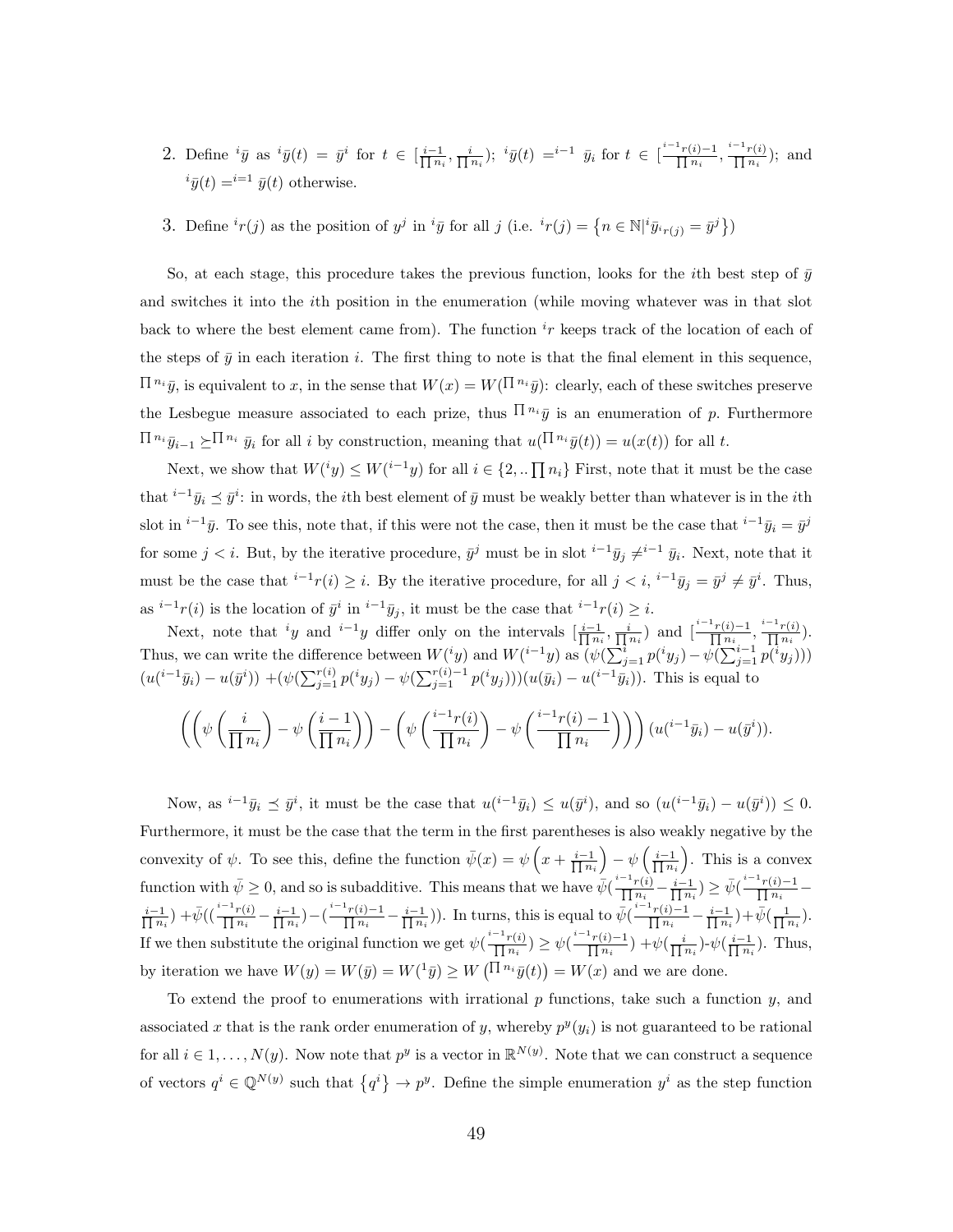whereby  $y^{i}(t) = y_n$  for  $t \in \left[\sum_{j=0}^{n-1} q_{i-1}^{i}, \sum_{j=0}^{n} q_{i-1}^{i}\right]$ . The utility of the enumeration  $y^{i}$  is given by  $W(y^i) = \psi(q_1^i)u(y_1) + \sum_{k=2}^{N(y)} \left( \psi(\sum_{j=0}^k q_{i-1}^i) - \psi(\sum_{j=0}^{k-1} q_{i-1}^i) \right) u(y_k).$ 

As  $q_j^i \to p^{y}(y_j)$ , and as  $\psi$  is continuous, then it must be the case that  $W(y^i) \to W(y)$ . Similarly, if we let  $x^i$  be the rank enumeration of  $y^i$ , then it must be the case that  $W(x^i) \to W((x)$ . Thus, if it were the case that  $W(y) > W(x)$ , then there would be some i such that  $W(y^i) > W(x^i)$ . But as  $y<sup>i</sup>$  is rational, this contradicts the above result.  $\Box$ 

We now turn to prove that the Axiom 5 is satisfied. Again we will prove this only for degenerate acts – the extension to the general case being trivial. Let p, q be two lotteries such that  $p \sim q$  and  $r \in p \bigoplus q$ . Let x be the enumeration of r, then there must be two enumerations  $z^x$  and  $z^y$  such that: 1)  $z_i = \frac{1}{2}z_i^x \oplus \frac{1}{2}z_i^y$  for all i; 2) for every  $x_i$ ,  $\sum_{i|z_i^x = x_i} r(z_i) = p(x_i)$  and  $\sum_{i|z_i^y = y_i} r(z_i) = p(y_i)$ . Now, the utility of r is given by  $U(r) = \min_{\pi \in \Pi} \sum_i (\pi(\sum_{j=0}^{i-1} r(z_j)) - \pi(\sum_{j=0}^{i} r(z_j)))u(z_i)$  which is equal to  $\min_{\pi \in \Pi} \sum_i (\pi(\sum_{j=0}^{i-1} r(z_j)) - \pi(\sum_{j=0}^i r(z_j))) (\frac{1}{2}(u(z_i^x) + u(z_i^y))),$  which is in turns equal to  $\min_{\pi \in \Pi} [\frac{1}{2} (\sum_i (\pi(\sum_{j=0}^{i-1} r(z_j)) - \pi(\sum_{j=0}^{i} r(z_j))) u(z_i^x) ) + \frac{1}{2} (\sum_i (\pi(\sum_{j=0}^{i-1} r(z_j)) - \pi(\sum_{j=0}^{i} r(z_j))) u(z_i^y))].$ This must be larger or equal than  $\frac{1}{2} \min_{\pi \in \Pi} (\sum_i (\pi(\sum_{j=0}^{i-1} r(z_j)) - \pi(\sum_{j=0}^i r(z_j)))u(z_i^x)) + \frac{1}{2} \min_{\pi \in \Pi} (\sum_i (\pi(\sum_{j=0}^{i-1} r(z_j)) - \pi(\sum_{j=0}^i r(z_j)))u(z_i^x))$  $\pi(\sum_{j=0}^i r(z_j)))u(z^y)).$ 

Note that the enumerations are not in rank order, but, by Claim 14, reordering can only decrease the utility of the enumeration by shuffling them into the rank order for every  $\pi \in \Pi$ . Let  $\bar{z}^x$  and  $\bar{z}^y$  be the rank order enumerations of  $z^x$ . We must then have that  $U(r)$  is larger or equal than  $\frac{1}{2} \min_{\pi \in \Pi} (\sum_i (\pi(\sum_{j=0}^{i-1} r(z_j)) - \pi(\sum_{j=0}^i r(z_j)))u(z_i^x)) + \frac{1}{2} \min_{\pi \in \Pi} (\sum_i (\pi(\sum_{j=0}^{i-1} r(z_j)) \pi(\sum_{j=0}^i r(z_j)))u(z^y)$ . This is larger or equal than  $\frac{1}{2} \min_{\pi \in \Pi} (\sum_i (\pi(\sum_{j=0}^{i-1} r(z_j)) - \pi(\sum_{j=0}^i r(z_j)))u(\bar{z}_i^x)) +$  $\frac{1}{2} \min_{\pi \in \Pi} (\sum_i (\pi(\sum_{j=0}^{i-1} r(z_j)) - \pi(\sum_{j=0}^i r(z_j))) u(\bar{z}_i^y))$ , which is then equal to  $\frac{1}{2} U(p) + \frac{1}{2} U(q)$  as sought.

We now turn to Axiom 1 (FOSD). Let  $\pi$  be a continuous RDU functional. We know (e.g. (Wakker 1994, Theorem 12,)) that it respects FOSD. Thus, suppose that  $p$  first order stochastically dominates q, and let  $\pi^* \in \Pi$  be the functional that minimizes the utility of p. We know that the utility of q under this functional has to be lower than the utility of  $p$ , thus the utility of  $q$  (which is assessed under the functional that minimizes the utility of q) is lower than that of p

Finally, Axiom 2 (Monotonicity), Axiom 4 (Objective Tradeoff Consistency) and Axiom 6 (Degenerate Independence) follow form standard arguments.

### Proof of Proposition 1

Notice first of all that  $\oplus_{\succeq_1} = \oplus_{\succeq_2}$  holds if and only if  $u_1$  is a positive affine transformation of  $u_2$ . Also, define by  $V_1$  and  $V_2$  the functionals corresponding to the minimal MP-MW representations of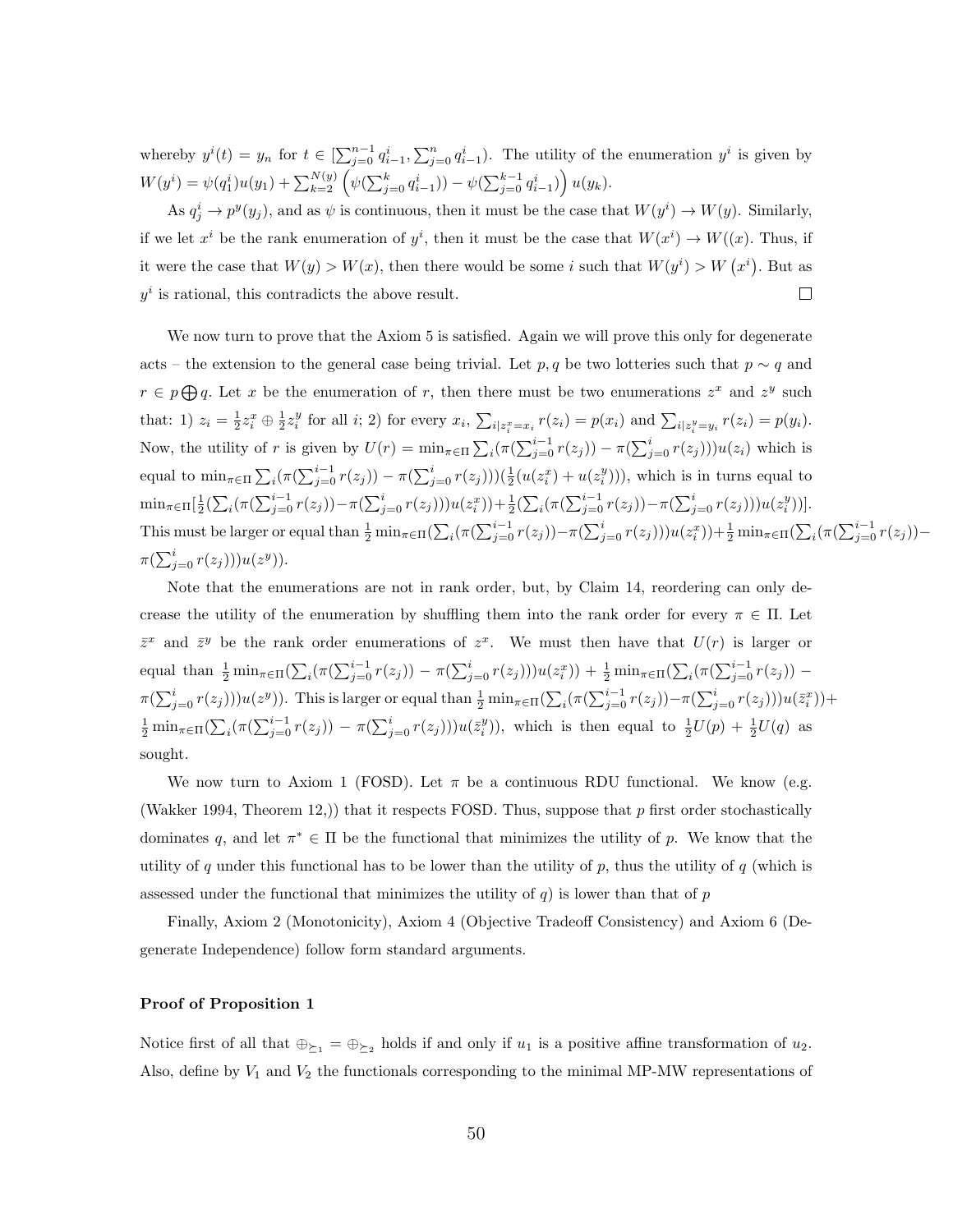$\succeq_1$  and  $\succeq_2$ , respectively.

(1)  $\Rightarrow$  (2). Suppose now that we have that  $\succeq_2$  is more attracted to certainty than  $\succeq_1$ . Since  $\oplus_{\geq 1} = \oplus_{\geq 2}$  then  $u_1$  is a positive affine transformation of  $u_2$  and let us assume first that  $u_1 = u_2$ . Now consider  $p \in \Delta(X)$  and  $x_1, x_2 \in X$  such that  $p \sim_1 \delta_{x_1}$  and  $p \sim_2 \delta_{x_2}$ . Notice that, since  $\succeq_2$  is more attracted to certainty than  $\succeq_1$ , then  $\delta_{x_1} \succeq_1 \delta_{x_2}$ , thus  $u_1(x_1) \ge u_1(x_2)$ . Thus, we must have  $V_1(p) = u_1(x_1) \ge u_1(x_2) = u_2(x_2) = V_2(p)$ . Thus, we must have

$$
\min_{\psi \in \Psi_1} RDU_{u_1,\psi}(p) \ge \min_{\psi \in \Psi_2} RDU_{u_1,\psi}(p).
$$

We will now argue that this implies  $\Psi_1 \subseteq \Psi_2$ . Suppose not, i.e., that there exists  $\psi' \in \Psi_1 \backslash \Psi_2$ . But then, by above, we must have that

$$
\min_{\psi \in \Psi_2} RDU_{u_1,\psi}(p) = \min_{\psi \in \Psi_2 \cup {\{\psi'\}}} RDU_{u_1,\psi}(p),
$$

violating the uniqueness properties of the minimal MP-MW representation.

Similarly, consider  $f \in \mathcal{F}$  such that  $f(\omega) = \delta_x$  for some  $x \in X$ . Consider  $x'_1, x'_2 \in X$  such that  $f \sim_1 \delta_{x'_1}$  and  $f \sim_2 \delta_{x'_2}$ . Notice that, since  $\succeq_2$  is more attracted to certainty than  $\succeq_1$ , then  $\delta_{x_1'} \succeq_1 \delta_{x_2'},$  thus  $u_1(x_1') \geq u_1(x_2').$  Thus, we must have  $V_1(f) = u_1(x_1') \geq u_1(x_2') = u_2(x_2') = V_2(f).$ Thus, we must have

$$
\min_{\pi \in \Pi_1} \sum \pi(\omega) u_1(f(\omega)) \ge \min_{\pi \in \Pi_2} \sum \pi(\omega) u_2(f(\omega)).
$$

We will now argue that this implies  $\Pi_1 \subseteq \Pi_2$ . Suppose not, i.e., that there exists  $\pi' \in \Pi_1 \backslash \Pi_2$ . But then, by above, we must have that

$$
\min_{\pi \in \Pi_2} \sum \pi(\omega) u_2(f(\omega)) \ge \min_{\pi \in \Pi_2 \cup \{\pi'\}} \sum \pi(\omega) u_2(f(\omega)).
$$

violating the uniqueness properties of the minimal MP-MW representation.

This proves one direction assuming  $u_1 = u_2$ . It is straightforward to extend the proof to the case in which  $u_1$  is a positive affine transformation of  $u_2$ .

 $(2) \Rightarrow (1)$ . Suppose that  $u_1$  is a positive affine transformation of  $u_2$ , i.e. there exist  $a, b \in \mathbb{R}$ ,  $a > 0$ , such that  $u_2 = au_1 + b$ , and  $\Pi_1 \subseteq \Pi_2$ ,  $\Psi_1 \subseteq \Psi_2$ . Now notice that for all f we must have

$$
V_2(f) = \min_{\pi \in \Pi_2} \sum \pi(\omega) \min_{\psi \in \Psi_2} RDU_{u_2, \psi}(f(\omega)) \le \min_{\pi \in \Pi_1} \sum \pi(\omega) \min_{\psi \in \Psi_1} RDU_{u_2, \psi}(f(\omega)) = aV_1(f) + b.
$$

At the same time, we have that  $V_2(\delta_x) = u_2(x) = au_1(x) + b = aV_1(\delta_x) + b$ . Thus, we must have that  $\succeq_2$  is more attracted to certainty than  $\succeq_1$ .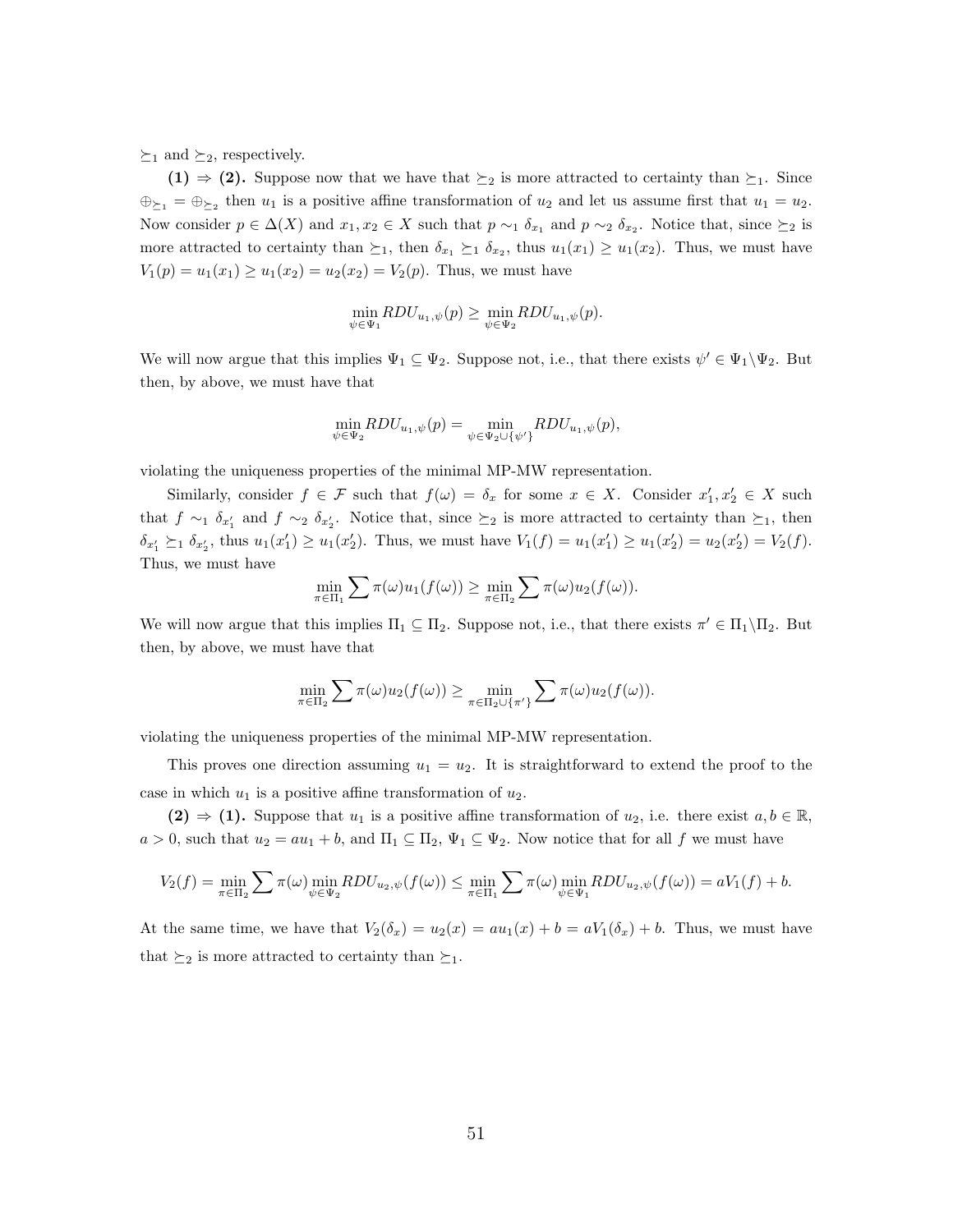#### Proof of Proposition 2

Consider a preference relation  $\succeq$  that satisfies Axioms 1-3 as well as Axiom 7. By the latter, there must exist  $\pi \in \Delta(\Omega)$  such that  $f^{\pi} \succeq f$  for all  $f \in \mathcal{F}$ . Now define  $\succeq_{an}$  by

$$
p \succeq_{an} q \quad \Leftrightarrow \quad p \succeq q \tag{5}
$$

for all  $p, q \in \Delta(X)$ , and by

$$
f^{\pi} \sim f \tag{6}
$$

for all  $f \in \mathcal{F}$ . By Axioms 1-3, this preference is well defined, and it is ambiguity neutral by construction. Now consider  $p \in \Delta(X)$  and  $f \in \mathcal{F}$  such that  $p \succeq_{an} (\succeq_{an})f$ . Then, notice that by construction we must have  $f \sim_{an} f^{\pi}$ , hence  $p \succeq_{an} (\succeq_{an}) f^{\pi}$ . By (5), we must therefore have  $p \succeq (\succ) f^{\pi}$ . But we know that, by Axiom 7,  $f^{\pi} \succeq f$ , hence  $p \succeq (\succ) f$ , proving that  $\succeq$  is ambiguity averse.

Conversely, consider a preference relation  $\succeq$  that satisfies Axioms 1-3 and that is ambiguity averse. Then, there must exist  $\succeq_{an}$  that is ambiguity neutral and such that  $\succeq$  is more ambiguity averse than  $\succeq_{an}$ . Since  $\succeq_{an}$  is ambiguity neutral, then there must exist some  $\pi \in \Delta(\Omega)$  such that  $f^{\pi} \sim_{an} f$  for all  $f \in \mathcal{F}$ . Since  $\succeq$  is more ambiguity averse than  $\succeq_{an}$ , then  $f^{\pi} \sim_{an} f$  implies  $f^{\pi} \succeq f$ . Since this holds for all  $f \in \mathcal{F}, \succeq$  satisfies Axiom 7.

#### Proof of Theorem 2

 $(1) \Rightarrow (2)$ . Consider a preference relation that admits a Multiple Priors Multiple Weighting representation  $(u, \Pi, \Psi)$  and suppose that it satisfies Axiom 7. Then, there must exist some  $\pi \in \Delta(\Omega)$ such that  $f^{\pi} \succeq f$  for all  $f \in \mathcal{F}$ . We will now prove that  $\Pi \supseteq \Gamma_{\Psi}(\pi)$ . Suppose this is not the case: there exists a prior  $\pi'$  on  $\Delta(\Omega)$  such that  $\bar{\pi} \in \Gamma_{\Psi}(\pi)$  and  $\bar{\pi} \notin \Pi$ . Then, there must exist some  $f \in \mathcal{F}$  such that  $\sum \bar{\pi}(\omega)U(f(\omega)) < \min_{\pi' \in \Pi} \sum \pi'(\omega)U(f(\omega))$ , otherwise the Multiple Priors Multiple Weighting representation  $(u, \Pi \cup {\{\overline{\pi}\}, \Psi})$  would represent the same preferences, violating the uniqueness properties of the representation. Notice also that since all probability weightings  $\psi \in \Psi$  are convex, we must also have that  $\text{RDU}_{u,\psi}(f^{\pi}) = \min_{l \in \mathcal{L}} \sum \gamma_{\psi,l}(\pi)(\omega)U(f(\omega))$ , thus  $V(f^{\pi}) =$  $\min_{\psi \in \Psi} \text{RDU}_{u,\psi}(f^{\pi}) = \min_{l \in \mathcal{L}, \psi \in \Psi} \sum \gamma_{\psi,l}(\pi) (\omega) U(f(\omega)) = \min_{\pi' \in \Gamma_{\Psi}(\pi)} \sum \pi'(\omega) U(f(\omega)) \leq \sum \bar{\pi}(\omega) U(f(\omega)) <$  $\min_{\pi' \in \Pi} \sum \pi'(\omega)U(f(\omega)) = V(f)$ . Thus,  $f^{\pi} \prec f$ , contradicting Axiom 7.

 $(2) \Rightarrow (1)$ . Consider a preference relation that admits a Multiple Priors Multiple Weighting representation  $(u,\Pi,\Psi)$  such that  $\Pi \supseteq \Gamma_{\Psi}(\pi)$  for some  $\pi \in \Pi$ . We will now prove  $f^{\pi} \succeq f$  for all  $f \in \mathcal{F}$ . Consider  $f \in \mathcal{F}$  and any enumeration  $l \in \mathcal{L}$  such that  $f(l^{-1}(i-1)) \succeq f(l^{-1}(i))$  for  $i = 2, \ldots, |\Omega|$ . Notice that by definition of  $\gamma_{\psi, l}$  we must have  $\text{RDU}_{u, \psi}(f^{\pi}) = \sum \gamma_{\psi, l}(\pi)(\omega)U(f(\omega)).$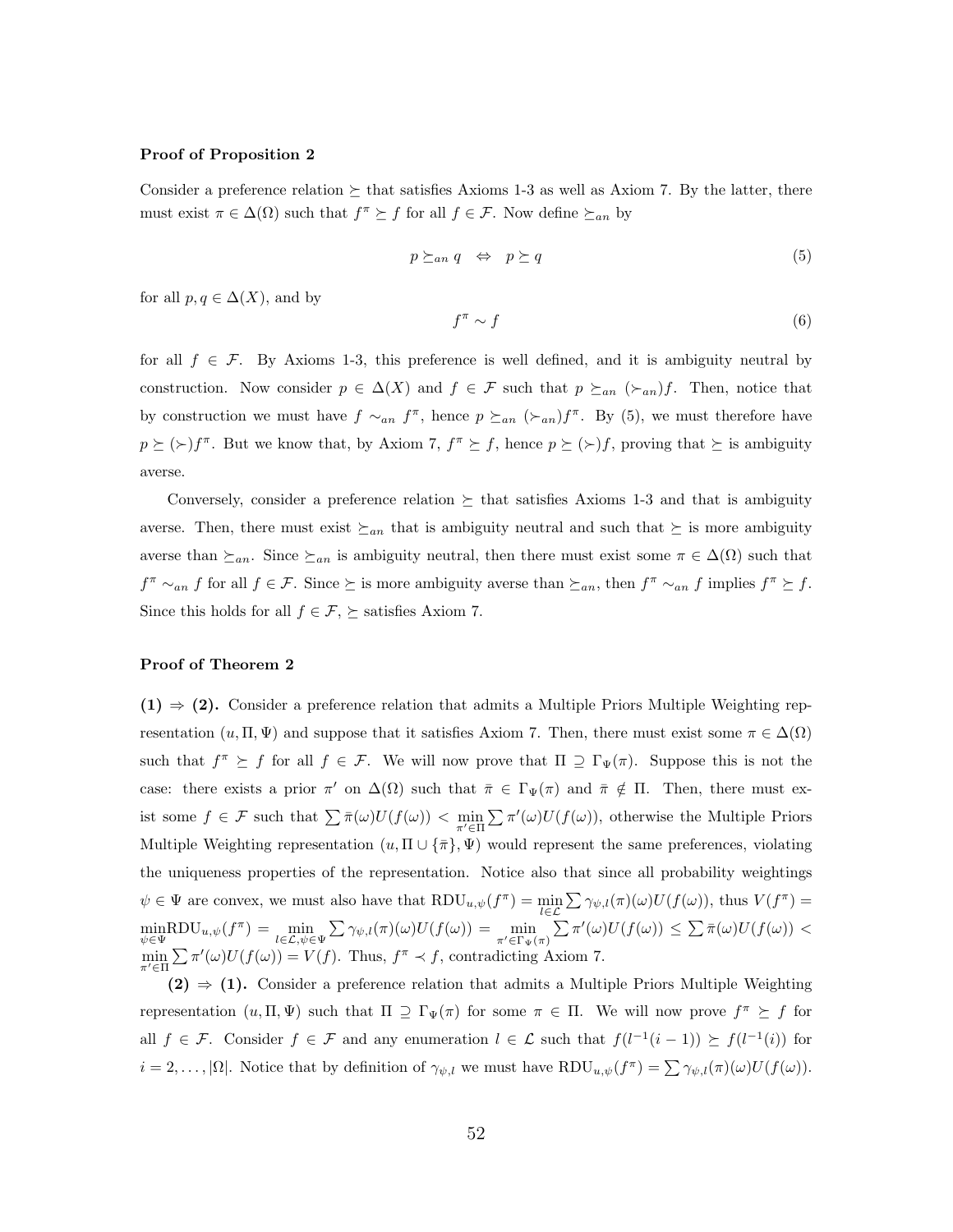Thus  $V(f^{\pi}) = \min_{\psi \in \Psi} \text{RDU}_{u,\psi}(f^{\pi}) = \min_{\psi \in \Psi} \sum \gamma_{\psi,l}(\pi) (\omega) U(f(\omega)) \ge \min_{l' \in \mathcal{L}, \psi \in \Psi} \sum \gamma_{\psi,l'}(\pi) (\omega) U(f(\omega)) =$  $\min_{\pi' \in \Gamma_{\Psi}(\pi)} \sum \pi'(\omega) U(f(\omega)) = V(f)$ . Thus  $f^{\pi} \succeq f$ .

# References

- Mohammed Abdellaoui. A genuine rank-dependent generalization of the von neumann-morgenstern expected utility theorem. Econometrica, 70(2):717–736, 2002.
- Mohammed Abdellaoui and Horst Zank. Uncovering ambiguity by means of utility. mimeo University of Manchester, 2012.
- Mohammed Abdellaoui, Aurlien Baillon, Laetitia Placido, and Peter Wakker. The rich domain of uncertainty: Source functions and their experimental implementation. The American Economic Review, 101(2):695–723, 2011.
- Marina Agranov and Pietro Ortoleva. Stochastic choice and preferences for randomization. Journal of Political Economy, forthcoming, 2015.
- Charalambos D Aliprantis and Kim C Border. Infinite Dimensional Analysis. Springer, Berlin Heidelberg New York, 2005.
- Charalambos D. Aliprantis and Owen Burkinshaw. Positive operators. Springer-Verlag New York Inc, 2006.
- Frank J. Anscombe and Robert J. Aumann. A Definition of Subjective Probability. The Annals of Mathematical Statistics, 34(1):199–205, 1963.
- Peter Billingsley. Probability and measure. Wiley (New York), 1995.
- Ramon Casadesus-Masanell, Peter Klibanoff, and Emre Ozdenoren. Maxmin expected utility through statewise combinations. Economics Letters, 66(1):49–54, 2000a. ISSN 0165-1765.
- Ramon Casadesus-Masanell, Peter Klibanoff, and Emre Ozdenoren. Maxmin expected utility over savage acts with a set of priors. Journal of Economic Theory, 92(1):35–65, 2000b.
- Simone Cerreia-Vioglio. Maxmin Expected Utility on a Subjective State Space: Convex Preferences under Risk. mimeo, Bocconi University, 2009.
- Simone Cerreia-Vioglio, Paolo Ghirardato, Fabio Maccheroni, Massimo Marinacci, and M. Siniscalchi. Rational preferences under ambiguity. Economic Theory, 48:341–375, 2011a.
- Simone Cerreia-Vioglio, Fabio Maccheroni, Massimo Marinacci, and Luigi Montrucchio. Uncertainty Averse Preferences. Journal of Economic Theory, 146:341–375, 2011b.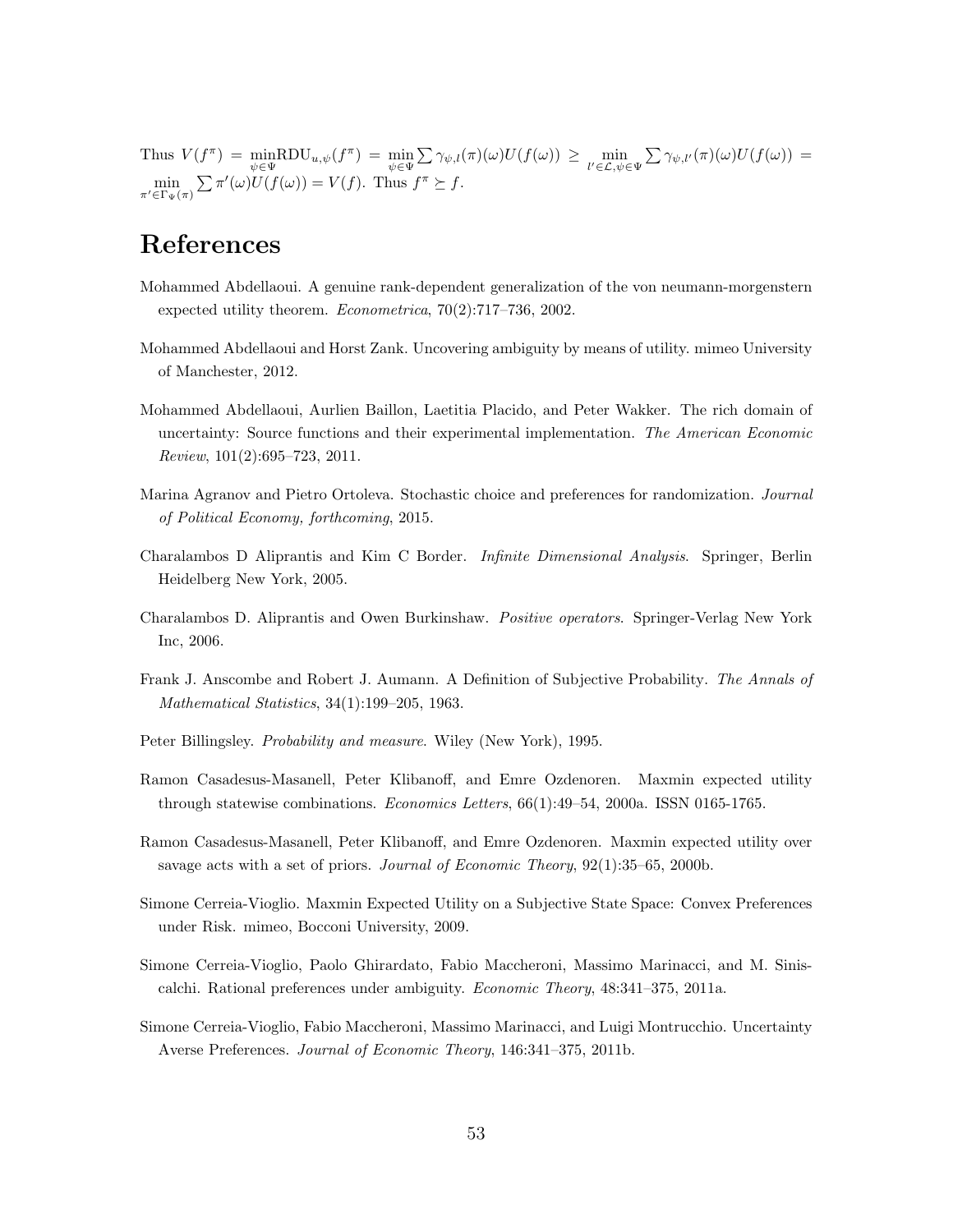- Simone Cerreia-Vioglio, David Dillenberger, and Pietro Ortoleva. Cautious expected utility and the certainty effect. Econometrica, 83(2):693–728, 2015a.
- Simone Cerreia-Vioglio, David Dillenberger, Pietro Ortoleva, and Gil Riella. Deliberately stochastic. Mimeo Columbia University, 2015b.
- Alain Chateauneuf. Comonotonicity axioms and rank-dependent expected utility theory for arbitrary consequences. Journal of Mathematical Economics, 32(1):21–45, 1999.
- Fabio Chateauneuf, Alainand Maccheroni, M Marinacci, and J M Tallon. Monotone continuous multiple priors. Economic Theory, 26(4):973–982, 2005.
- Soo Hong Chew and Edi Karni. Choquet expected utility with a finite state space: Commutativity and act-independence. Journal of Economic Theory, 62(2):469–479, 1994.
- Soo Hong Chew and Jacob S Sagi. Small worlds: Modeling attitudes toward sources of uncertainty. Journal of Economic Theory, 139(1):1–24, 2008. ISSN 0022-0531. doi: DOI: 10.1016/j.jet.2007.07.004.
- Mark Dean and Pietro Ortoleva. Is it all connected? a testing ground for unified theories of behavioral economics phenomena. mimeo, Columbia University, 2015.
- Enrico Diecidue and Peter Wakker. On the intuition of rank-dependent utility. Journal of Risk and Uncertainty, 23(3):281–298, 2001.
- Enrico Diecidue, Ulrich Schmidt, and Horst Zank. Parametric weighting functions. Journal of Economic Theory, 144(3):1102–1118, 2009.
- David Dillenberger. Preferences for one-shot resolution of uncertainty and allais-type behavior. Econometrica, 78(6):1973–2004, 2010.
- Samuel Drapeau and Micheal Kupper. Risk preferences and their robust representation. Mimeo Humboldt University Berlin, 2010.
- Nadja Dwenger, Dorothea Kübler, and Georg Weizsäcker. Flipping a coin: Theory and evidence. Mimeo Humboldt-Universität zu Berlin, 2013.
- Larry G. Epstein. A definition of uncertainty aversion. Review of Economic Studies, 66(3):579–608, 1999.
- Paolo Ghirardato. Defining ambiguity and ambiguity attitude. In Itzhak Gilboa, editor, Uncertainty in economic theory: essays in honor of David Schmeidler's 65th birthday, volume 63. London: Routledge, 2004.
- Paolo Ghirardato and Massimo Marinacci. Risk, ambiguity, and the separation of utility and beliefs. Mathematics of Operations Research, pages 864–890, 2001. ISSN 0364-765X.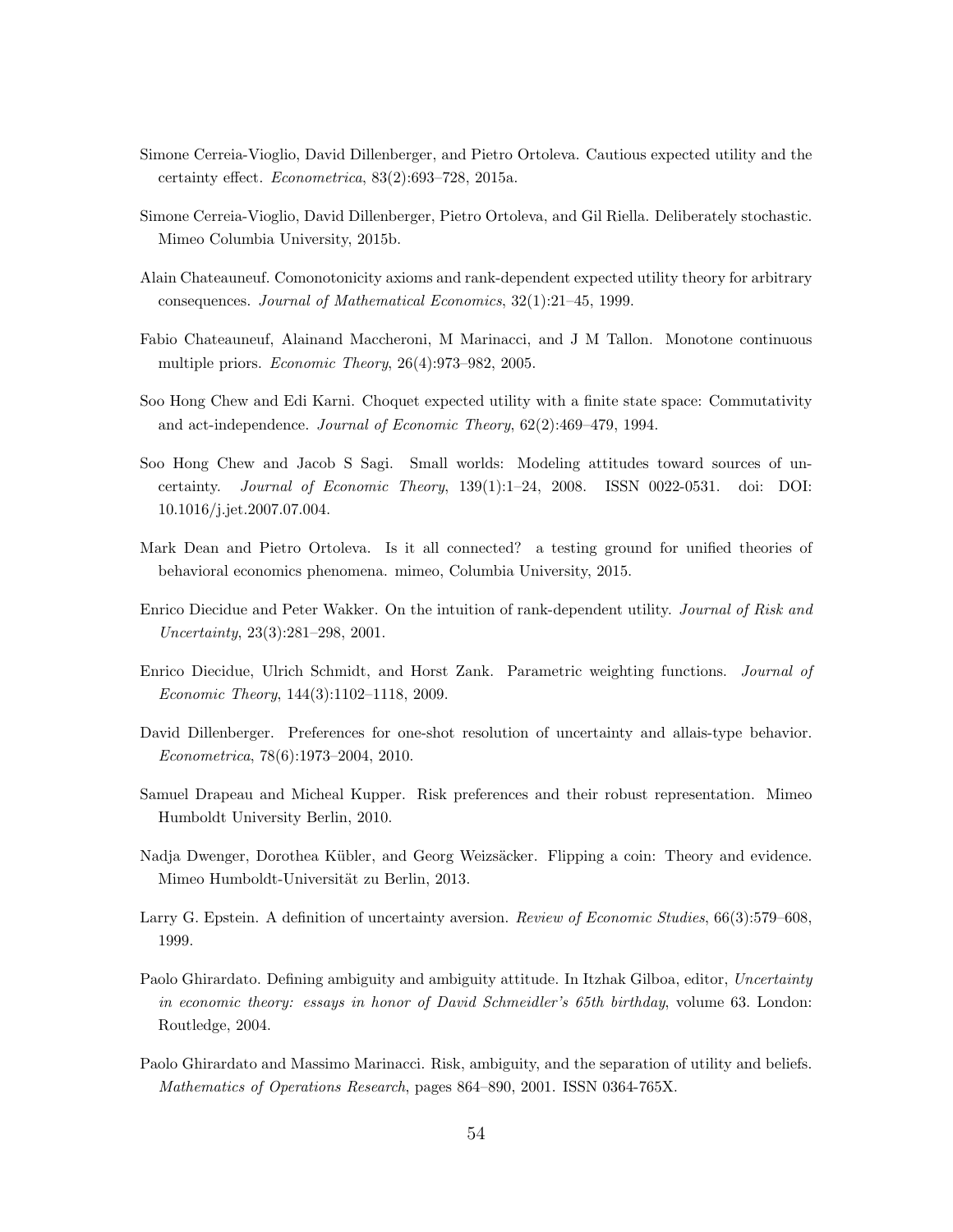- Paolo Ghirardato and Massimo Marinacci. Ambiguity Made Precise: A Comparative Foundation. Journal of Economic Theory, 102:251–289, 2002.
- Paolo Ghirardato and Marciano Siniscalchi. A more robust definition of multiple priors. mimeo Northwestern University, 2010.
- Paolo Ghirardato, Fabio Maccheroni, Massimo Marinacci, and Marciano Siniscalchi. A subjective spin on roulette wheels. California Insitute of Technology, Social Science Working Paper 1127, 2001.
- Paolo Ghirardato, Fabio Maccheroni, Massimo Marinacci, and Marciano Siniscalchi. A subjective spin on roulette wheels. Econometrica, 71:1897–1908, 2003.
- Itzhak Gilboa and Massimo Marinacci. Ambiguity and the bayesian paradigm. mimeo Bocconi University, 2011.
- Itzhak Gilboa and David Schmeidler. Maxmin expected utility with non-unique prior. Journal of Mathematical Economics, 18:141–153, 1989.
- Richard Gonzalez and George Wu. On the shape of the probability weighting function. Cognitive psychology, 38(1):129–166, 1999.
- Faruk Gul. A theory of disappointment aversion. Econometrica, 59(3):667–686, 1991.
- Faruk Gul. Savages theorem with a finite number of states. Journal of Economic Theory, 57(1): 99–110, 1992.
- Anna Gumen, Efe A Ok, and Andrei Savochkin. Decision-making under subjective risk: Toward a general theory of pessimism. mimeo New York University, 2014.
- Peter Klibanoff, Massimo Marinacci, and Sujoy Mukerji. A smooth model of decision making under ambiguity. Econometrica, 73(6):1849–1892, 2005.
- Veronika Kobberling and Peter Wakker. Preference foundations for nonexpected utility: A generalized and simplified technique. Mathematics of Operations Research, 28(3):395–423, 2003.
- Fabio Maccheroni. Maxmin under risk. Economic Theory, 19(4):823–831, 2002.
- Fabio Maccheroni, Massimo Marinacci, and Aldo Rustichini. Ambiguity Aversion, Robustness, and the Variational Representation of Preferences. Econometrica, 74:1447–1498, 2006.
- Mark J Machina. Stochastic choice functions generated from deterministic preferences over lotteries. The Economic Journal, 95(379):575–594, 1985.
- Mark J Machina and David Schmeidler. A more robust definition of subjective probability. *Econo*metrica: Journal of the Econometric Society, pages 745–780, 1992.